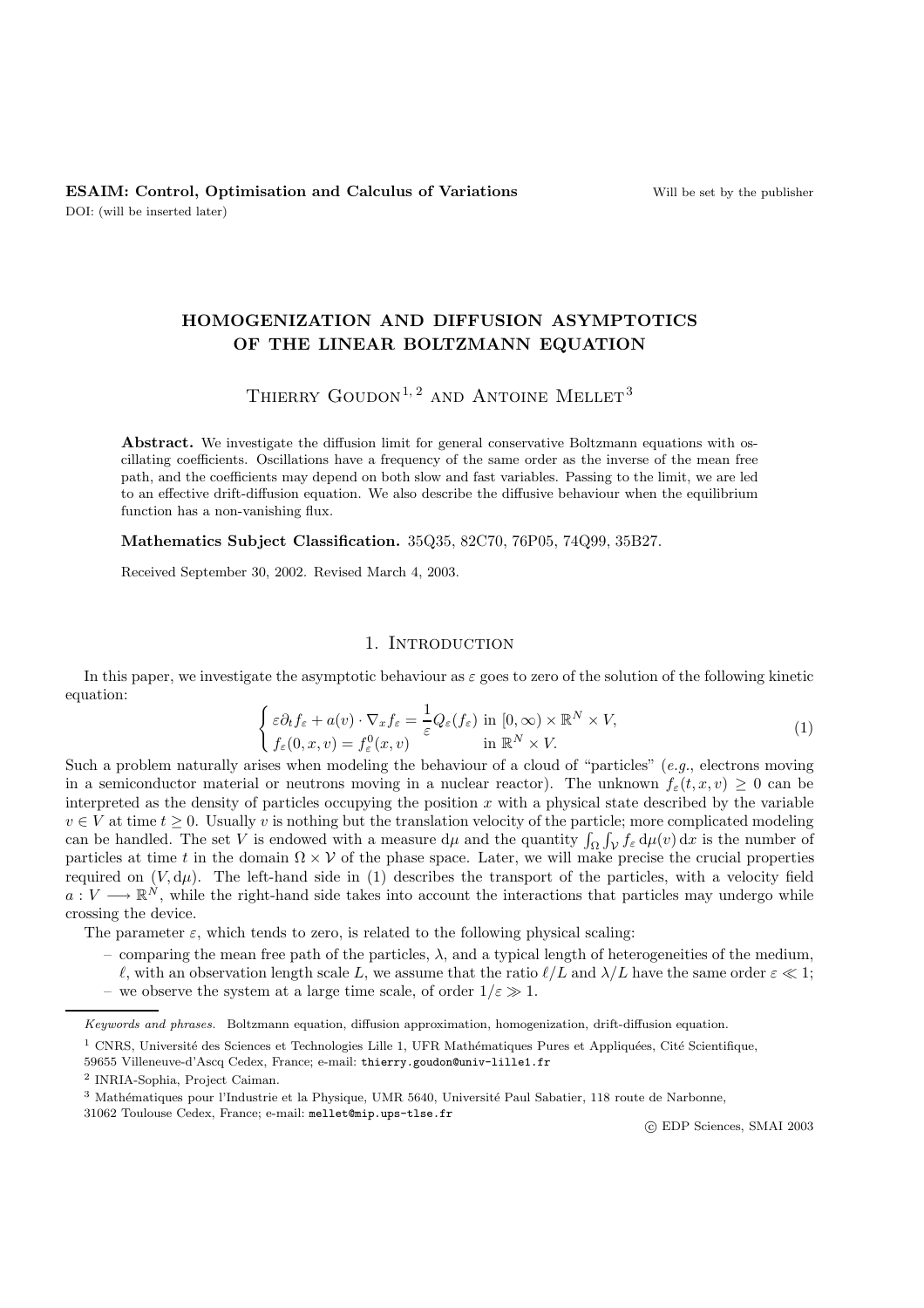Hence, the  $\varepsilon$  in front of  $\partial_t$  is related to the long time scaling, while the  $1/\varepsilon$  in front of the collision operator means that particles undergo more and more interactions. These interactions modify the physical state of the particles, but are localized in time and space. They can be described by the following integral operator:

$$
Q_{\varepsilon}(f)(x,v) = \int_{V} \sigma(x, x/\varepsilon, v, v') f(v') d\mu(v') - \Sigma(x, x/\varepsilon, v) f(v).
$$
 (2)

Note that this operator depends on  $\varepsilon$  through the oscillating variable  $x/\varepsilon$ , which takes into account heterogeneities of the medium. These heterogeneities will be assumed periodic. We therefore suppose that  $y \mapsto \sigma(x, y, v, v')$  is Y-periodic, with  $Y = (0, 1)^N$ . Moreover, assuming that the total density is conserved:

$$
\int_{\mathbb{R}^N} \int_V f_\varepsilon(t) \, \mathrm{d}\mu(v) \, \mathrm{d}x = \int_{\mathbb{R}^N} \int_V f_\varepsilon^0 \, \mathrm{d}\mu(v) \, \mathrm{d}x \,,\tag{3}
$$

we are led to the following relation:

$$
\Sigma(x, x/\varepsilon, v) = \int_{V} \sigma(x, x/\varepsilon, v', v) d\mu(v'). \tag{4}
$$

For a general introduction of the physical background, we refer the reader to the classical book of Cercignani [13]. The question of diffusion approximation of kinetic processes (limit  $\lambda/L \ll 1$  and  $\ell/L \sim 1$ ) has motivated a lot of works, with various fields of applications: neutron transport by Larsen and Keller [35], Rosseland approximation for radiative transfer problems by Bardos *et al.* [7] and Bardos *et al.* [8], discrete-velocity models by Lions and Toscani [37], semiconductors Boltzmann equations by Poupaud [40], semiconductors Boltzmann equations with Pauli exclusion principle by Golse and Poupaud [26] and Goudon and Mellet [28], general linear equation without detailed balance relation by Degond *et al.* [17], chemotaxis phenomena by Chalub *et al.* [14]... On the other hand, we can search for effective transport coefficients (limit  $\ell/L \ll 1$  and  $\lambda/L \sim 1$ ), as in Dumas and Golse [19] and Gérard and Golse [23]. In our case, the ordering assumes that these length scales have the same order. The problem is particularly relevant in neutron engineering (see Wigner [43]). A lot of progress has been made since the pionneering works of Larsen [33, 34], Larsen and Williams [36], and Bensoussan *et al.* [9]. A Hilbertexpansion-based method has been successfully used by Goudon and Poupaud [29] and Goudon and Mellet [27], but in these papers, a crucial assumption is made that the equilibrium functions, *i.e.* solutions of  $Q(f) = 0$ , do not depend on the fast variable  $x/\varepsilon$ . In this paper, we aim at filling that gap, by considering general oscillating kernels with modulated oscillations. On the other hand, the specific (and delicate) difficulties of the spectral problem have been treated by Allaire and Bal [2], for the case of purely oscillating coefficients, by using a factorization method (inspired from nuclear engineering). For the eigenvalue problem, the spatial modulations have very complicated concentration effects; they are investigated in the recent paper of Allaire *et al.* [3].

The paper is organized as follows. In Section 2, the limit equation is guessed by means of a formal doublescale series expansion. At this formal level, we realize that the result depends on the solvability of certain cell problems, with variables  $y, v$ , parametrized by  $x$ . We solve these auxilliary equations by applying the Fredholm alternative. This is done in Section 3, where assumptions on the set V, the cross-section  $\sigma$ , the initial data  $f_e^0$  are precisely stated, and we also give the complete statement of our main convergence result. However precisely stated, and we also give the complete statement of our main convergence result. However, solvability of the cell problems depends also on the condition that the flux associated to the equilibrium state vanishes. We justify the convergence result with this condition in Section 4. Then, in Section 5, we investigate the behaviour of the solutions of (1) when this null flux condition is not fulfilled. (For the spectral problem, we refer to this respect to Bal [6] and Capdeboscq [11].) In view of the natural conservation (3), the only immediate estimate of  $f_{\varepsilon}$  is in  $L^1(\mathbb{R}^N \times V)$ . Therefore, we can expect only convergence in a very weak sense (vague convergence for measures), and the limit is, *a priori*, only a measure. Hence, one of the main contribution of the paper consists of treating the asymptotic regime having only this physical estimate. Then, we detail in Section 6 some dissipative properties which allow us, in some situations, to improve the regularity of the limit.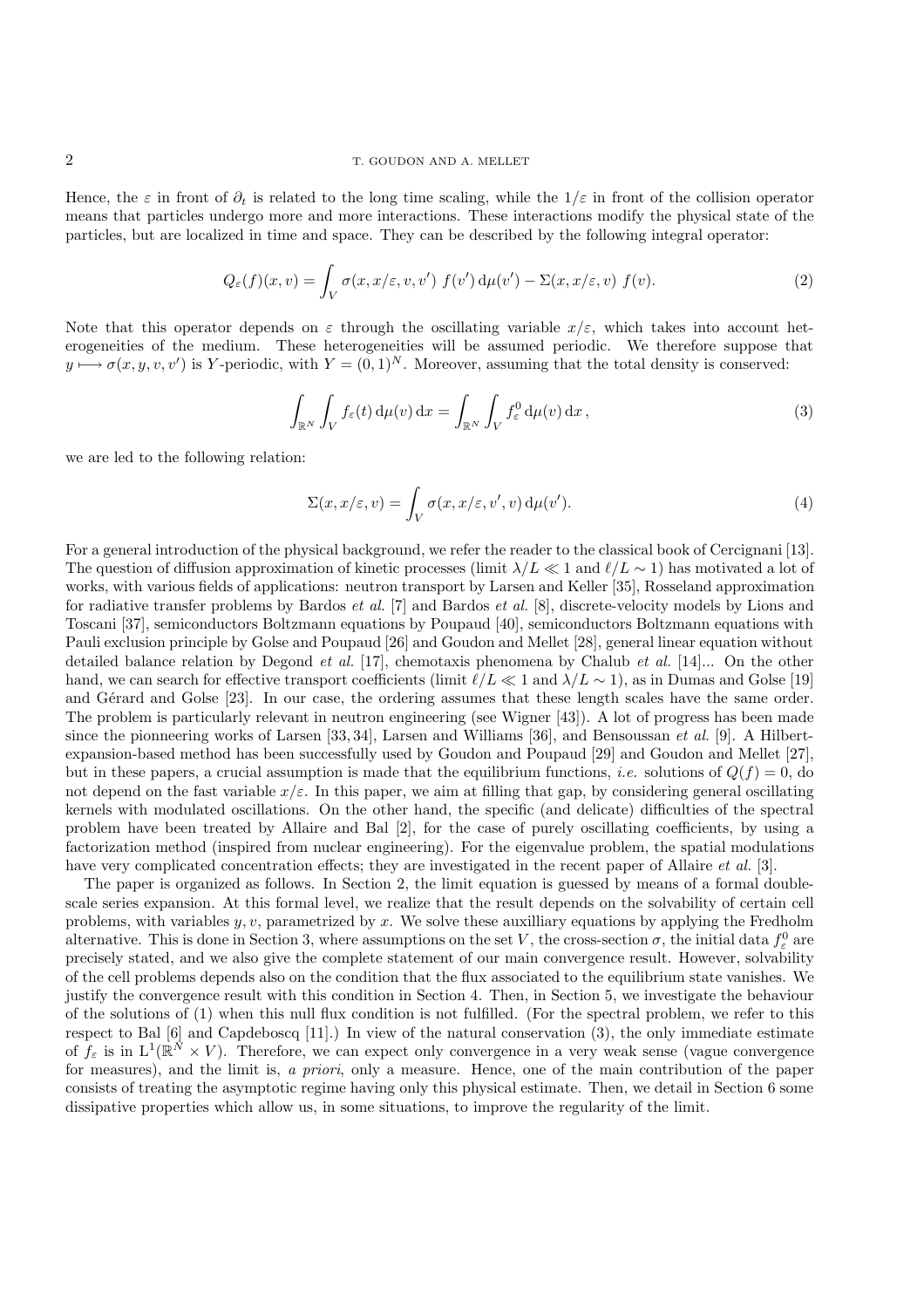# 2. Formal asymptotics

In this section, we formally investigate the asymptotic behaviour of  $f^{\epsilon}$  by introducing the following formal double-scale expansion of  $f_{\varepsilon}$ :

$$
f_{\varepsilon}(t,x,v)=f^{0}(t,x,x/\varepsilon,v)+\varepsilon f^{1}(t,x,x/\varepsilon,v)+\varepsilon^{2}f^{2}(t,x,x/\varepsilon,v)+\cdots,
$$

where the functions  $f^{i}(t, x, y, v)$  are Y-periodic with respect to y for all i. We now insert this expansion in equation (1) remarking that equation (1) remarking that

$$
\partial_x(f^i(t,x,x/\varepsilon,v))=(\partial_x f^i)(t,x,x/\varepsilon,v)+\frac{1}{\varepsilon}(\partial_y f^i)(t,x,x/\varepsilon,v).
$$

Identifying terms having the same power with respect to  $\varepsilon$ , we obtain the following set of cell equations, in which the  $x$  variable is nothing but a parameter:

$$
\begin{cases}\na(v) \cdot \nabla_y f^0 - Q(f^0) = 0 & (\varepsilon^{-1} \text{ terms}), \\
a(v) \cdot \nabla_y f^1 - Q(f^1) = -a(v) \cdot \nabla_x f^0 & (\varepsilon^0 \text{ terms}), \\
a(v) \cdot \nabla_y f^2 - Q(f^2) = -\partial_t f^0 - a(v) \cdot \nabla_x f^1 & (\varepsilon^1 \text{ terms}),\n\end{cases}
$$
\n(5)

where Q stands for

$$
Q(f) = \int_V \sigma(x, y, v, v') f(v') - \sigma(x, y, v', v) f(v) d\mu(v').
$$

(In the sequel, we shall note  $Q_{\varepsilon}(x) = Q(x, x/\varepsilon)$ .) In view of (5), we introduce the following operator:

$$
\mathcal{T} = a(v) \cdot \nabla_y - Q,
$$

with domain

$$
\mathcal{D}(\mathcal{T}) = \{ f \in \mathcal{L}^p(Y \times V), \text{ such that } a(v) \cdot \nabla_y f \in \mathcal{L}^p(Y \times V) \}.
$$

Then, the  $\varepsilon^{-2}$  equation reads  $f^0 \in \text{Ker}(\mathcal{T})$ , and the other equations have the general form  $\mathcal{T}(f) = g$ . Therefore, the properties of the operator  $\mathcal{T}$  will play a key role in the derivation of the asymptotic m the properties of the operator  $\mathcal T$  will play a key role in the derivation of the asymptotic model. In particular, as a consequence of periodicity and conservation property of the operator Q, we remark that  $\int_Y \int_V g d\mu(v) dy = 0$ <br>is a necessary condition to solve  $\mathcal{T}(f) = g$ . We shall see later on that this condition is also sufficient (as a is a necessary condition to solve  $\mathcal{T}(f) = g$ . We shall see later on that this condition is also sufficient (as a consequence of the Fredholm alternative for the operator  $\mathcal T$ ). For the time being, let us assume the following facts:

(a) the kernel of T is spanned by a unique normalized and nonnegative function  $F(x, y, v)$ :

$$
\text{Ker}(\mathcal{T}) = \text{Span}\{F\}, \qquad \int_Y \int_V F \, \mathrm{d}\mu(v) \, \mathrm{d}y = 1, \qquad F(x, y, v) \ge 0;
$$

(b) the equation  $\mathcal{T}(f) = g$  has a solution (unique up to elements of Ker(T)) if and only if  $\int_Y \int_V g \, \mathrm{d}\mu(v) \, \mathrm{d}y = 0.$ 

From (a), we deduce that  $f^{0}(t, x, y, v) = \rho(t, x)F(x, y, v)$ . Then, the  $\varepsilon^{-1}$  equation becomes (applying formally the chain rule)

$$
\mathcal{T}(f^1) = -a(v)F(x, y, v) \cdot \nabla_x \rho(t, x) - \rho(t, x) a(v) \cdot \nabla_x F(x, y, v),
$$

the solvability of which, in view of (b), requires that the flux associated to the equilibrium function  $F$  vanishes:

$$
\int_{Y} \int_{V} a(v) F(x, y, v) d\mu(v) dy = 0.
$$
\n(6)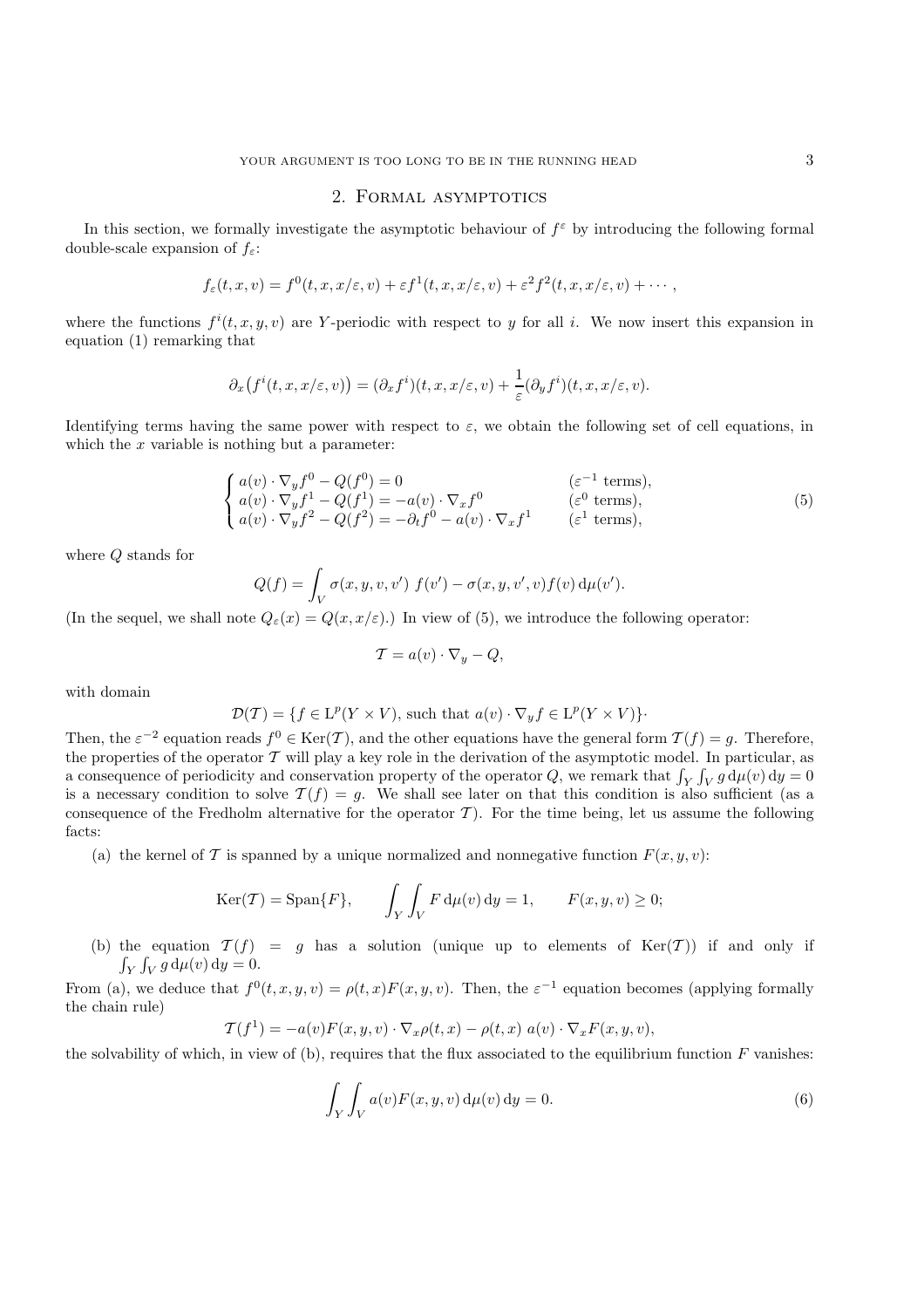#### 4 T. GOUDON AND A. MELLET

When (6) holds, using (b) we can define the vector valued function  $\chi(x, y, v)$  and the scalar function  $\lambda(x, y, v)$ defined by the cell equations

$$
\mathcal{T}(\chi_i) = -a(v)_i F(x, y, v), \qquad \forall i \in \{1, ..., N\},\tag{7}
$$

$$
\mathcal{T}(\lambda) = -a(v) \cdot \nabla_x F(x, y, v). \tag{8}
$$

We deduce:

$$
f^{1}(t, x, y, v) = \chi(x, y, v) \cdot \nabla_{x} \rho(t, x) + \lambda(x, y, v) \rho(t, x) + q(t, x) F(x, y, v).
$$

Inserting this relation in the  $\varepsilon^0$  equation, the solvability condition in (b) leads to the limit equation for  $\rho(t, x)$ :

$$
0 = \partial_t \left( \int_Y \int_V f^0 d\mu(v) dy \right) + \nabla_x \cdot \left( \int_Y \int_V a(v) f^1 d\mu(v) dy \right)
$$
  
=  $\partial_t \rho + \nabla_x \cdot \left( \int_Y \int_V a(v) \otimes \chi d\mu(v) dy \nabla_x \rho + \int_Y \int_V a(v) \lambda d\mu(v) dy \rho \right).$ 

(Note that, due to (6), the term  $q(t, x)F$  in the definition of  $f<sup>1</sup>$  does not give any contribution in this formula.) Therefore, the density  $\rho(t, x)$  satisfies the drift-diffusion equation

$$
\partial_t \rho - \text{div}_x (D(x) \nabla_x \rho) + \text{div}_x (U(x) \rho) = 0 \tag{9}
$$

with effective coefficients

$$
\begin{cases}\nD(x) = -\int_{Y} \int_{V} a(v) \otimes \chi(x, y, v) d\mu(v) dy, \\
U(x) = \int_{Y} \int_{V} a(v) \lambda(x, y, v) d\mu(v) dy.\n\end{cases}
$$
\n(10)

(We remark that the drift is due to the dependence of the cross section  $\sigma$  with respect to the slow space variable, when solving the auxilliary problem (8).)

From a physical point of view, we can explain the limit as follows: in view of the conservation property of the operator, the macroscopic density

$$
\rho_{\varepsilon}(t,x) = \int_{V} f_{\varepsilon} d\mu(v)
$$

and the macroscopic current

$$
J_{\varepsilon}(t,x) = \int_{V} \frac{a(v)}{\varepsilon} f_{\varepsilon} d\mu(v)
$$

are related by the conservation equation

$$
\partial_t \rho_{\varepsilon} + \text{div}_x J_{\varepsilon} = 0.
$$

When  $\varepsilon$  goes to zero, we expect to justify that  $\rho_{\varepsilon} \to \rho$  and  $J_{\varepsilon} \to J$  (at least in some weak sense) with a limit current related to the density by a generalized Fick relation current related to the density by a generalized Fick relation

$$
J = -D\nabla_x \rho + U\rho.
$$

We will come back to this approach in Section 6. This problem has been studied under some restrictive hypotheses (by using different strategies of proof): in [2] the cross-section does not depend on the slow variable, while in [29] and [27] the equilibrium function does not depend on the fast variable. The general situation is dealt with, for the spectral problem, in [3]. On the other hand, the reasoning depends crucially on the realization of the vanishing flux condition (6). The situation where this condition does not hold has been investigated for the delicate case of the eigenvalue problem in [6], and in [11] for diffusion equations. We will come back to this question in Section 5.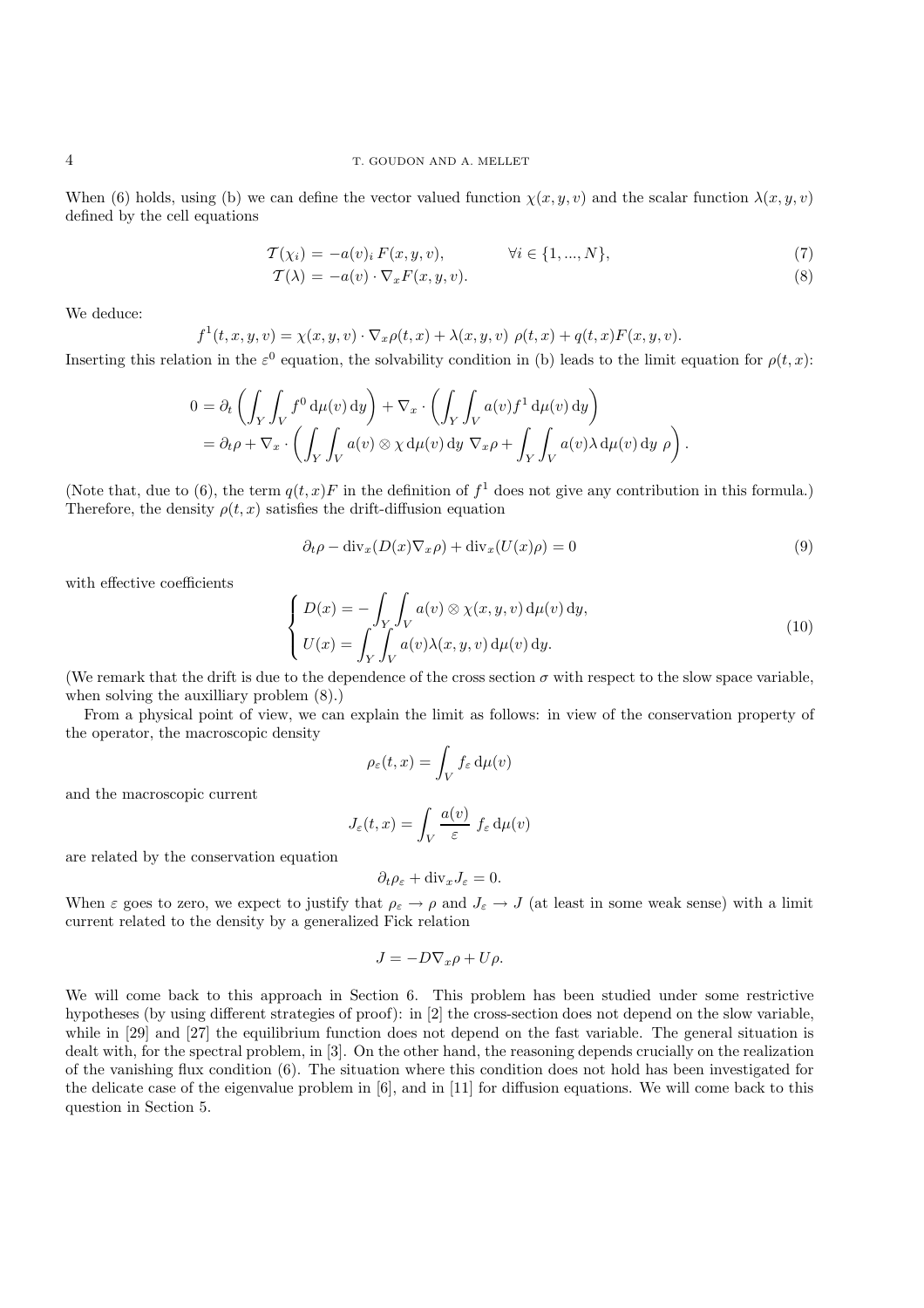# 3. Main results

The remainder of the paper is devoted to the rigorous proof of the formal result obtained in the previous section: the convergence of  $\rho_{\varepsilon} = \int_V f_{\varepsilon} d\mu(v)$  to  $\rho$ , the solution of (9). We split this section into five parts. First, we collect the various assumptions needed on the data of the problems, with some comments. Second, we study the cell problems described above and we discuss the realization of (a) and (b). Third, we discuss the properties of the effective coefficients; in particular positivity of the (symmetric part of the) matrix D. In the fourth part we set up some notations and compactness results. Finally, we give the statement of the convergence result.

#### 3.1. **General assumptions**

First of all, let us make precise the nature of the measured space  $(V, d\mu)$ :

$$
\textbf{(H1)} \begin{cases} V \text{ is a compact subset of } \mathbb{R}^M, \text{ and the measure } \mu \text{ satisfies } \mu(V) < \infty. \\ \text{The velocity function } a: V \to \mathbb{R}^N \text{ lies in } W^{1,\infty}(V). \\ \text{There exist two constants } C, \gamma > 0 \text{ such that} \\ \mu \Big( \{ v \in V, |a(v) \cdot \xi| \leq h \} \Big) \leq C \ h^\gamma, \quad \text{for all } \xi \in S^{N-1}, \ h > 0. \end{cases}
$$

The assumption on µ will allow us to use the Averaging lemma, introduced by Golse *et al.* [25]. Next, we make precise the assumptions on the function  $\sigma$ :

$$
\textbf{(H2)}\n\begin{cases}\n\sigma(x,y,v,v')\in\mathcal{C}^1(\mathbb{R}^N;\mathcal{W}^{1,\infty}(Y,\mathcal{C}^0(V\times V))).\\
\text{The function }y\longmapsto\sigma(x,y,v,v')\text{ is }Y-\text{periodic}.\\
\text{There exists }\sigma_*,\sigma^*\in\mathcal{C}^0(\mathbb{R}^N)\text{ such that }0<\sigma_*(x)\leq\sigma(x,y,v,v')\leq\sigma^*(x).\n\end{cases}
$$

Note that the regularity assumption on  $\sigma$  may not be optimal (see Lem. 3.2). However, since we shall obtain the limit equation in a weak sense, with  $\rho$  only a measure with respect to x, it is clear we need some regularity with respect to the slow variable (in order to define, at least in the distributional sense, the products  $\rho U$  and  $D\nabla_x \rho$ . Similarly, regularity with respect to the variables y, v, v' is related to the fact that we will need the continuity of the solutions of certain cell problems.

Finally, for a proof of convergence, we have to suppose some uniform bound on the initial data. In view of (3), the only immediate estimate on  $f_{\varepsilon}$  is in the space  $L^{\infty}([0,\infty); L^{1}(\mathbb{R}^{N} \times V))$ , provided we suppose that the initial data  $f_{\varepsilon}^0 \ge 0$  satisfies:

$$
\textbf{(H3)} \qquad \qquad \sup_{\varepsilon>0} \int_{\mathbb{R}^N} \int_V f^0_{\varepsilon}(x,v) \, \mathrm{d}\mu(v) \, \mathrm{d}x \le C_0 < \infty.
$$

In this paper, we shall say nothing about the existence of a solution  $f_{\varepsilon} \in C^0([0,\infty);L^1(\mathbb{R}^N \times V))$  of (1), for  $\varepsilon > 0$ , with assumptions (H1–H3). Instead, we refer for instance to the paper of Petterson [39].

#### 3.2. **Cell problems**

In this section, we are interested in the cell problem  $\mathcal{T}(f) = g$ , as well as the adjoint problem  $\mathcal{T}^*(\phi) = \psi$ , with

$$
\mathcal{T}^{\star}(\phi) = -a(v) \cdot \nabla_y \phi - Q^{\star}(\phi) ,
$$

where the adjoint collision operator is given by

$$
Q^{\star}(\phi)(y,v) = \int_{Y} \sigma(x,y,v',v) \big(f(y,v') - f(y,v)\big) d\mu(v')
$$

(note that constants belong to  $\text{Ker}(\mathcal{T}^*)$ ).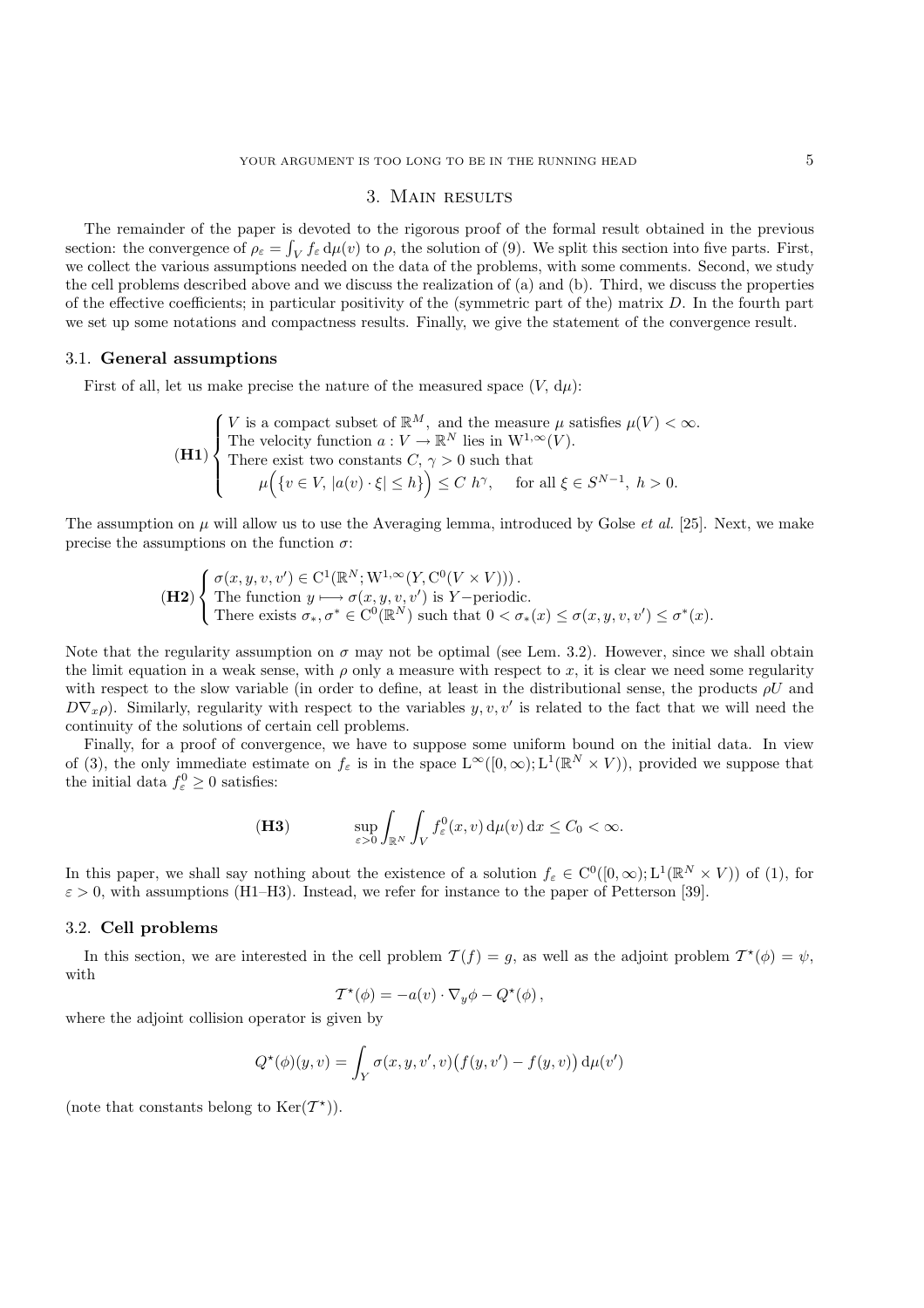In order to state our results, we need to introduce some functional spaces: Let  $\Omega \subset \mathbb{R}^D$ , and  $p, q \in \mathbb{N}$ . We denote by  $C_{\#}^p(\Omega \times \mathbb{R}^N \times V)$  the set of p-times continuously differentiable functions on  $\Omega \times \mathbb{R}^N$  which are Y-periodic with a represent to the second posible. Similarly  $C_{\#}^p$  ( $Q \times \mathbb{R}^N \times V$ ) and  $C_{\#}$ with respect to the second variable. Similarly,  $C_{b,\#}^p(\Omega \times \mathbb{R}^N \times V)$  and  $C_{c,\#}^p(\Omega \times \mathbb{R}^N \times V)$  are the subspaces of functions having bounded derivatives up to order p, and those having support in  $K \times \mathbb{R}^N \times V$  for some compact subset K of  $\Omega$ , respectively. Finally, we denote by  $L^p_{\#}(\Omega \times \mathbb{R}^N \times V)$  (respectively,  $W^{1,p}_{\#}(\Omega \times \mathbb{R}^N \times V)$ ...) the completion of  $C^{\infty}_{c,\#}(\Omega \times \mathbb{R}^N \times V)$  under the  $L^p(\Omega \times Y \times V)$  norm (resp.,  $W^{1,p}(\Omega \times$ 

In the first two results, we look at the operator  $\mathcal T$  and  $\mathcal T^*$  for a fixed value of the parameter x (all the estimates will be uniform with respect to x). The first claim describes the kernel of the operators  $\mathcal{T}, \mathcal{T}^{\star}$ , and the Fredholm alternative.

**Proposition 3.1.** *Suppose* (H1) and  $\sigma \in C^0(Y; L^\infty(V \times V))$  *such that*  $0 < \sigma_* \leq \sigma \leq \sigma^*$ *. The following assertions hold:*

*i)* there exists a unique function  $F \in L^p_{\#}(Y \times V)$ , for  $1 \leq p < \infty$ , satisfying

$$
\mathcal{T}(F) = 0, \qquad \int_Y \int_V F \, \mathrm{d}\mu(v) \, \mathrm{d}y = 1, \qquad F > 0.
$$

*Similarly, we have*  $\text{Ker}(\mathcal{T}^*) = \text{Span}\{\mathbb{1}\};$ 

*ii)* let  $1 < p < \infty$  and  $g \in L^p_{\mu}(Y \times V)$ . The equation  $T(f) = g$  admits a solution if and only if  $\int_Y \int_V g d\mu(v) dy = 0$ . Uniqueness is guaranteed by the condition  $\int_Y \int_V g d\mu(v) dy = 0$ . Furthermore, *there exists a constant* C > <sup>0</sup> *such that*

$$
||f||_{\mathrm{L}^p_{\#}(Y \times V)} \leq C ||g||_{\mathrm{L}^p_{\#}(Y \times V)};
$$

*iii)* let  $1 < p < \infty$  and  $\psi \in L^p_{\#}(Y \times V)$ . The equation  $T^*(\phi) = \psi$  admits a solution if and only if  $\int_Y \int_V \psi F d\mu(v) dy = 0$ . Uniqueness is garanteed by the condition  $\int_Y \int_V \phi d\mu(v) dy = 0$ . Furthermore, *there exists a constant* C > <sup>0</sup> *such that*

$$
\|\phi\|_{\mathrm{L}^p_{\#}(Y\times V)} \leq C \, \|\psi\|_{\mathrm{L}^p_{\#}(Y\times V)}.
$$

Quite similar statements can be found for instance in Bal [5]. For the sake of completeness, we will give some details of the proof in the Appendix. Next, we show how the regularity of the coefficients gives regularity of the solutions of the cell problems.

**Lemma 3.2.** *Suppose that*  $\sigma(y, v, v')$  *and*  $\partial_y \sigma(y, v, v')$  *lie in*  $C^0(V_v; L^{\infty}(Y \times V_{v'})) \cap C^0(V_v; L^{\infty}(Y \times V_v))$ *. Then,*<br>for  $\sigma \in C^0(V, W^{1,p}(Y))$ ,  $1 \le v \le \infty$ , the solution of  $\mathcal{T}(f) = \sigma$  lies in  $C^0(V, W^{1,p}(Y))$ , A similar c  $f \circ g \in C^0(V, W^{1,p}_\#(Y)), 1 < p < \infty$ , the solution of  $\mathcal{T}(f) = g$  lies in  $C^0(V, W^{1,p}_\#(Y))$ . A similar conclusion *holds for the adjoint equation*  $T^*(\phi) = \psi$ .

Note that, using the Sobolev embedding  $W^{1,p}(Y) \subset C^0(Y)$ , for  $p > N$ , we deduce  $f \in C^0(V \times Y)$ . Finally, we take into account the dependence with respect to the parameter  $x$ .

**Lemma 3.3.** *If*  $\sigma \in C^k(\mathbb{R}^N; L^\infty_\#(Y \times V))$  and  $g \in C^k(\mathbb{R}^N; L^p_\#(Y \times V))$ , then the solution of  $\mathcal{T}(f) = g$  lies in  $C^{k}(\mathbb{R}^{N}; L_{\#}^{p}(Y \times V)).$  A similar conclusion holds for the adjoint equation  $\mathcal{T}^{*}(\phi) = \psi$ .

In particular, with assumptions (H1,H2), combining together all the pieces, we are led to the following conclusion, which will be useful in our proof.

#### **Corollary 3.4.** *Suppose (H1,H2) hold.*

- *i)* Then, F and  $\nabla_x F$  are continuous functions of their arguments.
- *ii*) For any  $g \in C^1(\mathbb{R}^N; C^0(V, W^{1,p}_\#(Y))), p > N$ , satisfying the compatibility condition in Proposition 3.1*,* the colution of  $\mathcal{T}(f) = g$  is a continuous function of its grouponts as suell as its first derivative with *the solution of*  $\mathcal{T}(f) = q$  *is a continuous function of its arguments as well as its first derivative with respect to* x. A similar conclusion holds for the adjoint equation  $T^{\star}(\phi) = \psi$ .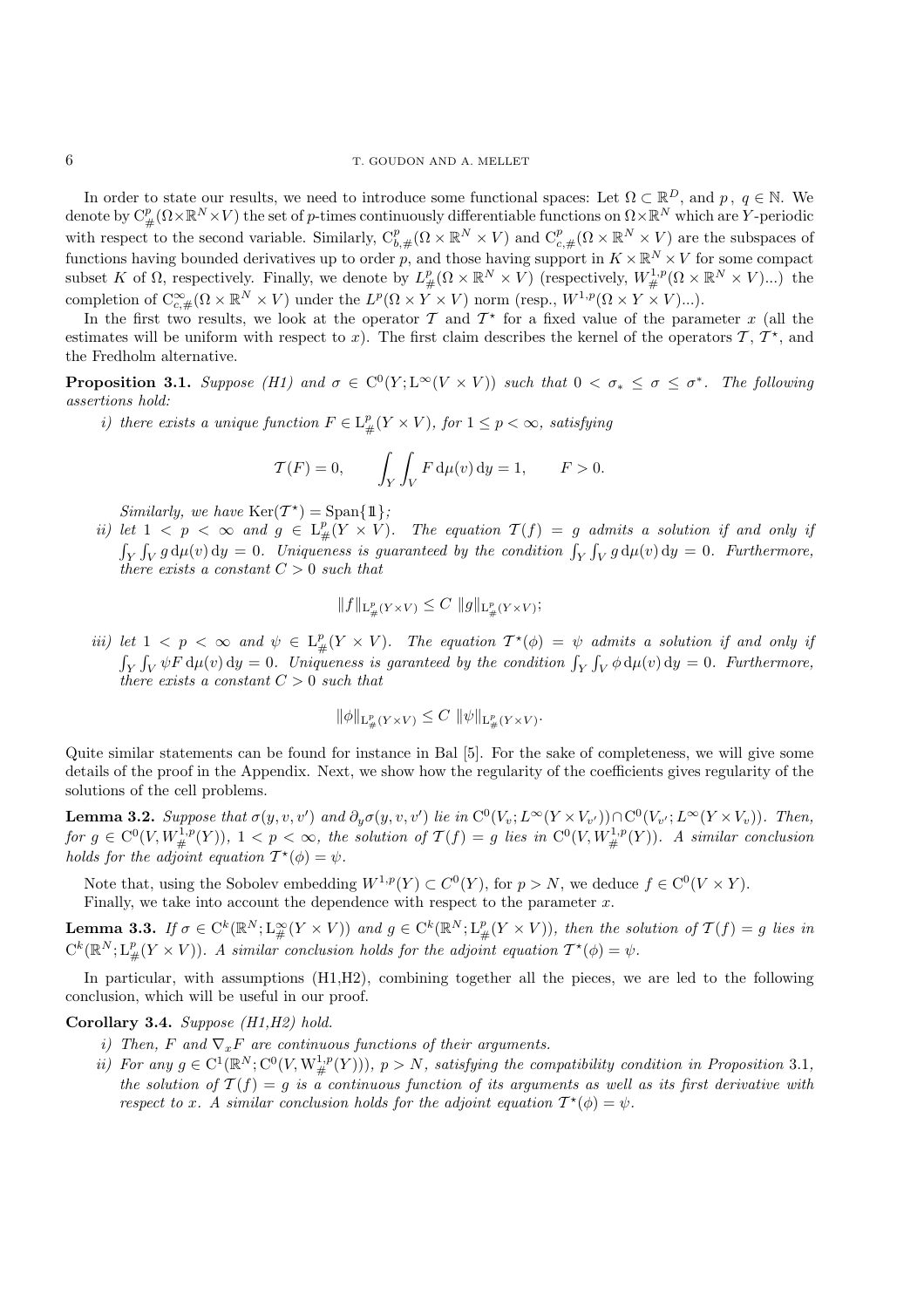### 3.3. **Effective coefficients**

We shall obtain in the proof the effective coefficients  $U$  and  $D$  by means of dual formulae. Indeed, let  $\chi^{\star}(x, y, v)$  be the (vector-valued) solution of the adjoint cell equation

$$
\mathcal{T}^{\star}(\chi^{\star}) = -a(v), \qquad \int_{Y} \int_{V} \chi^{\star} d\mu(v) dy = 0.
$$

(Of course, we assume the null flux condition (6) holds.) By using the results of Section 3.2,  $\chi^*$  is well-defined<br>and its components belong to  $C^0(\mathbb{R}^N \times V \times V)$  and the first derivatives with respect to x are also and its components belong to  $C^0(\mathbb{R}^N \times Y \times V)$ , and the first derivatives with respect to x are also continuous functions. Then, we have functions. Then, we have

$$
D(x) = -\int_{Y} \int_{V} a(v) \otimes \chi \, d\mu(v) \, dy = \int_{Y} \int_{V} T^{*}(\chi^{*}) \otimes \chi \, d\mu(v) \, dy
$$
  
= 
$$
\int_{Y} \int_{V} \chi^{*} \otimes T(\chi) \, d\mu(v) \, dy = -\int_{Y} \int_{V} \chi^{*} \otimes a(v) F \, d\mu(v) \, dy.
$$
 (11)

Similarly, for the drift term, we have

$$
U(x) = \int_{Y} \int_{V} a(v) \lambda d\mu(v) dy = - \int_{Y} \int_{V} T^{*}(\chi^{*}) \lambda d\mu(v) dy
$$
  
= 
$$
- \int_{Y} \int_{V} \chi^{*} T(\lambda) d\mu(v) dy = \int_{Y} \int_{V} \chi^{*} a(v) \cdot \nabla_{x} F d\mu(v) dy.
$$
 (12)

Positivity of the matrix D relies on the following dissipative property of the operator  $\mathcal T$  (note that this kind of property is reminiscient of general dissipative properties of Markov processes as explained by Collet [15] (see also [32])).

**Lemma 3.5.** *For all*  $g \in \mathcal{D}(\mathcal{T})$  *we have* 

$$
\int_{Y} \int_{V} \mathcal{T}(g) \frac{g}{F} d\mu(v) dy = \frac{1}{2} \int_{Y} \int_{V} \int_{V} \sigma(y, v, v') F(y, v') \left| \frac{g}{F}(y, v') - \frac{g}{F}(y, v) \right|^{2} d\mu(v') d\mu(v) dy.
$$

*Similarly, for*  $\phi \in \mathcal{D}(\mathcal{T}^*)$  *we have* 

$$
\int_Y \int_V \mathcal{T}^{\star}(\phi) \, \phi F \, \mathrm{d}\mu(v) \, \mathrm{d}y = \frac{1}{2} \int_Y \int_V \int_V \sigma(y, v', v) F(y, v) \Big| \phi(y, v') - \phi(y, v) \Big|^2 \, \mathrm{d}\mu(v') \, \mathrm{d}\mu(v) \, \mathrm{d}y.
$$

*Proof.* We shall only detail the computations for the adjoint operator. Setting  $\phi = g/F$  and noticing that  $\int_Y \int_V \mathcal{T}^*(\phi) \phi F d\mu(v) dy = \int_Y \int_V \mathcal{T}(g) g/F d\mu(v) dy$ , the result for T follows.

The keypoint is the (pointwise!) equality

$$
Q^{\star}(\phi) \phi F = -\frac{1}{2} \int_{V} \sigma(v', v) F(v) \Big| \phi(v') - \phi(v) \Big|^2 d\mu(v') + Q^{\star}(\phi^2) \frac{F}{2}
$$
 (13)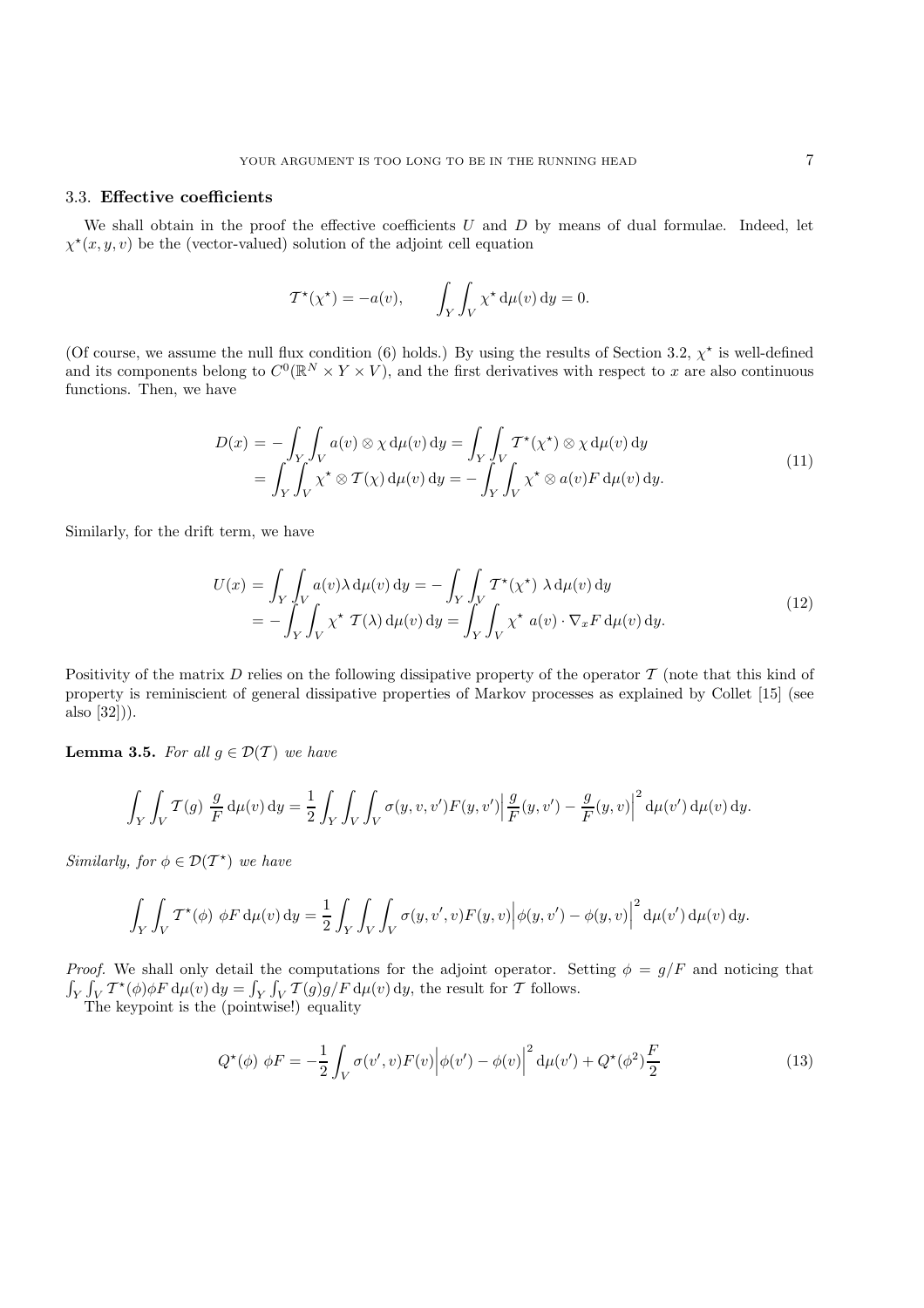(this relation actually holds for any  $\phi$  and F and does not use the equation satisfied by F), which yields:

$$
\int_{Y} \int_{V} \mathcal{T}^{*}(\phi) \phi F d\mu(v) dy = -\int_{Y} \int_{V} a(v) \cdot \nabla_{y} \left(\frac{\phi^{2}}{2}\right) F d\mu(v) dy - \int_{Y} \int_{V} Q^{*}(\phi) \phi F d\mu(v) dy \n= + \int_{Y} \int_{V} \frac{\phi^{2}}{2} a(v) \cdot \nabla_{y} F d\mu(v) dy - \int_{Y} \int_{Y} \frac{\phi^{2}}{2} Q(F) d\mu(v) dy \n+ \frac{1}{2} \int_{Y} \int_{V} \int_{V} \sigma(v', v) F(v) \Big| \phi(v') - \phi(v) \Big|^{2} d\mu(v') d\mu(v) dy \n= \frac{1}{2} \int_{Y} \int_{V} \int_{V} \sigma(v', v) F(v) \Big| \phi(v') - \phi(v) \Big|^{2} d\mu(v') d\mu(v) dy,
$$

since  $a(v) \cdot \nabla_y F - Q(F) = 0.$ 

It remains to justify (13). First of all, we compute

$$
Q^{\star}(\phi)\phi F(v) = \int_{V} \sigma(v',v)(\phi(v') - \phi(v))\phi(v)F(v) d\mu(v') = -\int_{V} \sigma(v',v)F(v)(\phi(v') - \phi(v))^2 d\mu(v') + \int_{V} \sigma(v',v)(\phi(v') - \phi(v))\phi(v')F(v) d\mu(v').
$$

We rewrite the last integral as follows:

$$
\int_{V} \sigma(v',v)\phi(v')^2 d\mu(v') F(v) - \int_{V} \sigma(v',v)\phi(v') d\mu(v') \phi F(v) =
$$
\n
$$
Q^*(\phi^2)F(v) + \int_{V} \sigma(v',v) d\mu(v') \phi^2(v)F(v) - Q^*(\phi)\phi F(v)
$$
\n
$$
- \int_{V} \sigma(v',v) d\mu(v') \phi^2(v)F(v) = Q^*(\phi^2)F(v) - Q^*(\phi)\phi F(v),
$$

which leads to (13). Note that, similarly, we can prove

$$
2Q(g)g/F = Q(g^{2}/F) + Q(F)(g/F)^{2} - \int_{Y} \int_{V} \int_{V} \sigma(v, v')F(v') \left| \frac{g}{F}(v') - \frac{g}{F}(v) \right|^{2} d\mu(v') d\mu(v) dy.
$$

As a consequence, we can show that we are effectively led to a diffusion process in the limit  $\varepsilon \to 0$ , since the symmetric part of  $D$  is positive definite.

**Proposition 3.6.** The effective drift coefficient U is a continuous function of x; the components of D are  $C^1$ *functions of x. For any*  $x \in \mathbb{R}^N$ ,  $\xi \in \mathbb{R}^N \setminus \{0\}$ , we have  $D(x)\xi \cdot \xi > 0$ .

*Proof.* The regularity of the coefficients follows immediately from the regularity of  $\chi^*$  and F. Positivity of  $D\xi \cdot \xi$ follows from the duality formula (11) combined with Lemma 3.5. Indeed, since  $T^*(\chi^*) = -a(v)$ , we obtain

$$
D\xi \cdot \xi = -\int_Y \int_Y \chi^\star \cdot \xi \, a(v) \cdot \xi \, F \, d\mu(v) \, dy = \int_Y \int_V \chi^\star \cdot \xi \, T^\star(\chi^\star \cdot \xi) \, F \, d\mu(v) \, dy
$$
  
=  $\frac{1}{2} \int_Y \int_V \int_V \sigma(v', v) F(v) \Big| \chi^\star(v') \cdot \xi - \chi^\star(v) \cdot \xi \Big|^2 d\mu(v') d\mu(v) dy \ge 0.$ 

Furthermore, since  $\sigma F > 0$ , this quantity vanishes when  $\chi^* \cdot \xi$  does not depend on v. In this case, we have  $Q^{\star}(\chi^{\star} \cdot \xi) = 0$  and the cell equation reduces to  $T^{\star}(\chi^{\star} \cdot \xi) = -a(v) \cdot \nabla_y(\chi^{\star} \cdot \xi) = -a(v) \cdot \xi$ , which does not depend on *u*. The periodicity implies that, for any *v*,  $a(v) \cdot \xi = 0$ ; thus  $\xi = 0$ . depend on y. The periodicity implies that, for any  $v, a(v) \cdot \xi = 0$ ; thus  $\xi = 0$ .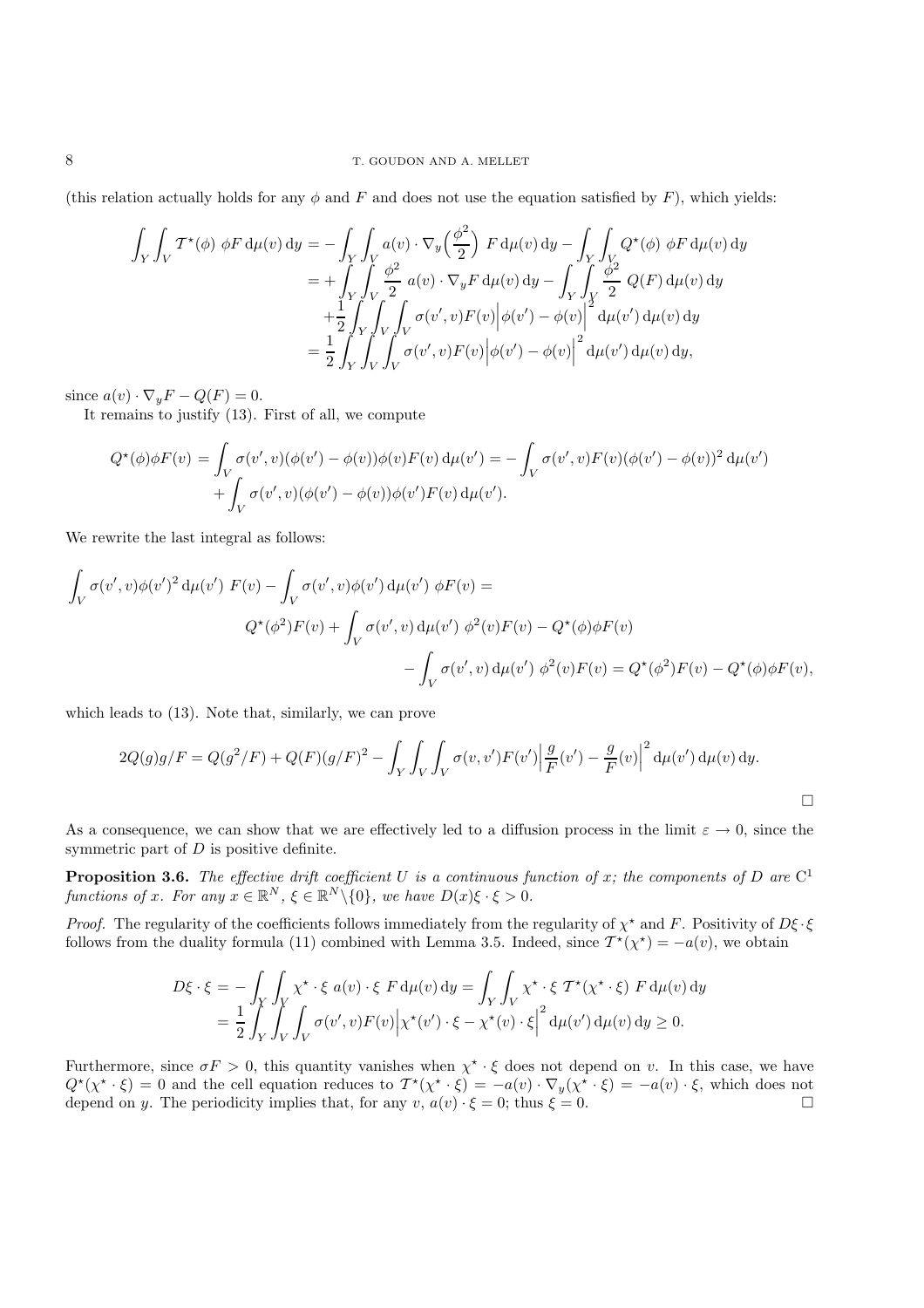### 3.4. **Functional preliminaries**

In the present problem there is no "immediate" *a priori*  $L^2$ -estimates, and the natural estimate is in  $L^1$ (see (3)). For this reason, we need to introduce some definitions and basic results about families of parametrized measures. In what follows, we shall denote by  $\mathcal{M}^1(\Omega)$  the set of Radon measures on  $\Omega$ .

**Definition 3.7.** Let I be an interval of R. A family  $\{\rho(t); t \in I\}$  of Radon measures on  $\mathbb{R}^N$  is said to be vaguely continuous if and only if for any  $\varphi \in C_c^0(\mathbb{R}^N)$ ,

$$
t \longmapsto \int_{\mathbb{R}^N} \varphi(x) \rho(t, dx)
$$
 is a continuous function on *I*.

**Definition 3.8.** A sequence  $\{\rho_n(t); t \in I, n \in \mathbb{N}\}\$  of parametrized measures on  $\mathbb{R}^N$  is said to be equibounded and vaguely equicontinuous on  $I$  if and only if

i) there exists  $M > 0$  such that

$$
\sup_{t \in I, n \in \mathbb{N}} |\rho_n(t)| (\mathbb{R}^N) \le M;
$$

ii) for any  $\varphi \in C_c^0(\mathbb{R}^N)$ , the sequence of functions  $\left(t \longmapsto \int_{\mathbb{R}^N} \varphi(x) \rho_n(t, dx)\right)_{n \in \mathbb{N}}$  is equicontinuous on I.

Classical methods of analysis lead to the following compactness property:

**Proposition 3.9.** *Let I be an interval of*  $\mathbb{R}$ *. Let*  $(\rho_n(t))_{n \in \mathbb{N}}$  *be a sequence of Radon measures on*  $\mathbb{R}^N$ *, equi-*<br>beyonded and vacualy equicationary on *I*. Then there exists a measure of the whi *bounded and vaguely equicontinuous on*  $I$ *. Then, there exists a measure*  $\rho(t)$ *, which is vaguely continuous on*  $I$ *,* and a subsequence  $(\rho_{n_k}(t))_{k \in \mathbb{N}}$  such that for any  $\varphi \in C_c^0(I \times \mathbb{R}^N)$ ,

$$
\int_{\mathbb{R}^N} \varphi(t,x) \; \rho_{n_k}(t, \, \mathrm{d}x) \xrightarrow[k \to \infty]{} \int_{\mathbb{R}^N} \varphi(t,x) \; \rho(t, \, \mathrm{d}x),
$$

 $uniformly \ with \ respect \ to \ t \in I$ . We say that the sequence  $(\rho_{n_k}(t))_{k \in \mathbb{N}}$  converges vaguely to  $\rho(t)$  *locally, uni-*<br>formly on I *formly on* I*.*

Next, we need a measure-valued version of the existence of double-scale limit, as introduced by N'Guetseng [38] and Allaire [1].

**Proposition 3.10.** *Let*  $(\varepsilon_n)_{n\in\mathbb{N}}$  *be a sequence of positive numbers converging to 0. Let*  $(\mu_n(t))_{n\in\mathbb{N}}$  *be a sequence of measures on*  $[0, \infty) \times \mathbb{R}^N \times V$  *which satisfies, for any bounded interval*  $I \subset \mathbb{R}$ *,* 

$$
\sup_{n\in\mathbb{N}}|\mu_n|(I\times\mathbb{R}^N\times V)\leq C(I)<\infty.
$$

*Then, there exists a subsequence*  $(\mu_{n_k}(t))_{k \in \mathbb{N}}$  *and a measure* M *on*  $[0, \infty) \times \mathbb{R}^N \times Y \times V$  *such that, for any*  $\varphi \in C^0_{c, \#}(I \times \mathbb{R}^N \times \mathbb{R}^N \times V)$ , we have

$$
\int_0^\infty \int_{\mathbb{R}^N} \int_V \varphi(t, x, x/\varepsilon_{n_k}, v) \mu_{n_k}(\mathrm{d}v, \mathrm{d}x, \mathrm{d}t) \xrightarrow[k \to \infty]{} \int_0^\infty \int_{\mathbb{R}^N} \int_Y \int_V \varphi(t, x, y, v) M(\mathrm{d}v, \mathrm{d}y, \mathrm{d}x, \mathrm{d}t).
$$

*We say that*  $M$  *is the double-scale limit of the sequence*  $(\mu_{n_k}(t))_{k \in \mathbb{N}}$ *.* 

This proposition is just a consequence of the Banach-Alaoglu theorem (see *e.g.* [10]) applied to the sequence of measures  $M_n$  defined by

$$
\int_{[0,+\infty)\times\mathbb{R}^N\times Y\times V} \varphi(t,x,y,v) \, M_n(\mathrm{d}v,\mathrm{d}y,\mathrm{d}x,\mathrm{d}t) = \int_{[0,+\infty)\times\mathbb{R}^N\times V} \varphi(t,x,x/\varepsilon_n,v) \, \mu_n(\mathrm{d}v,\mathrm{d}x,\mathrm{d}t).
$$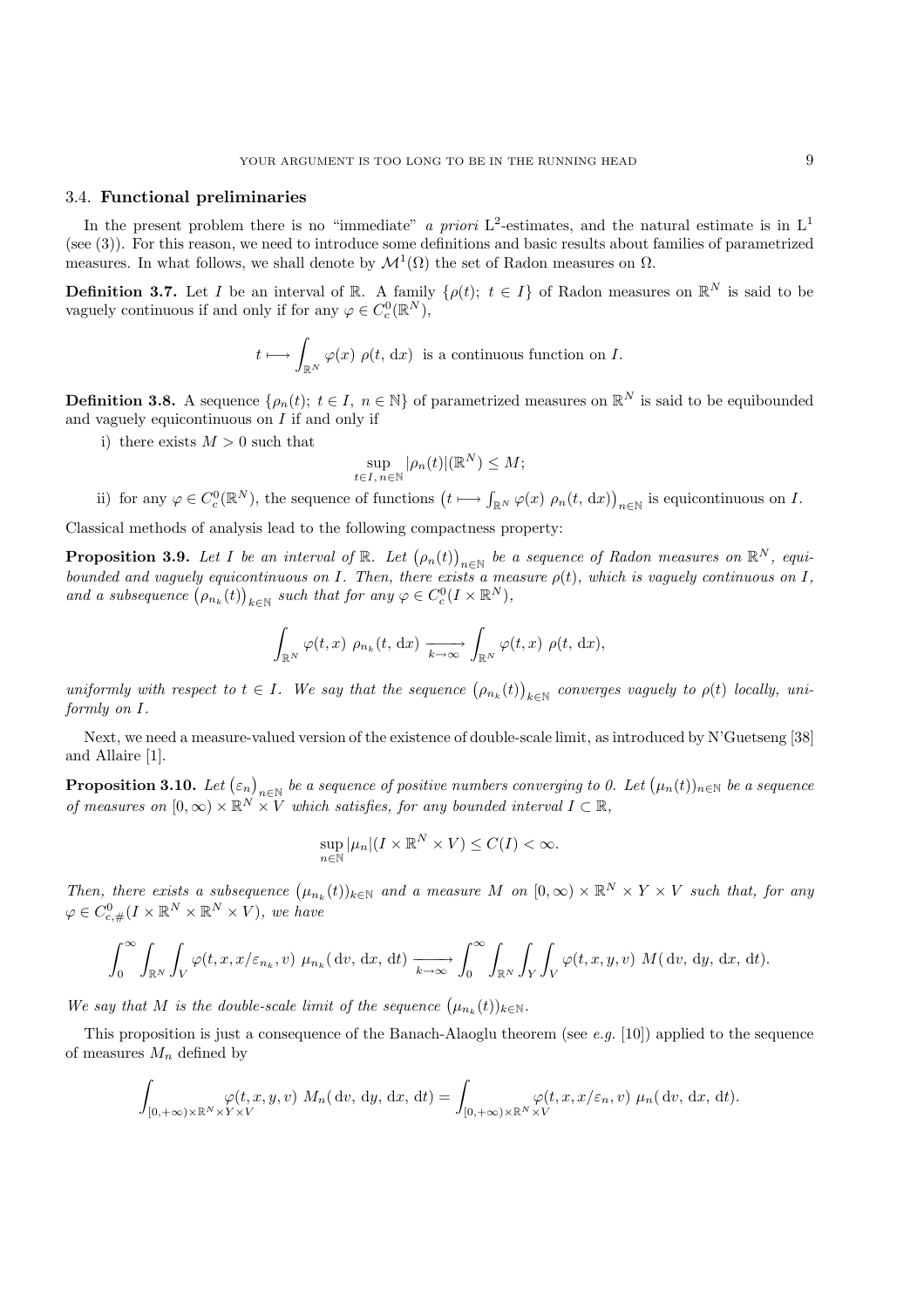The double-scale limit captures the periodic oscillations of  $\mu_n$  which have frequency  $1/\varepsilon_n$  with respect to the variable x. Actually, if  $\mu_n$  is obtained from a sequence of functions bounded in  $L^{\infty}([0,\infty); L^1(\mathbb{R}^N \times V))$ , then the double-scale limit  $M$  has a slightly better regularity with respect to time: it belongs to the set  $L^{\infty}_{\text{w}}([0,\infty); \mathcal{M}^1(\mathbb{R}^N \times Y \times V)$  of weakly-\* measurable functions  $M : t \in (0,T) \longrightarrow M(t) \in \mathcal{M}^1(\mathbb{R}^N \times Y \times V)$ satisfying

$$
\sup_{0\leq t\leq T}||M(t)||_{\mathcal{M}^1}<\infty.
$$

This set is identified with the dual of  $L^1(0,T; C_0^0(\mathbb{R}^N \times Y \times V))$ . We refer the reader to [20] (Chap. 8, 18) for  $^{0}_{0}(\mathbb{R}^{N}\times Y\times V)).$  We refer the reader to [20] (Chap. 8, 18) for it u of u in  $M^{1}(I\vee\mathbb{R}^{N}\times V)$  is given by the marginal of the details of these aspects. As usual, the vague limit  $\mu$  of  $\mu_{n_k}$  in  $\mathcal{M}^1(I \times \mathbb{R}^N \times V)$  is given by the marginal of the double scale limit  $\mu(dx) dx + \mu(dx) dx + d$ double scale limit  $\mu(\mathrm{d}v, \mathrm{d}x, \mathrm{d}t) = \int_Y M(\mathrm{d}v, \mathrm{d}y, \mathrm{d}x, \mathrm{d}t).$ 

### 3.5. **Convergence result**

We are now in position to give the statement of our main result.

**Theorem 3.11.** *Suppose (H1–H3) hold. Suppose that the velocity field*  $a: V \to \mathbb{R}^N$  *is such that the normalized solution of*  $T(F) = 0$  *satisfies* 

$$
\int_Y \int_V a(v) F(x, y, v) d\mu(v) dy = 0.
$$

*Moreover, suppose that*  $\rho_e^0 = \int_V f_e^0 d\mu(v)$  *converges vaguely to*  $\rho^0$  *in*  $\mathcal{M}^1(\mathbb{R}^N)$ *. Then, up to a subsequence,*<br> $\rho_e(t,x) = \int_V f_e^0 d\mu(v)$  converges to a vaguely uniformly on any time interval [0 T]. The lim  $\rho_{\varepsilon}(t,x) = \int_{V} f_{\varepsilon} d\mu(v)$  converges to  $\rho$  *vaguely, uniformly on any time interval*  $[0,T]$ *. The limit satisfies the*<br>drift-diffusion equation *drift-diffusion equation*

$$
\partial_t \rho - \text{div}_x (D \nabla_x \rho) + \text{div}_x (U \rho) = 0
$$

*in*  $\mathcal{D}'([0,\infty) \times \mathbb{R}^N)$  *with Cauchy data*  $\rho^0$ . The effective coefficients are defined by

$$
\begin{cases}\nD(x) = -\int_Y \int_V \chi^\star(x, y, v) \otimes a(v) F(x, y, v) d\mu(v) dy, \\
U(x) = \int_Y \int_V \chi^\star(x, y, v) a(v) \cdot \nabla_x F(x, y, v) d\mu(v) dy,\n\end{cases}
$$

*with*  $\chi^*$  *solution of the cell problem*  $T^*(\chi^*) = -a(v)$ *.* 

The next section is devoted to the proof of this theorem.

# 4. The vanishing flux case

The proof of Theorem 3.11 relies on the use of oscillating test functions, in the spirit of the works by Tartar [42] or Evans [21, 22]. The method has been used by Goudon and Poupaud [30] when dealing with homogenization of general advection-diffusion equations. Let us recall that the only immediate estimate we have deals with the L<sup>1</sup>-norm of  $f_{\varepsilon}$  (3).

### **Step 1:** *Duality Relations and Compactness of*  $\rho_{\varepsilon}$ .

Let us multiply the equation (1) by a test function  $\varphi(t, x, \frac{x}{\varepsilon}, v)$  with  $\varphi \in C^1_{c, \#}([0, \infty) \times \mathbb{R}^N \times \mathbb{R}^N \times V)$ . We get

$$
\frac{d}{dt} \int_{\mathbb{R}^N} \int_V f_{\varepsilon}(t, x) \varphi(t, x, x/\varepsilon, v) d\mu(v) dx =
$$
\n
$$
\int_{\mathbb{R}^N} \int_V f_{\varepsilon}(t, x) \left( \partial_t \varphi + \frac{1}{\varepsilon} a(v) \cdot \nabla_x \varphi + \frac{1}{\varepsilon^2} a(v) \cdot \nabla_y \varphi + \frac{1}{\varepsilon^2} Q^{\star}(\varphi) \right) (t, x, x/\varepsilon, v) d\mu(v) dx. \tag{14}
$$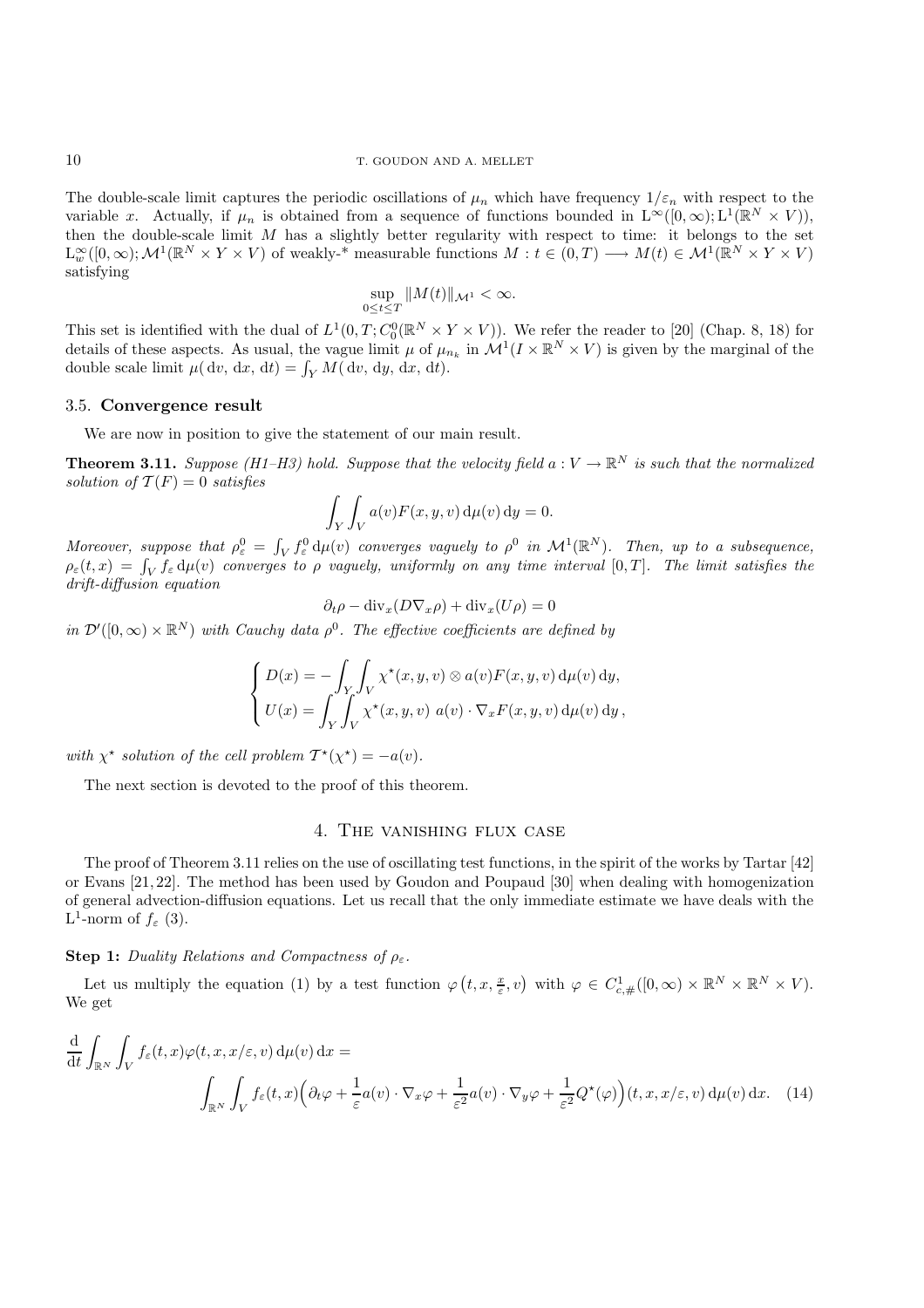- As a first consequence, for any such test function  $\varphi$ , we have

$$
\lim_{\varepsilon \to 0} \int_0^\infty \int_{\mathbb{R}^N} \int_V f_\varepsilon(t, x) \, \mathcal{T}^\star(\varphi)(t, x, x/\varepsilon, v) \, \mathrm{d}\mu(v) \, \mathrm{d}x \, \mathrm{d}t = 0. \tag{15}
$$

- Then, choosing a test function  $\varphi(t, x, x/\varepsilon, v) = \varphi(t, x) + \varepsilon \psi(t, x, x/\varepsilon, v)$ , we get rid of the  $\varepsilon^{-2}$  terms in (14) (since  $\phi(t, x)$  lies in the kernel of  $T^*$ ), and we get:

$$
\lim_{\varepsilon \to 0} \int_0^\infty \int_{\mathbb{R}^N} \int_V f_\varepsilon(t,x) \left( a(v) \cdot \nabla_x \phi(t,x) - \mathcal{T}^*(\psi)(t,x,x/\varepsilon,v) \right) d\mu(v) dx dt = 0,
$$

which yields, in view of (15),

$$
\lim_{\varepsilon \to 0} \int_0^\infty \int_{\mathbb{R}^N} \int_V f_\varepsilon(t, x) \ a(v) \cdot \nabla_x \phi(t, x) \, \mathrm{d}\mu(v) \, \mathrm{d}x \, \mathrm{d}t = 0 \,. \tag{16}
$$

It is worth rewriting this relation as a limit equation for the macroscopic current  $J_{\varepsilon}(t, x) = \int_{V}$ <br>Here we have no bound on  $I_{\varepsilon}$  but (16) says that  $\frac{a(v)}{\varepsilon} f_{\varepsilon} d\mu(v).$ Here, we have no bound on  $J_{\varepsilon}$ , but (16) says that

$$
\lim_{\varepsilon \to 0} \int_0^\infty \int_{\mathbb{R}^N} \varepsilon J_\varepsilon \cdot \nabla_x \psi(t, x) \, \mathrm{d}x \, \mathrm{d}t = 0.
$$

- We now choose the  $\varepsilon$ -correction,  $\psi(t, x, y, v)$ , to be solution to the following adjoint cell equation:

$$
\mathcal{T}^*(\psi) = a(v) \cdot \nabla_x \phi(t, x) .
$$

We therefore have  $\psi(t, x, y, v) = -\chi^*(x, y, v) \cdot \nabla_x \phi(t, x)$ , with  $\chi^*$  the vector-valued function defined by

$$
\mathcal{T}^{\star}(\chi^{\star}) = -a(v), \qquad \int_{Y} \int_{V} \chi^{\star} d\mu(v) dy = 0.
$$

By Corollary 3.4, since  $\phi \in C_c^2([0,\infty) \times \mathbb{R}^N)$ , the functions  $\psi$  and  $\nabla_x \psi$  belong to  $C_{c, \#}^0([0,\infty) \times \mathbb{R}^N \times \mathbb{R}^N \times V)$ .<br>With this particular choice of test function, the singular terms in (14) vanish and With this particular choice of test function, the singular terms in  $(14)$  vanish and we get

$$
\frac{d}{dt} \int_{\mathbb{R}^N} \int_V f_{\varepsilon}(t,x) \left( \phi(t,x) + \varepsilon \psi(t,x,x/\varepsilon,v) \right) d\mu(v) dx = \int_{\mathbb{R}^N} \int_V f_{\varepsilon}(t,x) \left( \partial_t \phi(t,x) + \varepsilon \partial_t \psi(t,x,x/\varepsilon,v) \right) d\mu(v) dx \n+ \int_{\mathbb{R}^N} \int_V f_{\varepsilon}(t,x) a(v) \cdot (\nabla_x \psi)(t,x,x/\varepsilon,v) d\mu(v) dx.
$$
\n(17)

The last integral reads<sup>4</sup>

$$
- \int_{\mathbb{R}^N} \int_V f_{\varepsilon}(t,x) \left( a(v) \otimes \chi^{\star}(x,x/\varepsilon,v) : D_x^2 \phi(t,x) + (D_x \chi^{\star})^T(x,x/\varepsilon,v) a(v) \cdot \nabla_x \phi(t,x) \right) d\mu(v) dx.
$$

In (17), the right hand side is bounded, uniformly with respect to  $\varepsilon$ . We deduce that, for any given function  $\phi \in C_c^2([0,\infty) \times \mathbb{R}^N)$ , the family

$$
t \longmapsto \int_{\mathbb{R}^N} \int_V f_{\varepsilon}(t,x) \left( \phi(t,x) + \varepsilon \psi(t,x,x/\varepsilon,v) \right) d\mu(v) dx
$$

<sup>&</sup>lt;sup>4</sup>For a vector valued function  $g : \mathbb{R}^N \to \mathbb{R}^N$ ,  $D_x g$  stands for the Jacobian matrix  $\partial_j g_i$ . For two  $N \times N$  matrices  $A, B$ , we denote  $A : B = \text{tr}(AB^T) = \sum_{ij=1}^{N} A_{ij} B_{ij}.$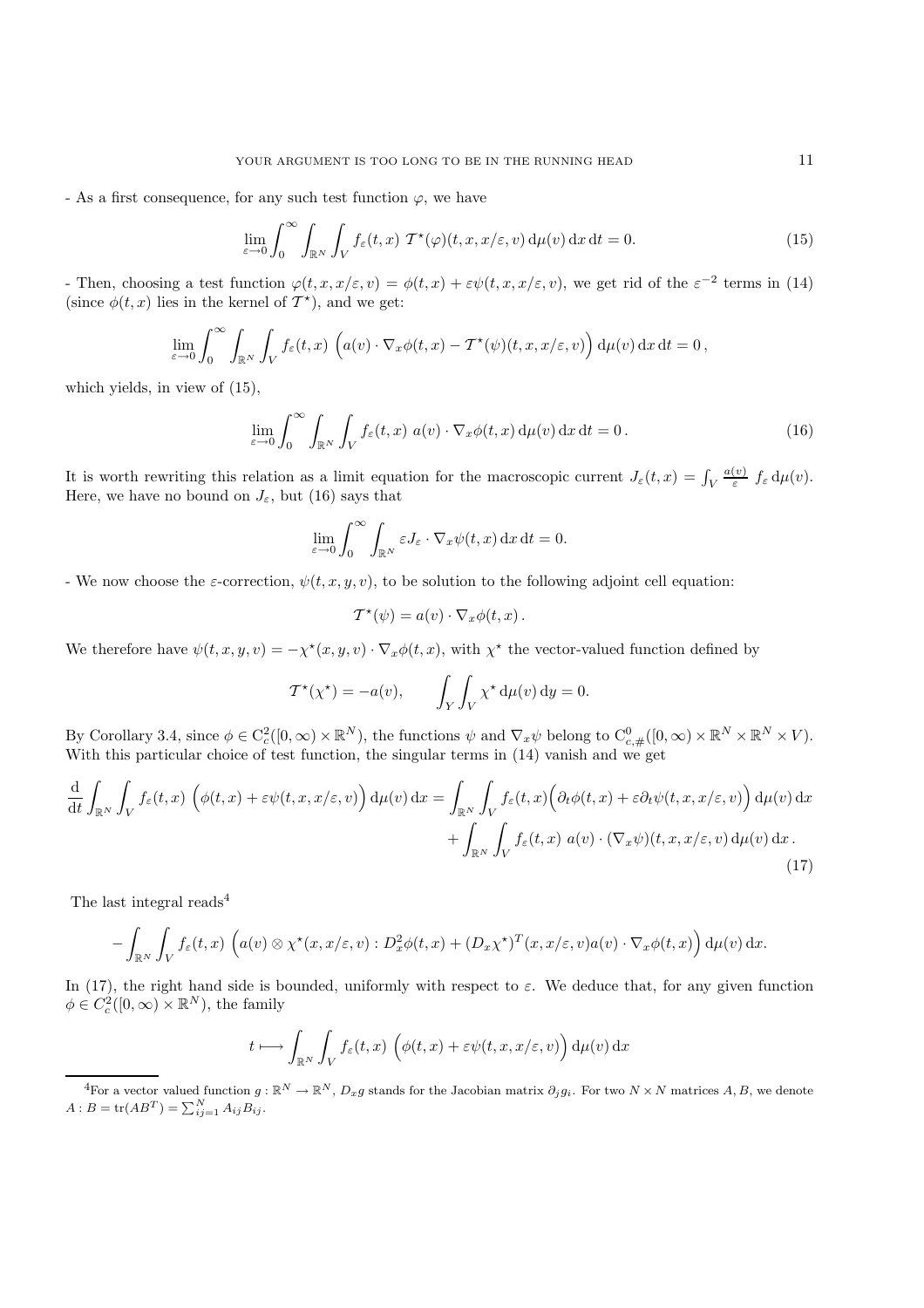### 12 T. GOUDON AND A. MELLET

is equicontinuous. Since the functions

$$
t \longmapsto \int_{\mathbb{R}^N} \int_V f_{\varepsilon} \phi(t, x) \, \mathrm{d}\mu(v) \, \mathrm{d}x = \int_{\mathbb{R}^N} \rho_{\varepsilon} \phi(t, x) \, \mathrm{d}x
$$

are close, up to  $\mathcal{O}(\varepsilon)$ , to the previous ones, they also form an equicontinuous family of functions. By density of  $C_c^2(\mathbb{R}^N)$  in  $C_c^0(\mathbb{R}^N)$ , we conclude that the family of nonnegative measures  $(\rho^{\varepsilon}(t))_{\varepsilon>0}$  is vaguely equicontinuous on  $[0, \infty)$ .

#### **Step 2:** *Passage to the limit.*

We can therefore suppose that  $\rho_{\varepsilon}$  converges to  $\rho$  in the sense of Proposition 3.9, and that the nonnegative measure  $f_{\varepsilon}(t, x, v) d\mu(v) dx dt$  converges to the double scale limit F, in the sense of Proposition 3.10. Clearly, these limits are related by

$$
\rho(t, dx) dt = \int_Y \int_Y \mathcal{F}(dv, dy, dx, dt),
$$

*i.e.*,  $\rho$  is the marginal with respect to t, x of F (note, however, that equicontinuity with respect to time is far from obvious for the sequence of microscopic quantities  $f_{\epsilon}$ ). It remains to identify these limits.

**Lemma 4.1.** *The double scale limit* F *is given by*

$$
\mathcal{F}(\mathrm{d}v, \mathrm{d}y, \mathrm{d}x, \mathrm{d}t) = F(x, y, v) \,\mathrm{d}\mu(v) \,\mathrm{d}y \rho(t, \mathrm{d}x) \,\mathrm{d}t.
$$

**Remark 4.2.** Roughly speaking, this result says that  $f_{\varepsilon}(t, x, v)$  behaves like the product  $\rho(t, x)F(x, x/\varepsilon, v)$ , with  $\rho$  a solution of a drift-diffusion equation. In particular, oscillations of the equilibrium function obstruct strong convergence, contrary to the situation dealt with in [27, 29].

Let us postpone the proof of Lemma 4.1, and proceed to the limit  $\varepsilon \to 0$  in (17). In the sense of distributions on  $[0, \infty) \times \mathbb{R}^N$ , we get:

$$
\langle \partial_t \rho, \phi \rangle = - \int_{\mathbb{R}^N} \phi(0, x) \rho^0(\, \mathrm{d}x) - \int_0^\infty \int_{\mathbb{R}^N} \partial_t \phi(t, x) \rho(t \, \mathrm{d}x) \, \mathrm{d}t \n= - \int_0^\infty \int_{\mathbb{R}^N} \int_{Y \times V} \left( a(v) \otimes \chi^* : D_x^2 \phi + (D_x \chi^*)^T a(v) \cdot \nabla_x \phi \right) \mathcal{F}(\, \mathrm{d}v, \, \mathrm{d}y, \, \mathrm{d}x, \, \mathrm{d}t) \n= - \int_0^\infty \int_{\mathbb{R}^N} \left[ \int_{Y \times V} a(v) F \otimes \chi^* \, \mathrm{d}\mu(v) \, \mathrm{d}y : D_x^2 \phi \n+ \int_{Y \times V} (D_x \chi^*)^T a(v) F \, \mathrm{d}\mu(v) \, \mathrm{d}y \cdot \nabla_x \phi \right] \rho(t, \, \mathrm{d}x) \, \mathrm{d}t \n= - \int_0^\infty \int_{\mathbb{R}^N} \left[ \nabla_x \cdot \left( \int_{Y \times V} a(v) F \otimes \chi^* \, \mathrm{d}\mu(v) \, \mathrm{d}y \nabla_x \phi \right) \n- \int_{Y \times V} \chi^* a(v) \cdot \nabla_x F \, \mathrm{d}\mu(v) \, \mathrm{d}y \cdot \nabla_x \phi \right] \rho(t, \, \mathrm{d}x) \, \mathrm{d}t \n= \int_0^\infty \int_{\mathbb{R}^N} \left( \nabla_x \cdot (D^T \nabla_x \phi) + U \nabla_x \phi \right) \rho(t, \, \mathrm{d}x) \, \mathrm{d}t \n= \langle \nabla_x \cdot (D \nabla_x \rho - U \rho), \phi \rangle,
$$

which is nothing but the drift-diffusion equation for  $\rho$ . Note that the effective coefficients are defined by the duality formulae (11) and (12).

*Proof of Lemma 4.1.* In order to complete the proof, it remains to establish Lemma 4.1. Coming back to (15), we have:

$$
\int_0^\infty \int_{\mathbb{R}^N} \int_Y \int_V \mathcal{T}^*(\varphi) \ \mathcal{F}(\mathrm{d}v, \mathrm{d}y, \mathrm{d}x, \mathrm{d}t) = 0.
$$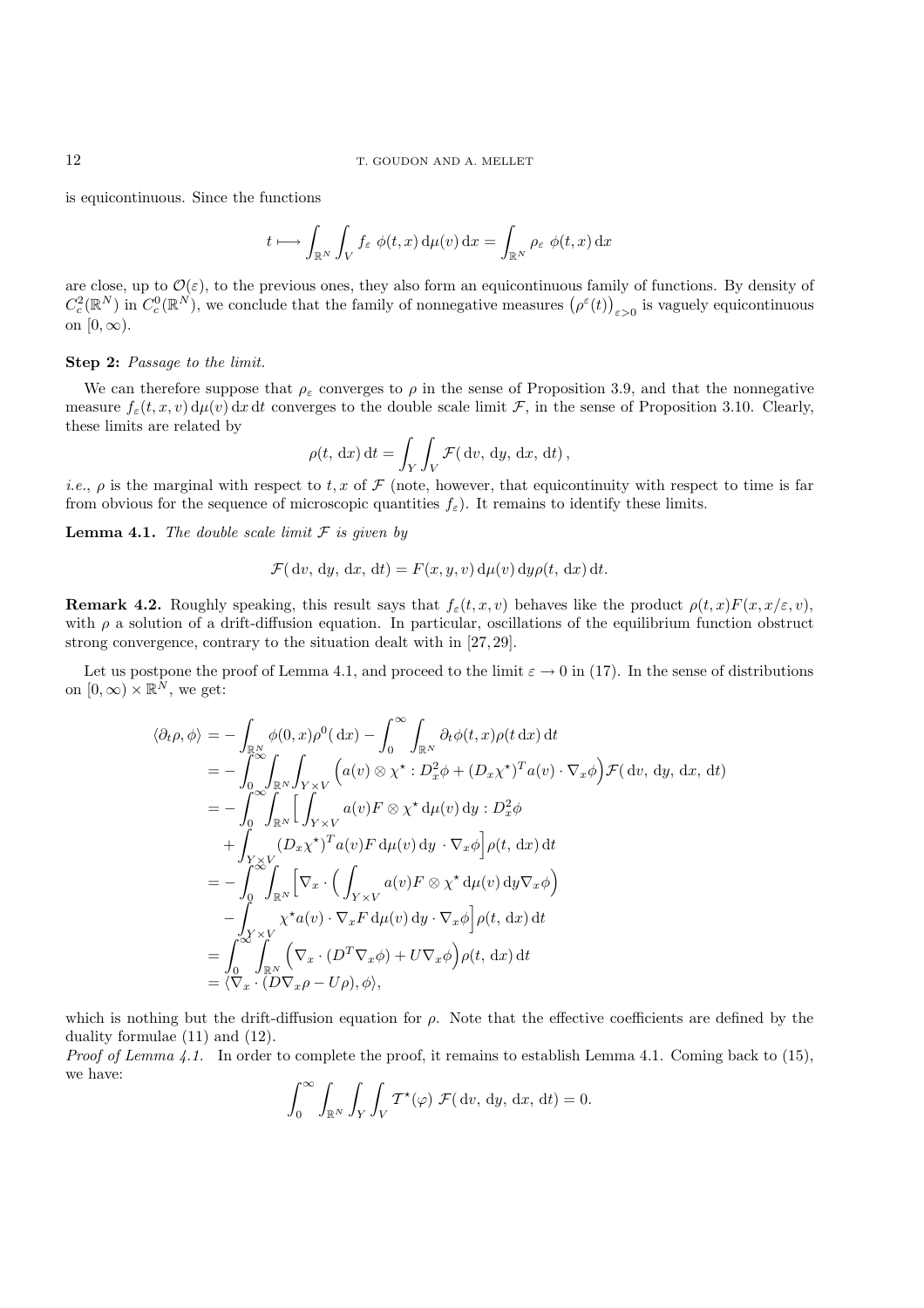Formally, it means that F lies in  $(\text{Ran}(\mathcal{T}^*))^{\perp} = \text{Ker}(\mathcal{T})$  which leads to  $\mathcal{F}(t, x, y, v) = \overline{\rho}(t, x) F(x, y, v)$  (with  $\overline{\rho}(t, x) = \rho(t, x)$  since the equilibrium function F is normalized). However, the lack of requlari  $\overline{\rho}(t,x) = \rho(t,x)$ , since the equilibrium function F is normalized). However, the lack of regularity of the double<br>scale limit, which is only a measure, does not allow to use this direct argument. Instead, let us consider scale limit, which is only a measure, does not allow to use this direct argument. Instead, let us consider a smooth function H such that  $\int_Y \int_V HF \, dv \, dy = 0$ . By Proposition 3.1, it can be written as  $H = \mathcal{T}^*(\varphi)$  and we get, by (15),

$$
\int_0^\infty \int_{\mathbb{R}^N} \int_Y \int_Y H \mathcal{F}(\mathrm{d}v, \mathrm{d}y, \mathrm{d}x, \mathrm{d}t) = 0.
$$

Let  $\varphi$  be any test function. We split it as follows:

$$
\begin{cases}\n\varphi(t,x,y,v) = c_{\varphi}(t,x)F(x,y,v) + (\varphi(t,x,y,v) - c_{\varphi}(t,x)F(x,y,v)), \\
c_{\varphi}(t,x) = \int_Y \int_V \varphi(t,x,y,v)F(x,y,v) d\mu(v) dy \left(\int_Y \int_V F^2(x,y,v) d\mu(v) dy\right)^{-1}.\n\end{cases}
$$

By definition  $\int_Y \int_V (\varphi - c_\varphi F) F d\mu(v) dy = 0$ , and we have

$$
\int_0^\infty \int_{\mathbb{R}^N} \int_Y \int_V \varphi(t, x, y, v) \mathcal{F}(\mathrm{d}v, \mathrm{d}y, \mathrm{d}x, \mathrm{d}t) = \int_0^\infty \int_{\mathbb{R}^N} \int_Y \int_V c_\varphi(t, x) F(x, y, v) \mathcal{F}(\mathrm{d}v, \mathrm{d}y, \mathrm{d}x, \mathrm{d}t)
$$

$$
= \int_0^\infty \int_{\mathbb{R}^N} \int_Y \int_V \varphi(t, x, z, w) F(x, z, w) \mathrm{d}\mu(w) \mathrm{d}z \ \overline{\rho}(\mathrm{d}x, \mathrm{d}t)
$$

where the (nonnegative) measure  $\overline{\rho} \in \mathcal{M}^1(I \times \mathbb{R}^N)$  is defined by

$$
\overline{\rho}(\mathrm{d}x,\mathrm{d}t) = \left(\int_Y \int_V F^2(x,y,v) \,\mathrm{d}\mu(v) \,\mathrm{d}y\right)^{-1} \int_Y \int_V F(x,y,v) \mathcal{F}(\mathrm{d}v,\mathrm{d}y,\mathrm{d}x,\mathrm{d}t).
$$

It follows that  $F(\, dv, \, dy, \, dx, \, dt) = F(x, y, v) \, d\mu(v) \, dy \, \overline{\rho}(\, dx, \, dt)$ . And when  $\varphi$  only depends on t, x, the previous computation yields

$$
\overline{\rho}(\mathrm{d}x,\mathrm{d}t) = \rho(t,\mathrm{d}x)\mathrm{d}t.
$$

# 5. The non-vanishing flux case

All the results we derived up to now have been obtained under the hypothesis that the flux of the equilibrium function vanishes. Nevertheless, such an hypothesis could be violated in physical situations. In this section, we shall therefore investigate the asymptotic behaviour of  $f^{\epsilon}$  when the null flux condition (6) is no longer fulfilled. Other attempts on this question can be found in [12].

#### 5.1. **The general case**

We introduce the flux of the equilibrium function:

$$
c(x) = \int_Y \int_V a(v) F(x, y, v) d\mu(v) dy \neq 0.
$$

It is then possible to adapt the proof of Theorem 3.11, and establish the following result:

**Theorem 5.1.** *Suppose that*  $(H1-H3)$  *hold. Assume moreover that*  $\rho_e^0 = \int_V f_e^0 d\mu(v)$  *converges vaguely to*  $\rho^0$  *in*  $M^{1(\mathbb{R}^N)}$ . Then  $\mu v$  to a subsequence  $\rho$  (t x) = f t du(v) converges to  $\rho > 0$  example, i  $\mathcal{M}^1(\mathbb{R}^N)$ . Then, up to a subsequence,  $\rho_{\varepsilon}(t,x) = \int_V f_{\varepsilon} d\mu(v)$  converges to  $\rho \geq 0$  vaguely in  $\mathcal{M}^1((0,T) \times \mathbb{R}^N)$ , the limit estisfies  $\mathcal{M}^1((0,T)\times\mathbb{R}^N)$ ; the limit satisfies

$$
\operatorname{div}_x(c\rho) = 0 \quad \text{in } \mathcal{D}'((0,\infty) \times \mathbb{R}^N).
$$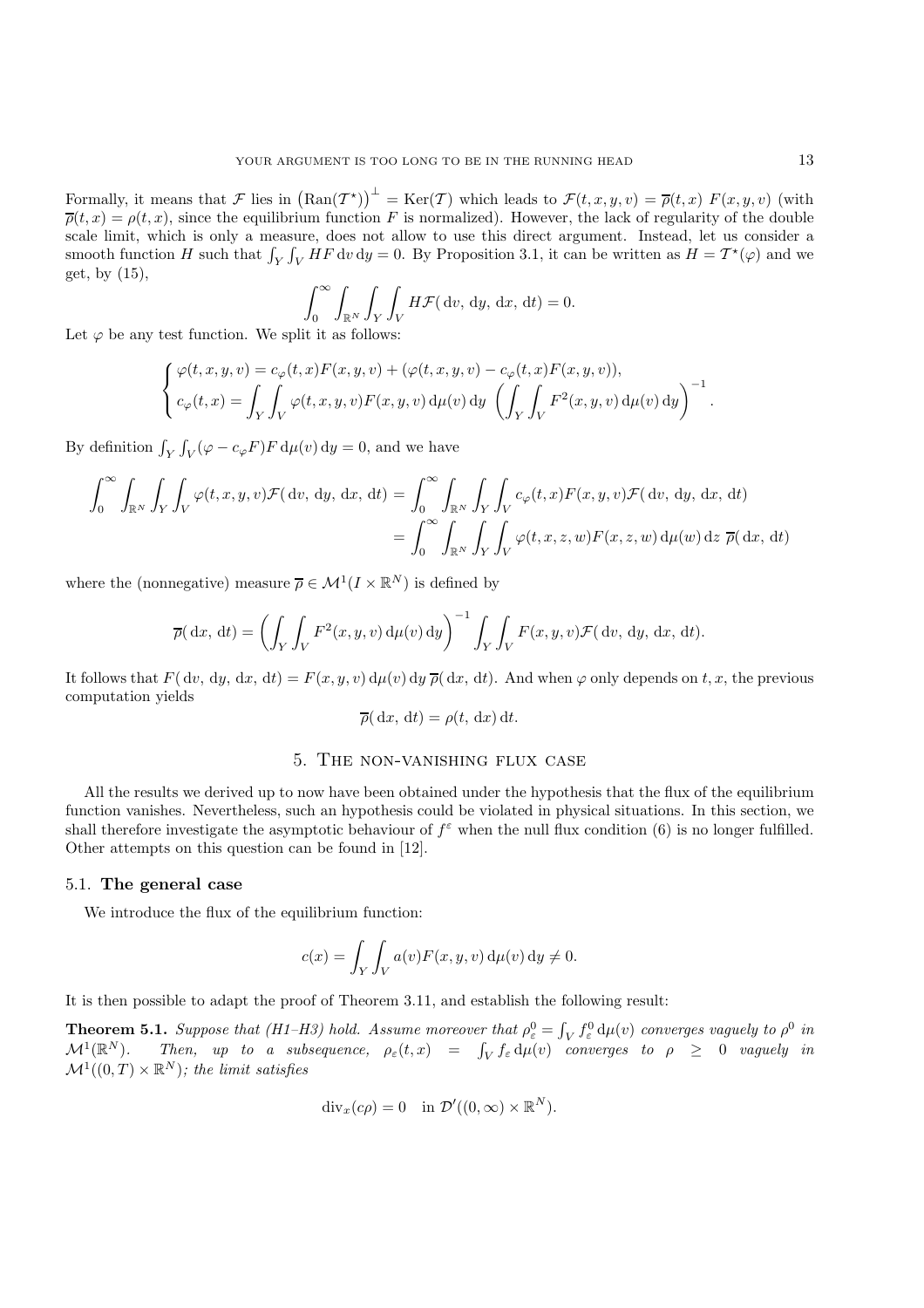*Moreover, for any*  $\varphi \in C_c^{\infty}([0, \infty) \times \mathbb{R}^N)$  *satisfying*  $c \cdot \nabla_x \varphi = 0$ *, we have* 

$$
\int_{\mathbb{R}^N} \varphi \rho_{\varepsilon}(t, x) \, dx \xrightarrow[\varepsilon \to 0]{} \int_{\mathbb{R}^N} \varphi \rho(t, dx)
$$

*uniformly on any time interval*  $[0, T]$ *. Moreover, the following relation holds:* 

$$
\frac{\mathrm{d}}{\mathrm{d}t} \int_{\mathbb{R}^N} \varphi \rho(t, \, \mathrm{d}x) = \int_{\mathbb{R}^N} \left( \partial_t \varphi - U \cdot \nabla_x \varphi + \nabla_x \cdot (D^T \nabla_x \varphi) \right) \rho(t, \, \mathrm{d}x),\tag{18}
$$

with  $\int_{\mathbb{R}^N} \varphi \rho(0, dx) = \int_{\mathbb{R}^N} \varphi \rho^0(dx)$ . The effective coefficients are defined by

$$
\begin{cases}\nD(x) = -\int_Y \int_V \chi^\star(x, y, v) \otimes (a(v) - c) F(x, y, v) d\mu(v) dy, \\
U(x) = \int_Y \int_V \chi^\star(x, y, v) (a(v) - c) \cdot \nabla_x F(x, y, v) d\mu(v) dy\n\end{cases}
$$

*with*  $\chi^*$  *a solution of the cell problem*  $T^*(\chi^*) = -(a(v) - c)$ *.* 

*Proof.* We follow the proof of Theorem 3.11 with some slight modifications. First, we modify (16) as follows:

$$
\int_0^{\infty} \int_{\mathbb{R}^N} \int_V f_{\varepsilon}(t,x) \left( (a(v) - c) \cdot \nabla_x \phi(t,x) - \mathcal{T}^{\star}(\psi)(t,x,x/\varepsilon,v) \right) d\mu(v) dx dt + \int_0^{\infty} \int_{\mathbb{R}^N} \int_V f_{\varepsilon} c \cdot \nabla_x \phi(t,x) d\mu(v) dx dt \xrightarrow[\varepsilon \to 0]{} 0. \quad (19)
$$

Then, we choose the function  $\psi$  so that the first integral vanishes, *i.e.*  $\psi(t, x, y, v) = \chi^*(x, y, v) \cdot \nabla_x \psi$ , with  $T^*(\chi^*) = -(a(v) - c)$ . It leads to the constraint

$$
\lim_{\varepsilon \to 0} \int_0^\infty \int_{\mathbb{R}^N} \rho^\varepsilon c \cdot \nabla_x \phi \,dx \,dt = 0.
$$

And finally, fixing a test function  $\phi$ , satisfying  $c \cdot \nabla_x \phi = 0$ , we can reproduce the arguments of the proof of Theorem 3.11 Theorem 3.11.

It is very tempting to describe the orthogonality constraint in (18) by means of Lagrange multiplier. We interpret the condition  $c \cdot \nabla_x \varphi = 0$  as  $\varphi \in \text{Ker}(A)$  with A the symmetric operator  $A = \nabla_x (c \otimes c \nabla_x)$ . Hence, formally, a distribution  $T \in (\text{Ker}A)^{\perp}$  lies in  $\text{Ran}(A)$  and it can be rewritten  $T = \text{div}_x(ep)$ ,  $p = c \cdot \nabla q$ . Thus, equation (18) becomes  $\partial_t \rho - \text{div}_x(D\nabla_x \rho - U\rho) = \text{div}_x(ep)$ , with p a Lagrange multiplier. However, this result can be quite deceptive: indeed the set of admissible test functions can be reduced to 0. This is the case when the characteristic curves associated to the field c escape to infinity (*i.e.*  $\frac{d}{dt}X(t, x) = c(X(t, x))$  satisfies  $X(t, x) \to \infty$ as  $|x| \to \infty$ : a test function  $\varphi : \mathbb{R}^N \to \mathbb{R}$  such that  $c \cdot \nabla_x \varphi = 0$  is constant along these curves, hence it cannot have a compact support. The simplest example where the result is meaningless is given by  $c = (1, 0, ..., 0)$ . Then the constraint div<sub>x</sub>(cρ) = 0 means  $\partial_1 \rho = 0$  which actually implies  $\rho = 0$ , since  $\rho$  is a finite measure on  $\mathbb{R}^N$ .

### 5.2. **The purely oscillating case**

In this section, we shall see how the result of the previous section can be precised when we assume that the coefficients depend only on the fast variable  $x/\varepsilon$ . The flux is now a nonzero constant:

$$
c = \int_{Y} \int_{V} a(v) F(y, v) d\mu(v) dy \neq 0.
$$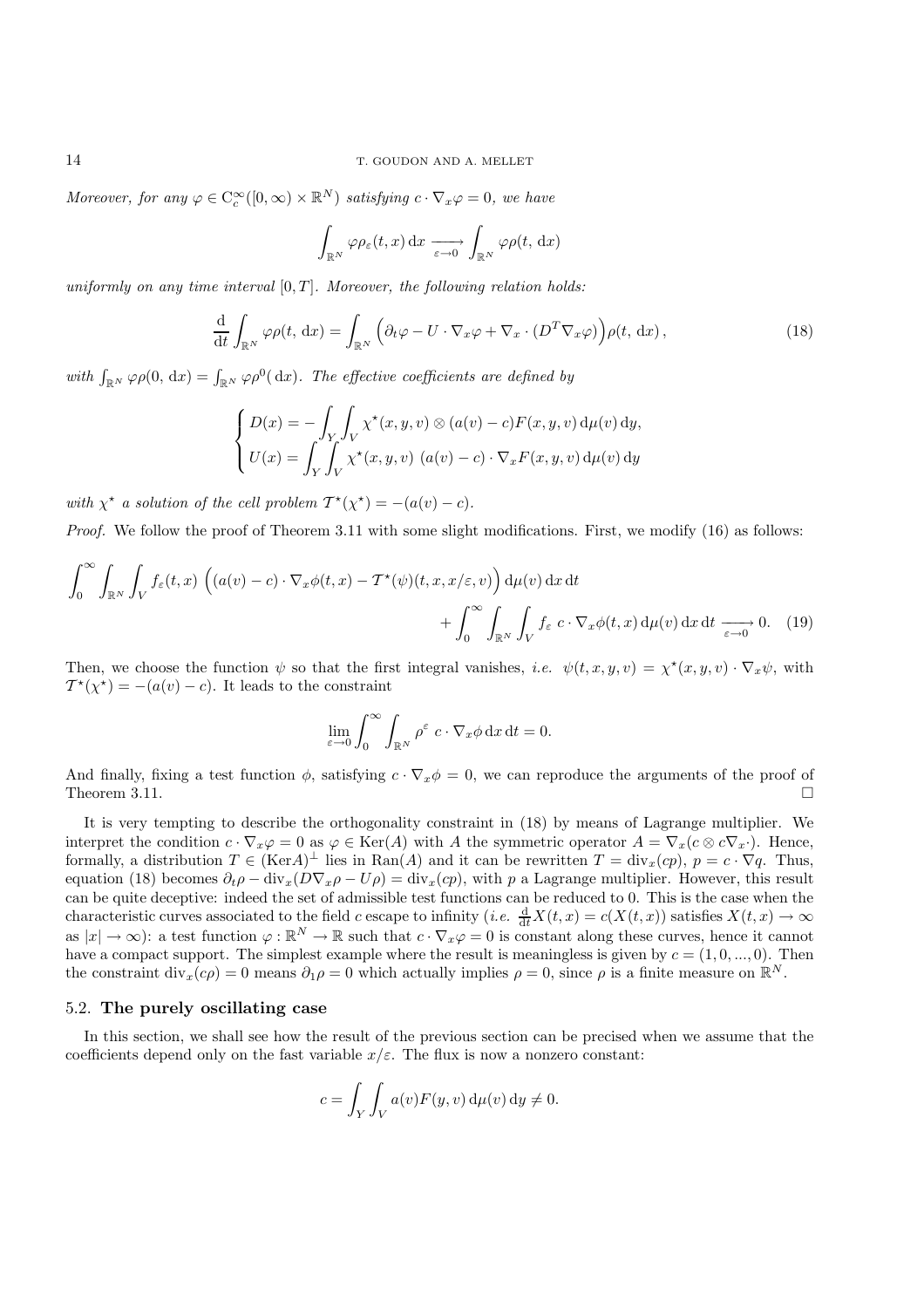The idea is to follow the characteristic line with velocity  $c/\varepsilon$ . More precisely, the formal approach can be led by introducing the following Hilbert expansion:

$$
f_{\varepsilon}(t,x,v) = f^0\left(t, x - c\frac{t}{\varepsilon}, \frac{x}{\varepsilon}, v\right) + \varepsilon f^1\left(t, x - c\frac{t}{\varepsilon}, \frac{x}{\varepsilon}, v\right) + \varepsilon^2 f^2(t, x - c\frac{t}{\varepsilon}, \frac{x}{\varepsilon}, v\right) \cdots
$$
 (20)

Note that in this expansion, we only translate the macroscopic variable x, and leave the microscopic one,  $y$ , invariant. As a matter of fact, we expect the equilibrium flux c to produce a drift at the macroscopic scale only.

Inserting this expansion in (1), a formal identification of the terms having the same power with respect to  $\varepsilon$ leads to (compare with (5)):

$$
\begin{cases}\na(v)\cdot\nabla_y f^0 - Q(f^0) = 0 & (\varepsilon^{-1} \text{ terms}), \\
a(v)\cdot\nabla_y f^1 - Q(f^1) = -(a(v) - c)\cdot\nabla_x f^0 & (\varepsilon^0 \text{ terms}), \\
a(v)\cdot\nabla_y f^2 - Q(f^2) = -\partial_t f^0 - (a(v) - c)\cdot\nabla_x f^1 & (\varepsilon^1 \text{ terms}).\n\end{cases}
$$

We can now proceed as in Section 2:

- the first equation is the same as before, and yields:  $f^{0}(t, x, y) = \rho(t, x)F(y, v)$ , with  $\rho(t, x) = \int_V \int_Y f^0(t, x, y, v) d\mu(v) dy;$
- then the first order equation becomes:

$$
\mathcal{T}(f^1) = -(a(v) - c)F(y, v) \cdot \nabla_x \rho(t, x).
$$

The definition of c and the normalization of  $F$  provide the required solvability condition: There exists  $\chi(y, v)$  solving

$$
\mathcal{T}(\chi) = -(a(v) - c)F(y, v),
$$

and we can define the first order corrector  $f^1$  by (up to elements of  $\text{Ker}(\mathcal{T})$ )

$$
f^{1}(t, x, y, v) = \chi(y, v) \cdot \nabla_{x} \rho(t, x).
$$
\n(21)

– Finally, the solvability condition for the second order corrector reads:

$$
\partial_t \rho + \text{div}_x J = 0,\tag{22}
$$

with  $J = \int_Y \int_V (a(v) - c) f^1 d\mu(v) dy$ . In view of the previous expression of  $f^1$ , we deduce that

$$
J = -\tilde{D}\nabla_x \rho,\tag{23}
$$

with

$$
\widetilde{D} = -\int_Y \int_V (a(v) - c) \otimes \chi(y, v) d\mu(v) dy.
$$

Putting (22) and (23) together, we get

$$
\partial_t \rho(t, x) - \text{div}_x \left[ \widetilde{D} \nabla_x \rho(t, x) \right] = 0.
$$

In view of the Hilbert expansion,  $f_{\varepsilon}$  asymptotically behaves as

$$
\rho\left(t,x-\frac{c}{\varepsilon}t\right)F\left(\frac{x}{\varepsilon},v\right).
$$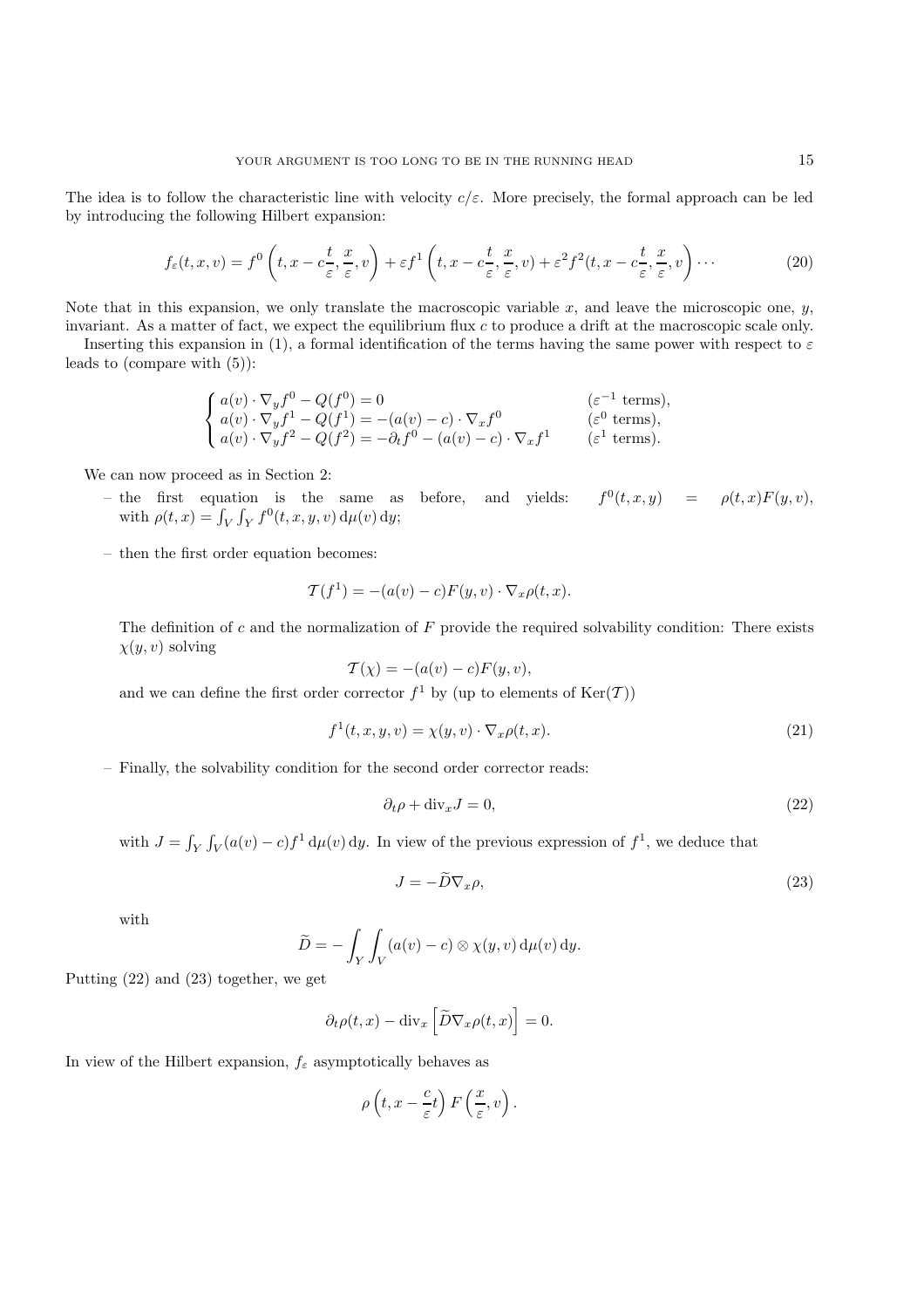However, as in the previous section, we would like to study the asymptotic behaviour of  $f_{\varepsilon}$  using only the natural  $L^1$  estimate. First of all, we set

$$
f_{\varepsilon}(t, x, v) = f_{\varepsilon}(t, x + ct/\varepsilon, v), \tag{24}
$$

which satisfies

$$
\begin{cases} \partial_t \tilde{f}_{\varepsilon} + \frac{1}{\varepsilon} (a(v) - c) \cdot \nabla_x \tilde{f}_{\varepsilon} = \frac{1}{\varepsilon^2} \tilde{Q}_{\varepsilon}(\tilde{f}_{\varepsilon}) \text{ in } [0, \infty) \times \mathbb{R}^N \times V \\ \tilde{f}_{\varepsilon}(0, x, v) = f_{\varepsilon}^0(x, v) \qquad \text{in } \mathbb{R}^N \times V. \end{cases}
$$
 (25)

The right-hand side is defined by

$$
\widetilde{Q}_{\varepsilon}(\widetilde{f}_{\varepsilon})(t,x,v) = \int_{V} \sigma(x/\varepsilon + ct/\varepsilon^{2}, v, v') \widetilde{f}_{\varepsilon}(t,x,v') d\mu(v') - \Sigma(x/\varepsilon + ct/\varepsilon^{2}, v) \widetilde{f}_{\varepsilon}(t,x,v). \tag{26}
$$

This change of variable induces a new time scale: we are concerned with additional oscillations in time, with frequency  $1/\varepsilon^2$ . Note that this time scaling is consistent with the diffusion scaling  $(t \to t/\varepsilon^2, x \to x/\varepsilon)$ . We then get the following theorem:

**Theorem 5.2.** *Suppose* (H1–H3) hold, where  $\sigma(y, v, v')$  does not depend on the slow variable x. Let F be the parmalized solution of  $\mathcal{T}(F) = 0$  and set *normalized solution of*  $T(F) = 0$  *and set* 

$$
\int_Y \int_V a(v) F(y, v) d\mu(v) dy = c.
$$

*Suppose that*  $\rho_e^0 = \int_V f_e^0 d\mu(v)$  *converges vaguely to*  $\rho^0$  *in*  $\mathcal{M}^1(\mathbb{R}^N)$ *. Then, up to a subsequence,*  $\rho_{\varepsilon}(t, x) =$  $\int_V \widetilde{f}_{\varepsilon} d\mu(v)$ , with  $\widetilde{f}_{\varepsilon}$  defined by (24), converges to  $\widetilde{\rho}$  vaguely, uniformly on any time interval  $[0, T]$ , and the limit existence the diffusion equation  $J_V^{\prime}$   $J_{\varepsilon}$  and  $J_{\varepsilon}$  action equation<br>satisfies the diffusion equation

$$
\partial_t \widetilde{\rho} - \text{div}_x (D \nabla_x \widetilde{\rho}) = 0
$$

*in*  $\mathcal{D}'([0,\infty) \times \mathbb{R}^N)$  *with Cauchy data*  $\rho^0$ *. The effective coefficients are defined by* 

$$
\widetilde{D} = -\int_Y \int_V \chi^*(y, v) \otimes (a(v) - c) F(y, v) d\mu(v) dy,
$$

*with*  $\chi^*$  *a solution to the cell problem*  $T^*(\chi^*) = -(a(v) - c)$ *.* 

**Remark 5.3.** The symmetric part of the matrix  $\tilde{D}$  is positive definite. The proof is exactly the same as for D in Proposition 3.6.

*Proof.* Consider the following simple remark. Let  $\{e_1, ..., e_N\}$  be the canonical basis in  $\mathbb{R}^N$ . Let  $\varphi$  be a Y – periodic function, *i.e.*, for any  $k \in \mathbb{Z}$ ,  $\varphi(y + ke_i) = \varphi(y)$ . To such a function we associate

$$
\widetilde{\varphi}: \mathbb{R} \times \mathbb{R}^N \longrightarrow \mathbb{R} \n(\tau, y) \longrightarrow \widetilde{\varphi}(\tau, y) = \varphi(y + c\tau).
$$

Let us introduce the vectors in  $\mathbb{R}^{N+1}$ :  $\widetilde{e}_0 = (1, -c), \widetilde{e}_i = (0, e_i), i \in \{1, ..., N\}$ . Let  $\widetilde{Y}$  be the cube in  $\mathbb{R}^{N+1}$ defined by the basis  $\{\tilde{e}_0, ..., \tilde{e}_N\}$ . Hence,  $\tilde{\varphi}$  is  $\tilde{Y}$ -periodic, *i.e.*, for any  $k \in \mathbb{Z}, \tilde{\varphi}((\tau, y) + k\tilde{e}_i) = \tilde{\varphi}(\tau, y)$ . With this notation,  $Q_{\varepsilon}$  corresponds to the operator

$$
\widetilde{Q}(f)(\tau,y) = \int_V \widetilde{\sigma}(\tau,y,v,v') f(v') \,d\mu(v') - \widetilde{\Sigma}(\tau,y,v) f(v)
$$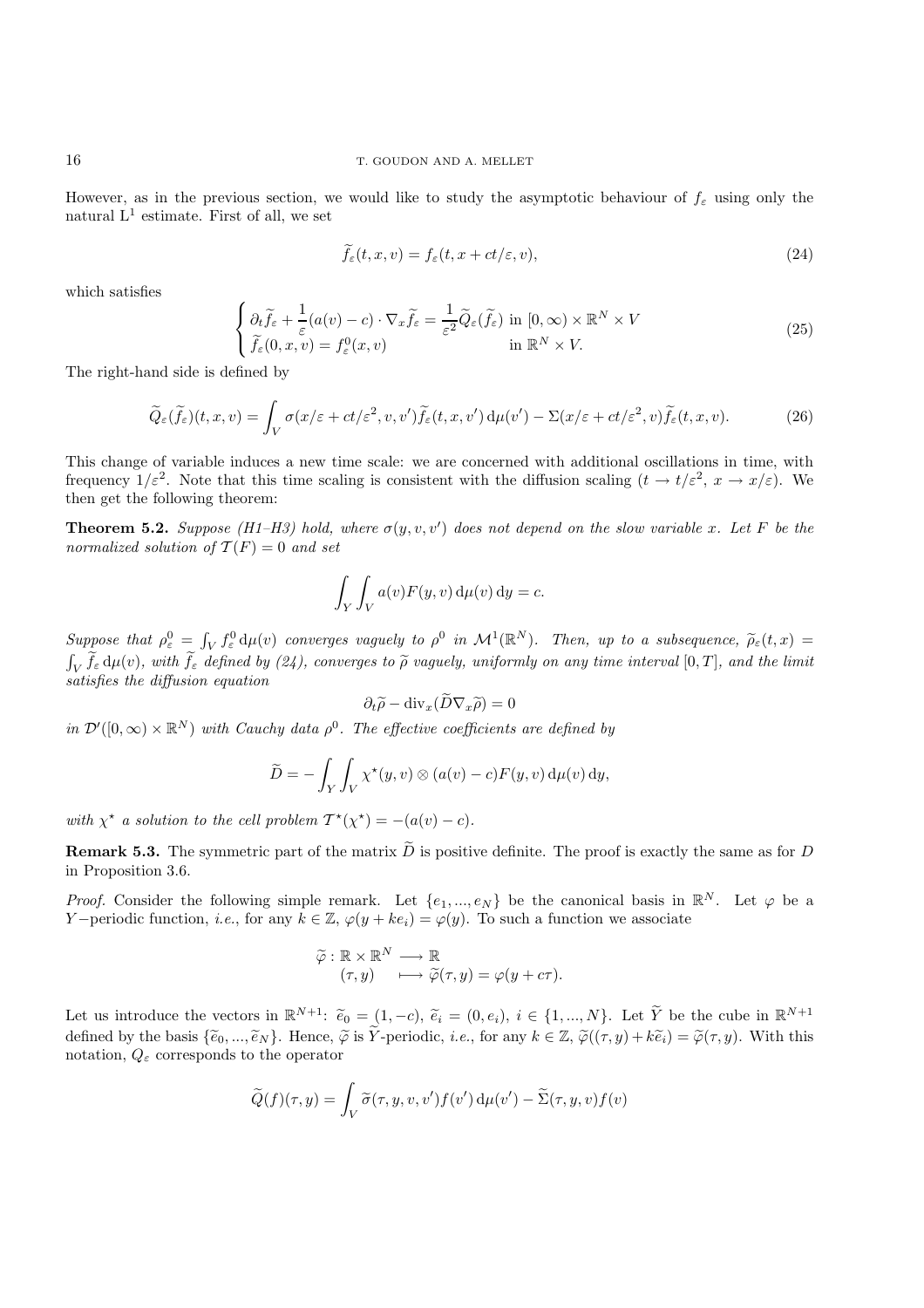evaluated at the fast variables  $\tau = t/\varepsilon^2$  and  $y = x/\varepsilon$ , and the cross-section  $\tilde{\sigma}$  is  $\tilde{Y}$ -periodic. Then, we can reproduce all the previous arguments up to the following change of variables:

$$
\begin{cases}\ny \in Y \subset \mathbb{R}^N \longrightarrow (\tau, y) \in \widetilde{Y} \subset \mathbb{R} \times \mathbb{R}^N, \\
v \in V \longrightarrow (v_0, v) \in \widetilde{V} = \mathbb{R} \times V, \\
a(v) \in \mathbb{R}^N \longrightarrow (a(v) - c) \in \mathbb{R}^N, \\
d\mu(v) \longrightarrow d\widetilde{\mu}(v_0, v) = \delta_{v_0 = 1} \otimes d\mu(v).\n\end{cases}
$$

In particular,  $\mathcal{T} = \partial_{\tau} + (a(v) - c) \cdot \nabla_y - Q$  remains a Fredholm operator with index 0; its kernel is spanned by the positive function  $F(y + c\tau, v)$ . Accordingly, the double scale limit of  $f_{\varepsilon}$  is given by  $F(y + c\tau, v) d\mu(x) d\tau \tilde{\rho}(t, d\tau) dt$  $F(y + c\tau, v) d\mu(v) dy d\tau \tilde{\rho}(t, dx) dt.$ 

**Remark 5.4.** Returning to the original problem, the result tells us that  $f_{\varepsilon}(t, x, v)$ , the solution of (1), behaves like  $\tilde{\rho}(t, x - ct/\varepsilon) F(x/\varepsilon, v)$ .

# 5.3. **Parabolic scaling** *vs***. hyperbolic scaling**

When the flux of the equilibrium function does not vanish, it is common to deal with another scaling, involving a slower time scale. Namely, we change t to  $\varepsilon t$  in (1), and we are interested in the equation

$$
\begin{cases} \partial_t \overline{f}_{\varepsilon} + a(v) \cdot \nabla_x \overline{f}_{\varepsilon} = \frac{1}{\varepsilon} Q_{\varepsilon}(\overline{f}_{\varepsilon}) \text{ in } [0, \infty) \times \mathbb{R}^N \times V, \\ \overline{f}_{\varepsilon}|_{t=0} = f_{\varepsilon}^0 \qquad \text{in } \mathbb{R}^N \times V. \end{cases}
$$
(27)

The method of proof adopted in Theorem 3.11 leads to the following statement.

**Theorem 5.5.** *Suppose (H1–H3) hold. Suppose that*  $\rho_e^0 = \int_V f_e^0 d\mu(v)$  *converges vaguely to*  $\rho^0$  *in*  $\mathcal{M}^1(\mathbb{R}^N)$ .<br>Then yn to a subsequence  $\overline{\rho}(t, x) = \int_V \overline{f} \, dv(x)$  converges to  $\overline{\rho} > 0$  yasyahy unifor Then, up to a subsequence,  $\overline{\rho}_{\varepsilon}(t,x) = \int_V \overline{f}_{\varepsilon} d\mu(v)$  converges to  $\overline{\rho} \ge 0$  vaguely, uniformly on any time interval<br>[0 T] The limit satisfies the transport equation  $[0, T]$ *. The limit satisfies the transport equation* 

$$
\partial_t \overline{\rho} + \text{div}_x(c\overline{\rho}) = 0
$$

*in*  $\mathcal{D}'([0,\infty) \times \mathbb{R}^N)$  *with Cauchy data*  $\rho^0$ .

**Remark 5.6.** When  $c = 0$  the limit equation reduces to  $\partial_t \overline{\rho} = 0$ , which indicates that the hyperbolic scaling in (27) is meaningless: interesting effects should be observed on larger time scale, of order  $1/\varepsilon$ , as shown in Section 4. We refer the reader to the lecture notes of Golse [24] for comments on this question. Similar results, starting from diffusion equations, have been described by Capdeboscq [11, 12].

**Remark 5.7.** The result obtained in Section 5.2 can be interpreted as the description of a diffusive correction to the transport equation in Theorem 5.5. Indeed, Theorem 5.2 tells us that  $\rho_{\varepsilon}(t, x)$  behaves like  $\tilde{\rho}(t, x - ct/\varepsilon)$ , with  $\tilde{\rho}$  solution of  $\partial_t \tilde{\rho} - \nabla_x \cdot (\tilde{D} \nabla_x \tilde{\rho}) = 0$ . Changing the time scale  $t \to \varepsilon t$  means that  $\overline{\rho}_{\varepsilon}(t,x) = \rho_{\varepsilon}(\varepsilon t,x)$ behaves like  $r_{\varepsilon}(t, x) = \tilde{\rho}(\varepsilon t, x - ct)$ . This quantity satisfies the drift-diffusion equation

$$
\partial_t r_{\varepsilon} + c \cdot \nabla_x r_{\varepsilon} = \varepsilon \nabla_x \cdot (D \nabla_x r_{\varepsilon})
$$

with a diffusion coefficient of order  $\varepsilon$ . For approximation of kinetic equations, under a non-vanishing flux condition, by such an  $\varepsilon$ -dependent drift-diffusion equation, we refer the reader to Ringeisen and Sentis [41].

*Proof.* Multiplying (27) by  $\varphi(t, x, x/\varepsilon, v)$ , we get

$$
\frac{\mathrm{d}}{\mathrm{d}t} \int_{\mathbb{R}^N} \int_V f_\varepsilon \, \varphi(t, x, x/\varepsilon, v) \, \mathrm{d}\mu(v) \, \mathrm{d}x = \int_{\mathbb{R}^N} \int_V f_\varepsilon \, \partial_t \varphi(t, x, x/\varepsilon, v) \, \mathrm{d}\mu(v) \, \mathrm{d}x \n+ \int_{\mathbb{R}^N} \int_V f_\varepsilon \, \left( a(v) \cdot \nabla_x \varphi + \frac{1}{\varepsilon} a(v) \cdot \nabla_y \varphi + \frac{1}{\varepsilon} Q^\star(\varphi) \right) (t, x, x/\varepsilon, v) \, \mathrm{d}\mu(v) \, \mathrm{d}x
$$
\n(28)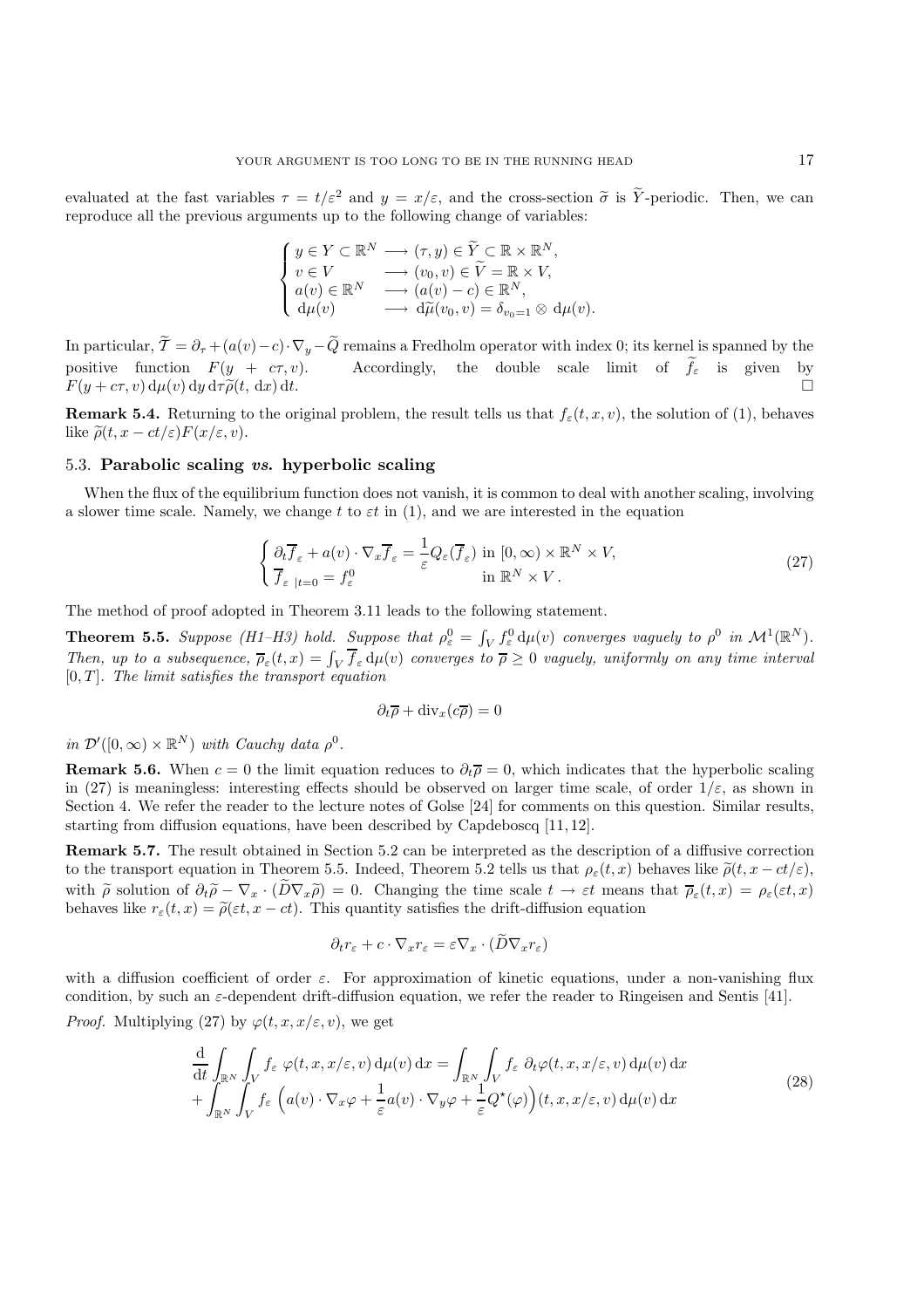(compare with (14)). We deduce that

$$
\int_0^\infty \int_{\mathbb{R}^N} \int_V f_\varepsilon \, \mathcal{T}^\star(\varphi)(t, x, x/\varepsilon, v) \, \mathrm{d}\mu(v) \, \mathrm{d}x \, \mathrm{d}t \xrightarrow[\varepsilon \to 0]{} 0 \tag{29}
$$

holds. Next, we choose as test function  $\varphi = \phi(t, x) + \varepsilon \psi(t, x, x/\varepsilon, v)$ . We obtain

$$
\frac{d}{dt} \int_{\mathbb{R}^N} \int_V f_{\varepsilon} \left( \phi(t, x) + \varepsilon \psi(t, x, x/\varepsilon, v) \right) d\mu(v) dx = \int_{\mathbb{R}^N} \int_V f_{\varepsilon} \left( \partial_t \phi(t, x) + \varepsilon \partial_t \psi(t, x, x/\varepsilon, v) \right) d\mu(v) dx \n+ \int_{\mathbb{R}^N} \int_V f_{\varepsilon} \left( (a(v) - c) \cdot \nabla_x \phi(t, x) + (a(v) \cdot \nabla_y \psi + Q^*(\psi)) (t, x, x/\varepsilon, v) \right) d\mu(v) dx \n+ \int_{\mathbb{R}^N} \int_V f_{\varepsilon} c \cdot \nabla_x \phi(t, x) d\mu(v) dx + \int_{\mathbb{R}^N} \int_V f_{\varepsilon} \varepsilon a(v) \cdot \nabla_x \psi(t, x, x/\varepsilon, v) d\mu(v) dx.
$$
\n(30)

With  $\psi = 0$ , we recover the conservation law

 $\partial_t \rho_\varepsilon + \text{div}_x J_\varepsilon = 0$ 

where  $J_{\varepsilon}(t, x) = \int_{V} a(v) f_{\varepsilon} d\mu(v)$ . We can define  $\psi(t, x, y, v)$  which solves the cell problem  $\tau^*(\psi) = (a(v) - c) \cdot \nabla \phi$  since the right hand side fulfils the compatibility condition. It amounts to save  $T^*(\psi)=(a(v)-c)\cdot \nabla_x \phi$ , since the right hand side fulfils the compatibility condition. It amounts to say-<br>ing that  $\psi(t,x,y,v) = -\chi^*(x,y,v)$ ,  $\nabla \phi$  with  $T^*(\chi^*) = -a(u,v) - c$ ing that  $\psi(t, x, y, v) = -\chi^*(x, y, v) \cdot \nabla_x \phi$ , with  $\mathcal{T}^*(\chi^*) = -(a(v) - c)$ .

Hence, we observe that

$$
\int_{\mathbb{R}^N} \int_V f_{\varepsilon} \phi \, \mathrm{d}\mu(v) \, \mathrm{d}x = \int_{\mathbb{R}^N} \rho_{\varepsilon} \phi \, \mathrm{d}x
$$

is equicontinuous on  $[0, \infty)$ . Therefore, we can suppose, up to a subsequence, that  $\rho_{\varepsilon}$  converges to  $\rho$  vaguely, uniformly on any interval  $[0, T]$ . Furthermore, passing to the limit in  $(30)$  yields the limit equation

$$
-\int_{\mathbb{R}^N} \phi(0, x) \rho^0(\mathrm{d}x) = \int_0^\infty \int_{\mathbb{R}^N} \left( \partial_t \phi + c \cdot \nabla_x \phi \right) (t, x) \rho(t, \mathrm{d}x) \mathrm{d}t
$$

for any test function in  $C_c^{\infty}([0,\infty) \times \mathbb{R}^N)$ .

# 6. Dissipation properties

In this section, we aim at showing that, in the situation we studied in Section 4, we can obtain better estimates on  $f_{\varepsilon}$ , when the equilibrium function  $F(x, y, v)$  is bounded from below by a positive constant. In turn, the limit  $\rho$  will be a function and not only a measure. In particular, we can observe regularizing effects due to the limit  $\varepsilon \to 0$ . These estimates are consequences of dissipation properties of the collision operator which has recently been studied in a much more general setting by Collet [15]. We refer the reader to his paper for deeper comments and nice applications of these properties.

### 6.1. **Entropies**

Our aim is to obtain some estimates on quantities, which could be called relative entropies, like

$$
\int_{\mathbb{R}^N} \int_V H(f/\Phi) \Phi \, \mathrm{d}\mu(v) \, \mathrm{d}x
$$

for convex functions  $H$ .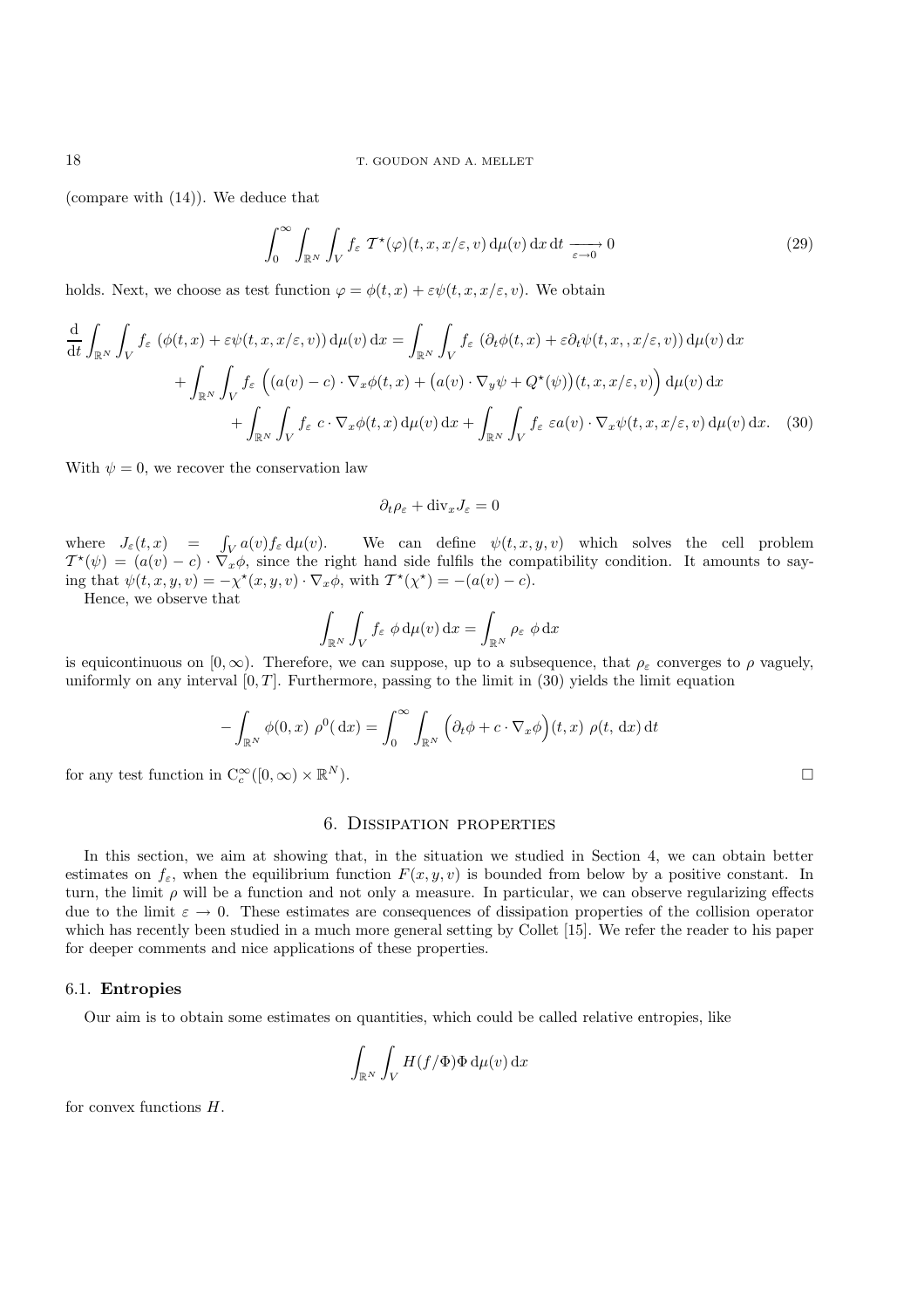**Proposition 6.1.** *Let*  $f \in C^0([0,T]; L^1(\mathbb{R}^N \times V))$  *solution of*  $(\partial_t + a(v) \cdot \nabla_x) f = Q(f)$ *, with*  $f_{|t=0} = f^0$ *. Let*  $\Phi$ *be a positive function bounded from above and below, such that*  $(\partial_t + a(v) \cdot \nabla_x)\Phi \in L^{\infty}((0,T) \times \mathbb{R}^N \times V)$ *. Let*  $H : \mathbb{R} \to \mathbb{R}$  be a nonnegative  $C^{\mathbb{I}}$  convex function verifying  $|sH'(s)| \leq C H(s)$ . Then, we have

$$
\int_{\mathbb{R}^N} \int_V H(f/\Phi) \Phi(t) d\mu(v) dx + \int_0^t \int_{\mathbb{R}^N} \int_V D(f, \Phi) d\mu(v) dx ds \le \int_{\mathbb{R}^N} \int_V H(f/\Phi) \Phi(0) d\mu(v) dx + \int_0^t \int_{\mathbb{R}^N} \int_V G(f/\Phi) (\partial_t + a(v) \cdot \nabla_x - Q) \Phi d\mu(v) dx ds,
$$

 $with G(s) = H(s) - sH'(s)$  and

$$
D(f, \Phi) = \int_V \sigma(v, v') \Phi(v') \left( H(f/\Phi)(v') - H(f/\Phi)(v) - H'(f/\Phi)(v) \left( \frac{f}{\Phi}(v') - \frac{f}{\Phi}(v) \right) \right) d\mu(v').
$$

Considering smooth functions, we have

$$
(\partial_t + a(v) \cdot \nabla_x)[H(f/\Phi)\Phi] = H'(f/\Phi)(\partial_t + a(v) \cdot \nabla_x)f + G(f/\Phi)(\partial_t + a(v) \cdot \nabla_x)\Phi.
$$

Integration of this relation leads to the result, when taking into account the following claim.

**Lemma 6.2.** *Let*  $f \in L^1(V)$ *, let*  $\Phi \in L^{\infty}(V)$ *, with*  $\Phi > 0$ *. Let*  $H : \mathbb{R} \to \mathbb{R}$  *be a*  $C^1$  *function, verifying* H(s) <sup>≤</sup> Cs*. Then, the following relation*

$$
Q(f)H'(f/\Phi) = -D(f, \Phi) + Q(\Phi H(f/\Phi)) - Q(\Phi)G(f/\Phi),
$$
\n(31)

*holds with*  $G(s)$  *and*  $D(f, \Phi)$  *defined as in Proposition* 6.1*.* 

**Remark 6.3.** Considering convex functions H, we have  $D(f, \Phi) \geq 0$ . The restriction on the linear growth of H is made only to guarantee integrability of the quantities under consideration. In particular, we obtain Proposition 6.1 for such a convex function. We get rid of  $Q(\Phi H(f/\Phi))$  when integrating with respect to  $v$ , by the conservation property. To obtain the general case, it suffices to consider the approximation  $H_n(s) = H(s)\chi_{s\leq n} + H'(n)(s-n) + H(n)\chi_{s\geq n}$ . By the Gronwall lemma,  $\int_{\mathbb{R}^N} \int_V H_n(f/\Phi) \Phi d\mu(v) dx$ , as well as the dissipation term, is bounded uniformly with respect to n,  $t \in (0,T)$ . We conclude by letting  $n \to \infty$  and using the Fatou lemma.

*Proof of Lemma 6.2.* We will use the simple relation

$$
\int_V \sigma(v, v') g(v') d\mu(v') = Q(g) + \int_V \sigma(v', v) d\mu(v') g(v)
$$

for various functions g. First, we compute

$$
Q(f)H'(f/\Phi)(v) = \left(\int_V \sigma(v,v')f(v') d\mu(v') - \int_V \sigma(v',v) d\mu(v') f(v)\right)H'(f/\Phi)(v)
$$
  
= 
$$
\left(\int_V \sigma(v,v')\Phi(v')\frac{f}{\Phi}(v') d\mu(v') - \int_V \sigma(v',v)\Phi(v) d\mu(v')\frac{f}{\Phi}(v)\right)H'(f/\Phi)(v)
$$
  
= 
$$
\int_V \sigma(v,v')\Phi(v')H'(f/\Phi)(v)\left(\frac{f}{\Phi}(v') - \frac{f}{\Phi}(v)\right) d\mu(v') + Q(\Phi)\frac{f}{\Phi}H'(f/\Phi).
$$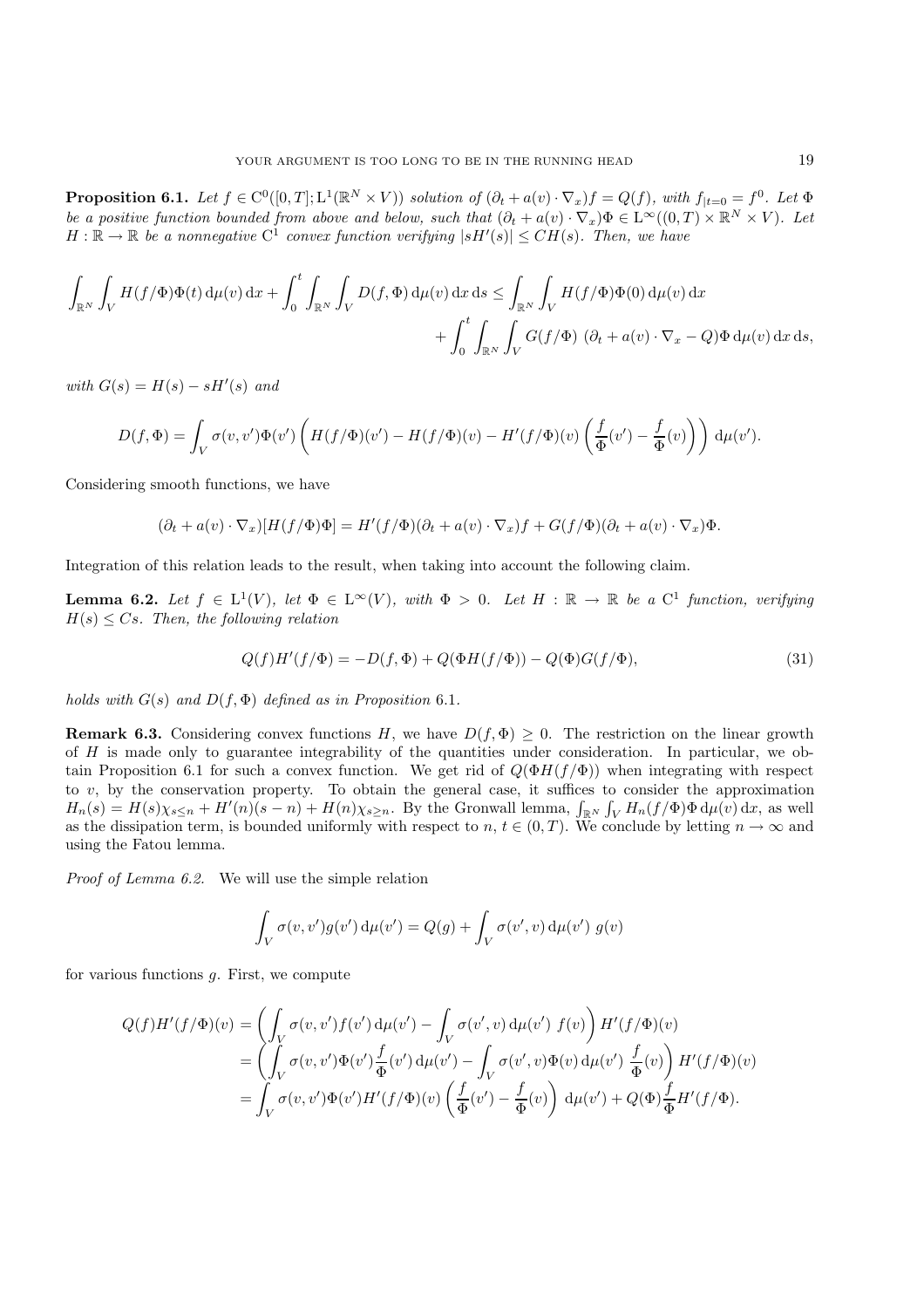Since for a convex function H, we have  $H(y) - H(x) - H'(x)(y - x) \ge 0$ , we would like to recognize in this expression the dissipation  $D(f, \Phi)$  which is nonporative for a convex function H. The missing term reads expression the dissipation  $D(f, \Phi)$  which is nonnegative for a convex function H. The missing term reads

$$
\int_{V} \sigma(v, v') \Phi(v') \left( H(f/\Phi)(v) - H(f/\Phi)(v') \right) d\mu(v') = Q(\Phi)H(f/\Phi)(v) + \int_{V} \sigma(v', v) d\mu(v') \Phi(v)H(f/\Phi)(v) \n- Q(\Phi H(f/\Phi)) - \int_{V} \sigma(v', v) d\mu(v') \Phi(v)H(f/\Phi)(v) \n= Q(\Phi)H(f/\Phi)(v) - Q(\Phi H(f/\Phi)).
$$

Hence, we are led to (31). Note that similar computations have been performed for the quadratic case in the proof of Lemma 3.5.

# 6.2. **Application to the diffusion asymptotics**

We now apply Proposition 6.1 in the framework of Section 4, by taking into account the dependence with respect to  $\varepsilon$  as follows:

$$
\begin{cases}\nf \to f_{\varepsilon}, \\
\partial_t + a(v) \cdot \nabla_x \to \partial_t + \varepsilon^{-1} a(v) \cdot \nabla_x, \quad Q \to \varepsilon^{-2} Q_{\varepsilon}, \\
\Phi \to \Phi_{\varepsilon}(x, v) = F(x, x/\varepsilon, v) + \varepsilon \lambda(x, x/\varepsilon, v).\n\end{cases}
$$

We recall that  $\lambda$  is the solution of  $a(v) \cdot \nabla_y \lambda - Q(\lambda) = -a(v) \cdot \nabla_x F$ . Moreover, we shall assume the following hypotheses: hypotheses:

(H4)   
 
$$
\begin{cases} \text{the functions } F(x, y, v) \text{ and } \lambda(x, y, v) \text{ are uniformly bounded,} \\ \text{as well as their first derivatives with respect to } x. \\ \text{Moreover, } F(x, y, v) \text{ is bounded from below by a positive constant.} \end{cases}
$$

Since F and  $\lambda$  are continuous, with  $F > 0$ , assumption (H4) holds for x in any compact set K. Uniform bounds on the whole space are not easy to obtain. Nevertheless, this can be guaranteed by requiring a uniform behaviour of  $\sigma$  at infinity (for instance the problem holds in the torus with periodic boundary conditions, or we impose that  $\sigma$  tends to a constant at infinity...). As consequence of (H4),  $\Phi_{\varepsilon}(x, v)$  will be bounded from above and below for  $\varepsilon$  small enough.

**Proposition 6.4.** *We assume (H1–H4) hold. Let* H *be a nonnegative convex function such that there exists a constant* C *satisfying, for any*  $s > 0$ ,  $|sH'(s)| \leq CH(s)$ *. We set*  $\Phi_{\varepsilon}(x, v) = F(x, x/\varepsilon, v) + \varepsilon \lambda(x, x/\varepsilon, v)$  *(which* is *bounded from above and below for*  $\varepsilon \in (0, \varepsilon_0)$ ). Suppose moreover that *(H3)* is strengthen *is bounded from above and below for*  $\varepsilon \in (0, \varepsilon_0)$ *). Suppose moreover that (H3) is strengthened by* 

$$
\sup_{0 < \varepsilon < \varepsilon_0} \int_{\mathbb{R}^N} \int_V H(f_\varepsilon^0/\Phi_\varepsilon) \, \Phi_\varepsilon \, \mathrm{d}\mu(v) \, \mathrm{d}x \le C_0 < \infty.
$$

*Then, the quantities*

$$
\int_{\mathbb{R}^N} \int_V H(f_{\varepsilon}/\Phi_{\varepsilon}) \, \Phi_{\varepsilon} \, \mathrm{d}\mu(v) \, \mathrm{d}x \quad \text{and} \quad \frac{1}{\varepsilon^2} \int_0^t \int_{\mathbb{R}^N} D(f_{\varepsilon}, \Phi_{\varepsilon}) \, \mathrm{d}x \, \mathrm{d}s
$$

*are uniformly bounded with respect to*  $t \in [0, T]$ *, and*  $0 < \varepsilon < \varepsilon_0$ *.* 

We recall that

$$
\frac{1}{\varepsilon^2} \int_0^t \int_{\mathbb{R}^N} D(f_\varepsilon, \Phi_\varepsilon) \, dx \, ds = \frac{1}{\varepsilon^2} \int_0^t \int_{\mathbb{R}^N} \int_V \sigma(x, x/\varepsilon, v, v') \Phi_\varepsilon(v') \Big( H(f_\varepsilon/\Phi_\varepsilon)(v) - H(f_\varepsilon/\Phi_\varepsilon)(v') - H'(f_\varepsilon/\Phi_\varepsilon)(v) \Big) \, d\mu(v) \, dx \, ds \ge 0.
$$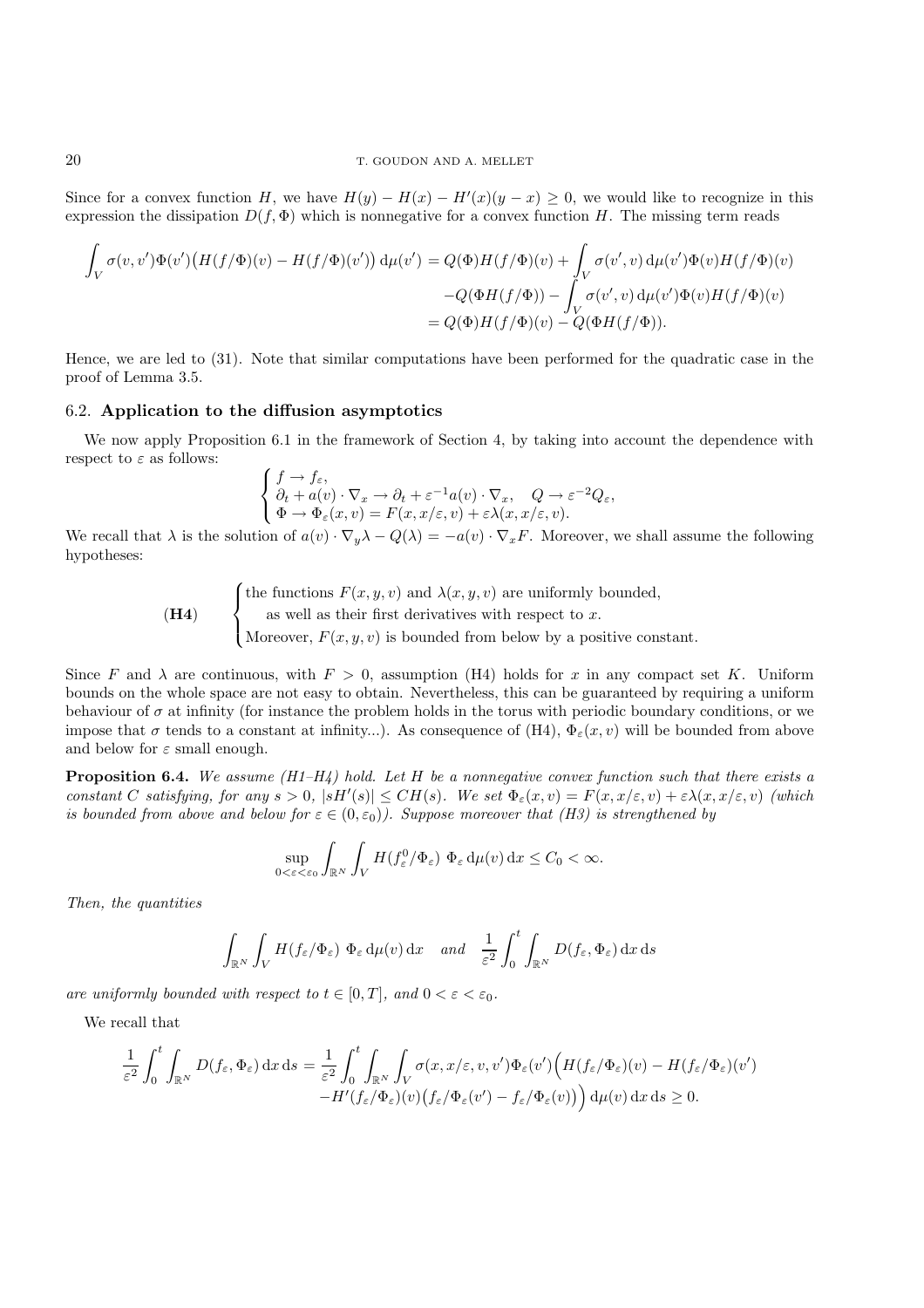*Proof.* Integration of the equation satisfied by  $(\partial_t + \varepsilon^{-1}a(v)\cdot \nabla_x)[H(f_{\varepsilon}/\phi_{\varepsilon})\Phi_{\varepsilon}]$  gives, according to Proposition 6.1,

$$
\frac{\mathrm{d}}{\mathrm{d}t} \int_{\mathbb{R}^N} \int_V H(f_\varepsilon/\Phi_\varepsilon) \, \Phi_\varepsilon \, \mathrm{d}\mu(v) \, \mathrm{d}x + \frac{1}{\varepsilon^2} \int_{\mathbb{R}^N} D(f_\varepsilon, \Phi_\varepsilon) \, \mathrm{d}x \le \int_{\mathbb{R}^N} \int_V G(f_\varepsilon/\Phi_\varepsilon) \, \left(\frac{1}{\varepsilon} a(v) \cdot \nabla_x - \frac{1}{\varepsilon^2} Q_\varepsilon\right) (\Phi_\varepsilon) \, \mathrm{d}\mu(v) \, \mathrm{d}x. \tag{32}
$$

However, we have

$$
\begin{aligned}\n\left(\frac{1}{\varepsilon}a(v)\cdot\nabla_x - \frac{1}{\varepsilon^2}Q_{\varepsilon}\right)\left[\Phi(x, x/\varepsilon, v)\right] &= \frac{1}{\varepsilon^2}\Big(a(v)\cdot\nabla_y F - Q(F)\Big)(x, x/\varepsilon, v) \\
&\quad + \frac{1}{\varepsilon}\Big(a(v)\cdot\nabla_y \lambda - Q(\lambda) + a(v)\cdot\nabla_x F\Big)(x, x/\varepsilon, v) + a(v)\cdot\nabla_x \lambda(x, x/\varepsilon, v) \\
&= a(v)\cdot\nabla_x \lambda(x, x/\varepsilon, v)\n\end{aligned}
$$

which is bounded, uniformly with respect to  $\varepsilon$ . Hence, we get

$$
\frac{\mathrm{d}}{\mathrm{d}t} \int_{\mathbb{R}^N} \int_V H(f_\varepsilon/\Phi_\varepsilon) \, \Phi_\varepsilon \, \mathrm{d}\mu(v) \, \mathrm{d}x + \int_{\mathbb{R}^N} D(f_\varepsilon, \Phi_\varepsilon) \, \mathrm{d}x \le C \int_{\mathbb{R}^N} \int_V H(f_\varepsilon/\Phi_\varepsilon) \, \Phi_\varepsilon \, \mathrm{d}\mu(v) \, \mathrm{d}x,
$$

which allows us to end by applying the Gronwall lemma.  $\Box$ 

We are now going to use this statement with  $H(s) = s^2/2$ , to improve the regularity of the limit  $\rho$  obtained in Theorem 3.11; in turn, we obtain uniqueness of the limit.

**Corollary 6.5.** *Let the assumptions of Proposition* 6.4 *hold, with*  $H(s) = s^2/2$ *. Suppose moreover that*  $\chi^*$  *is uniformly bounded, as well as its first derivatives. Then, the whole sequence*  $a(t, r) - \int_{s}^{t} f(u(r))$  *uniformly bounded, as well as its first derivatives. Then, the whole sequence*  $\rho_{\varepsilon}(t, x) = \int_V f_{\varepsilon} d\mu(v)$  *converges to*<br>a in  $C^0([0, T], L^2(\mathbb{R}^N)$  *weakly*). The limit is the unique solution in  $I \propto (0, T, L^2(\mathbb{R}^$  $\rho$  *in*  $C^0([0,T];L^2(\mathbb{R}^N)$ *-weakly). The limit is the unique solution in*  $L^{\infty}(0,T;L^2(\mathbb{R}^N)) \cap L^2(0,T;H^1(\mathbb{R}^N))$  *of the*  $drift-diffusion equation \partial_t \rho - \text{div}_x(D\nabla_x \rho - U\rho) = 0.$ 

The keypoint is to justify the regularity of the limit.

**Lemma 6.6.** *The limit density*  $\rho$  *belongs to*  $L^2(0,T;H^1(\mathbb{R}^N))$ *.* 

Since we have uniqueness of the solution of the parabolic equation in this class of functions, the whole sequence  $\rho_{\varepsilon}$  converges to a unique cluster point. Lemma 6.6 illustrates the regularizing effects due to the diffusion approximation: the limit  $\rho$  has much more regularity than can be expected from the bounds on  $\rho_{\varepsilon}$ . We divide the proof into several steps.

### **Step 1:** *Expansion of the Solution.*

We recall that  $\Phi_{\varepsilon}(x, v) = F(x, x/\varepsilon, v) + \varepsilon \lambda(x, x/\varepsilon, v)$  is bounded from above and below for  $\varepsilon \in (0, \varepsilon_0)$ . We expand the solution as follows

$$
\left\{ \begin{aligned} &f_\varepsilon(t,x,v)=r_\varepsilon(t,x)\Phi_\varepsilon(x,v)+\varepsilon g_\varepsilon(t,x,v),\\ &r_\varepsilon(t,x)=\int_V\frac{f_\varepsilon}{\Phi_\varepsilon}\,\mathrm{d}\mu(v),\\ &\int_V\frac{g_\varepsilon}{\Phi_\varepsilon}\,\mathrm{d}\mu(v)=0. \end{aligned} \right.
$$

By Proposition 6.4,

 $f_{\varepsilon}$  is bounded in  $L^{\infty}(0, T; L^{2}(\mathbb{R}^{N} \times V)),$ 

so that

 $\rho_{\varepsilon}$  and  $r_{\varepsilon}$  are bounded in  $L^{\infty}(0, T; L^{2}(\mathbb{R}^{N})).$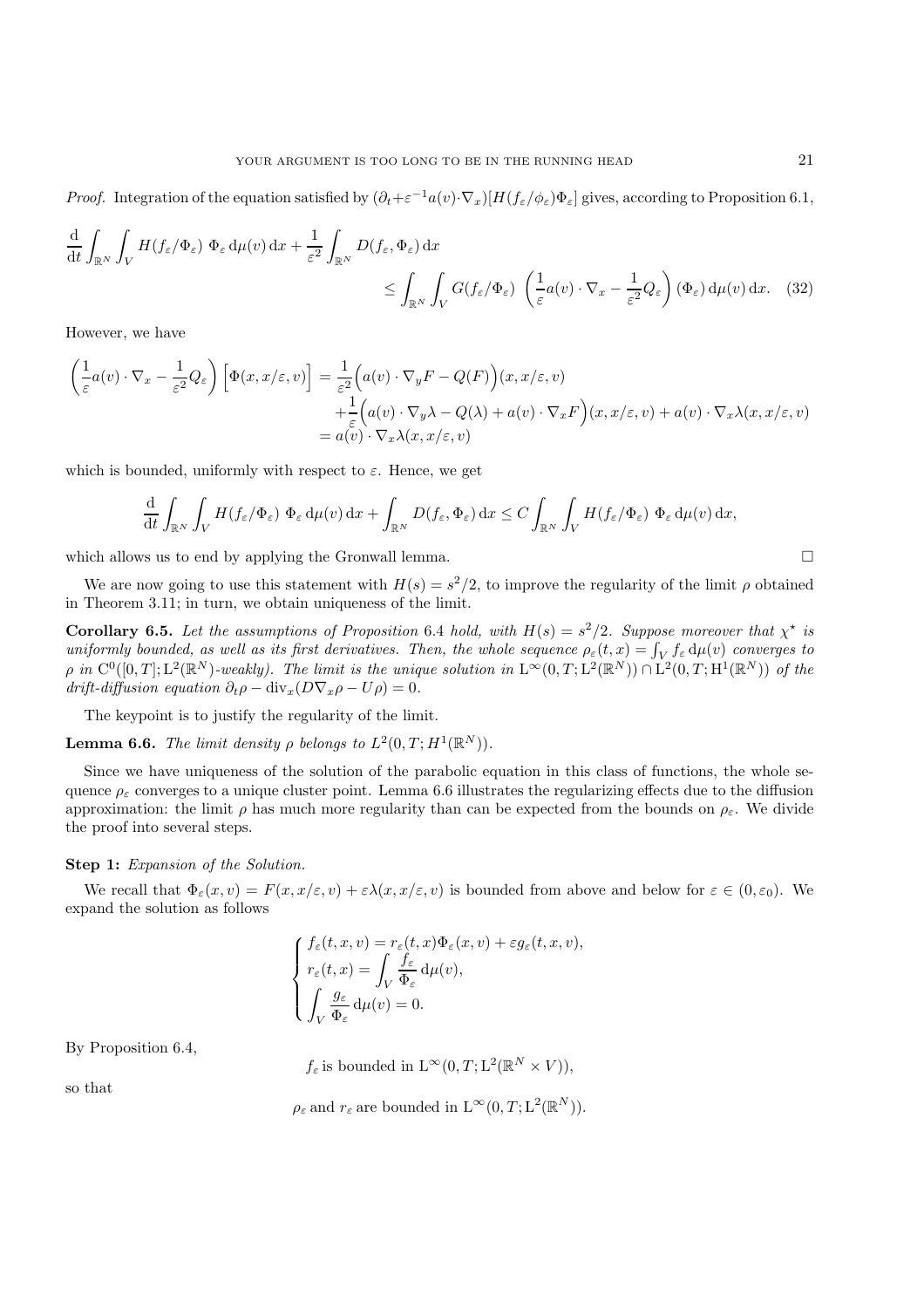On the other hand, the dissipation term controls the quantity

$$
\frac{1}{\varepsilon^2} \int_V \int_V \left| \frac{f_\varepsilon}{\Phi_\varepsilon}(v') - \frac{f_\varepsilon}{\Phi_\varepsilon}(v) \right|^2 d\mu(v') d\mu(v) = \int_V \int_V \left| \frac{g_\varepsilon}{\Phi_\varepsilon}(v') - \frac{g_\varepsilon}{\Phi_\varepsilon}(v) \right|^2 d\mu(v') d\mu(v) = 2 \int_V \left| \frac{g_\varepsilon}{\Phi_\varepsilon}(v') \right|^2 d\mu(v).
$$

We deduce that

 $q_{\varepsilon}$  is bounded in  $L^2((0,T) \times \mathbb{R}^N \times V)$ .

However, it is worth pointing out that we cannot deduce a  $L^2$  estimate on the current

$$
J_{\varepsilon}(t,x) = \int_{V} \frac{a(v)}{\varepsilon} f_{\varepsilon} d\mu(v) = \frac{1}{\varepsilon} r_{\varepsilon}(t,x) \int_{V} a(v) \Phi_{\varepsilon} d\mu(v) + \int_{V} a(v) g_{\varepsilon} d\mu(v).
$$

This is unusual in diffusion approximation and homogenization and can be an obstacle to the strong convergence of  $\rho_{\varepsilon}$ .

Combining the estimates provided by Proposition 6.4, and the results obtained in Theorem 3.11, we have, at least for a subsequence,

$$
\begin{cases} \rho_{\varepsilon}(t,x) \rightharpoonup \rho(t,x) \quad \text{in } C^0([0,T];\mathcal{L}^2(\mathbb{R}^N) - weak)),\\ f_{\varepsilon}(t,x,v) \rightharpoonup \rho(t,x)F(x,y,v) \quad \text{in the (usual) double-scale sense.} \end{cases}
$$

Furthermore,  $\Phi_{\varepsilon}$  is an admissible function (see [1]) and converges double-scale strongly to  $F(x, y, v)$ . Therefore, identifying limits leads to

$$
r_{\varepsilon} \rightharpoonup \rho
$$
 weakly in  $L^{\infty}(0, T; L^{2}(\mathbb{R}^{N}))$  and double scale

(in particular, note that the double scale limit of  $r_{\varepsilon}$ , in  $L^2((0,T) \times \mathbb{R}^N \times Y)$ , does not depend on the periodic variable  $y \in Y$ ).

### **Step 2:** *Limit Current.*

Even if we have no immediate estimate in a reasonable functional space, we can identify the limit current, at least in the sense of distributions.

**Lemma 6.7.** *We can write the current as*

$$
J_{\varepsilon} = \varepsilon \partial_t E_{\varepsilon} + K_{\varepsilon}
$$

*with*  $E_{\varepsilon}$  *bounded in*  $L^{\infty}(0,T;L^{2}(\mathbb{R}^{N}))$ *,*  $K_{\varepsilon}$  *bounded in*  $L^{\infty}(0,T;H^{-1}(\mathbb{R}^{N}))$ *. Letting*  $\varepsilon \to 0$  *yields* 

$$
J_{\varepsilon} \xrightarrow[\varepsilon \to 0]{} -D\nabla_x \rho + U\rho \quad \text{in } \mathcal{D}'((0,T) \times \mathbb{R}^N).
$$

*Proof.* Let  $\Psi \in (\mathrm{C}_0^{\infty}((0,T) \times \mathbb{R}^N))$ <sup>N</sup>. We associate to  $\Psi$ , the following function

$$
X(t, x, y, v) = \chi^*(x, y, v) \cdot \Psi(t, x),
$$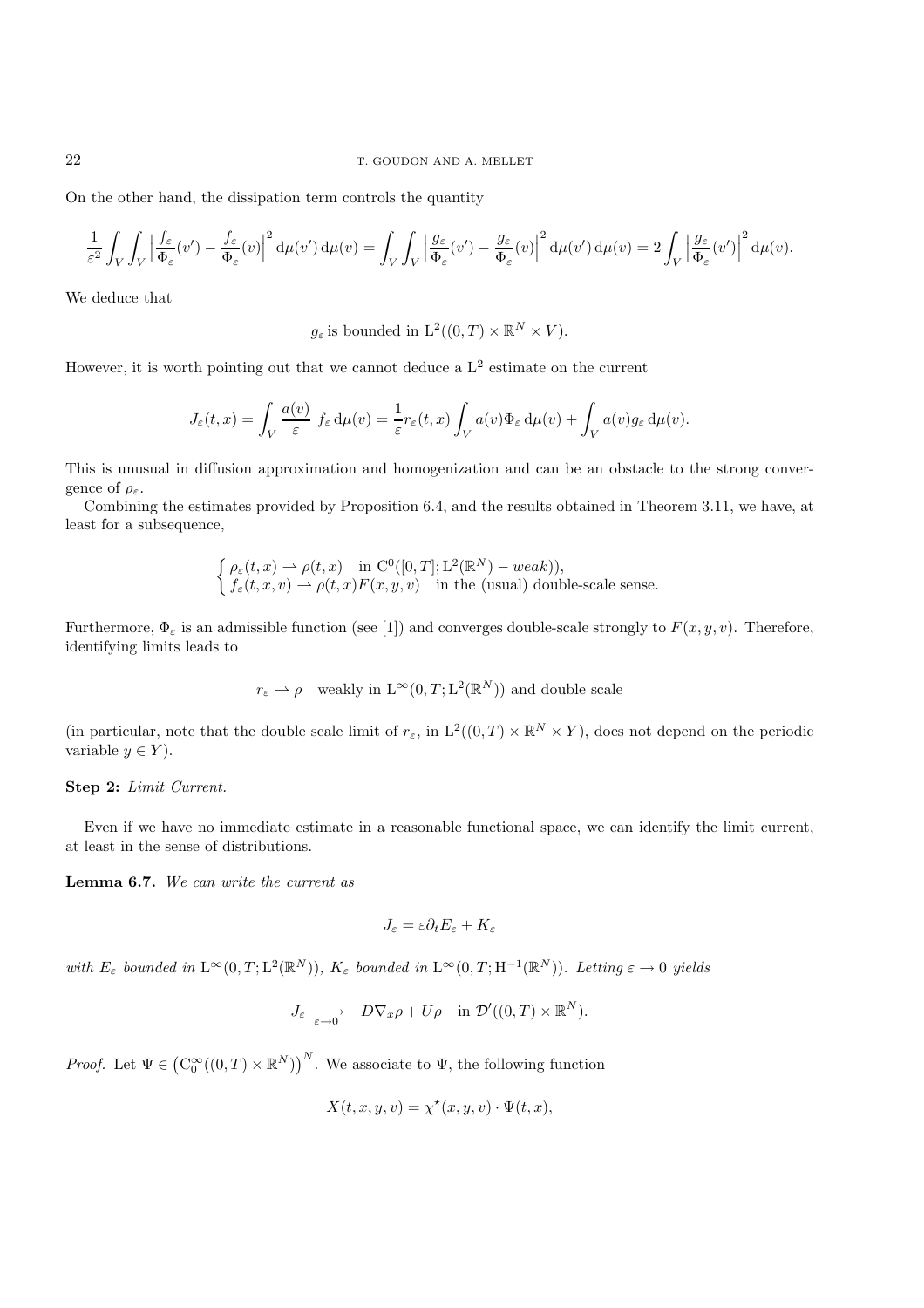which is a continuous function of its arguments, as its first derivative  $\partial_x X$ . It satisfies  $a(v) \cdot \nabla_y X + Q^*(X) = a(v) \cdot \Psi$ . Then, we get (see (14) with  $\varphi = \varepsilon X$ )

$$
\int_0^T \int_{\mathbb{R}^N} J_{\varepsilon} \cdot \Psi \, dx \, dt = \int_0^T \int_{\mathbb{R}^N} \int_V \frac{a(v)}{\varepsilon} \cdot \Psi \, f_{\varepsilon} \, d\mu(v) \, dx \, dt
$$
  
\n
$$
= \frac{1}{\varepsilon} \int_0^T \int_{\mathbb{R}^N} \int_V \Big( a(v) \cdot \nabla_y X + Q^*(X) \Big) (t, x, x/\varepsilon, v) \Big) f_{\varepsilon} \, d\mu(v) \, dx \, dt
$$
  
\n
$$
= -\varepsilon \int_0^T \int_{\mathbb{R}^N} \int_V \partial_t X(t, x, x/\varepsilon, v) f_{\varepsilon} \, d\mu(v) \, dx \, dt
$$
  
\n
$$
- \int_0^T \int_{\mathbb{R}^N} \int_V \Big( a(v) \cdot \nabla_x X \Big) (t, x, x/\varepsilon, v) f_{\varepsilon} \, d\mu(v) \, dx \, dt.
$$

The first term reads

$$
-\varepsilon \int_0^T \int_{\mathbb{R}^N} \left( \int_V f_\varepsilon \chi^\star(x, x/\varepsilon, v) \, \mathrm{d}\mu(v) \right) \cdot \partial_t \Psi \, \mathrm{d}x \, \mathrm{d}t = \varepsilon \langle \partial_t E_\varepsilon, \Psi \rangle
$$

with

$$
E_{\varepsilon}(t,x) = \int_{V} f_{\varepsilon} \chi^{\star}(x, x/\varepsilon, v) d\mu(v)
$$

bounded in  $L^{\infty}(0, T; L^{2}(\mathbb{R}^{N}))$ . The second term reads

$$
\langle K_{\varepsilon}, \Psi \rangle = \int_0^T \int_{\mathbb{R}^N} \left( \int_V (D_x \chi^*)^T(x, x/\varepsilon, v) a(v) f_{\varepsilon} d\mu(v) \right) \cdot \Psi \, dx \, dt + \int_0^T \int_{\mathbb{R}^N} \left( \int_V a(v) \otimes \chi^*(x, x/\varepsilon, v) f_{\varepsilon} d\mu(v) \right) : D_x \Psi \, dx \, dt
$$

which immediately gives the aforementioned bound.

Moreover, passing to the limit yields

$$
\langle J_{\varepsilon}, \Psi \rangle \xrightarrow[\varepsilon \to 0]{} 0 + \int_{0}^{T} \int_{\mathbb{R}^{N}} \left( \int_{Y} \int_{V} (D_{x} \chi^{\star})^{T} a(v) F d\mu(v) dy \right) \rho(t, x) \cdot \Psi dx dt + \int_{0}^{T} \int_{\mathbb{R}^{N}} \left( \int_{Y} \int_{V} a(v) \otimes \chi^{\star} F d\mu(v) dy \right) \rho : D_{x} \Psi dx dt \xrightarrow[\varepsilon \to 0]{} \int_{0}^{T} \int_{\mathbb{R}^{N}} (\text{div}_{x} (D^{T} \Psi) + U \cdot \psi) \rho dx dt = \langle -D \nabla_{x} \rho + U \rho, \Psi \rangle.
$$

**Step 3:** *Regularity of the Limit Macroscopic Density.*

Lemma 6.6 follows from the following claim.

**Lemma 6.8.** *The limit of*  $\nabla_x r_\varepsilon$  *in*  $\mathcal{D}'((0,T) \times \mathbb{R}^N)$  *belongs to*  $L^2((0,T) \times \mathbb{R}^N)$ *.* 

*Proof.* Let us write the equation satisfied by  $J_{\varepsilon}$ . Multiplying  $f_{\varepsilon}$  by  $a(v)$  and integrating yields

$$
\varepsilon^2 \partial_t J_\varepsilon + \text{Div}_x \mathbb{P}_\varepsilon = \int_V \frac{a(v)}{\varepsilon} Q_\varepsilon(f_\varepsilon) d\mu(v), \tag{33}
$$

 $\Box$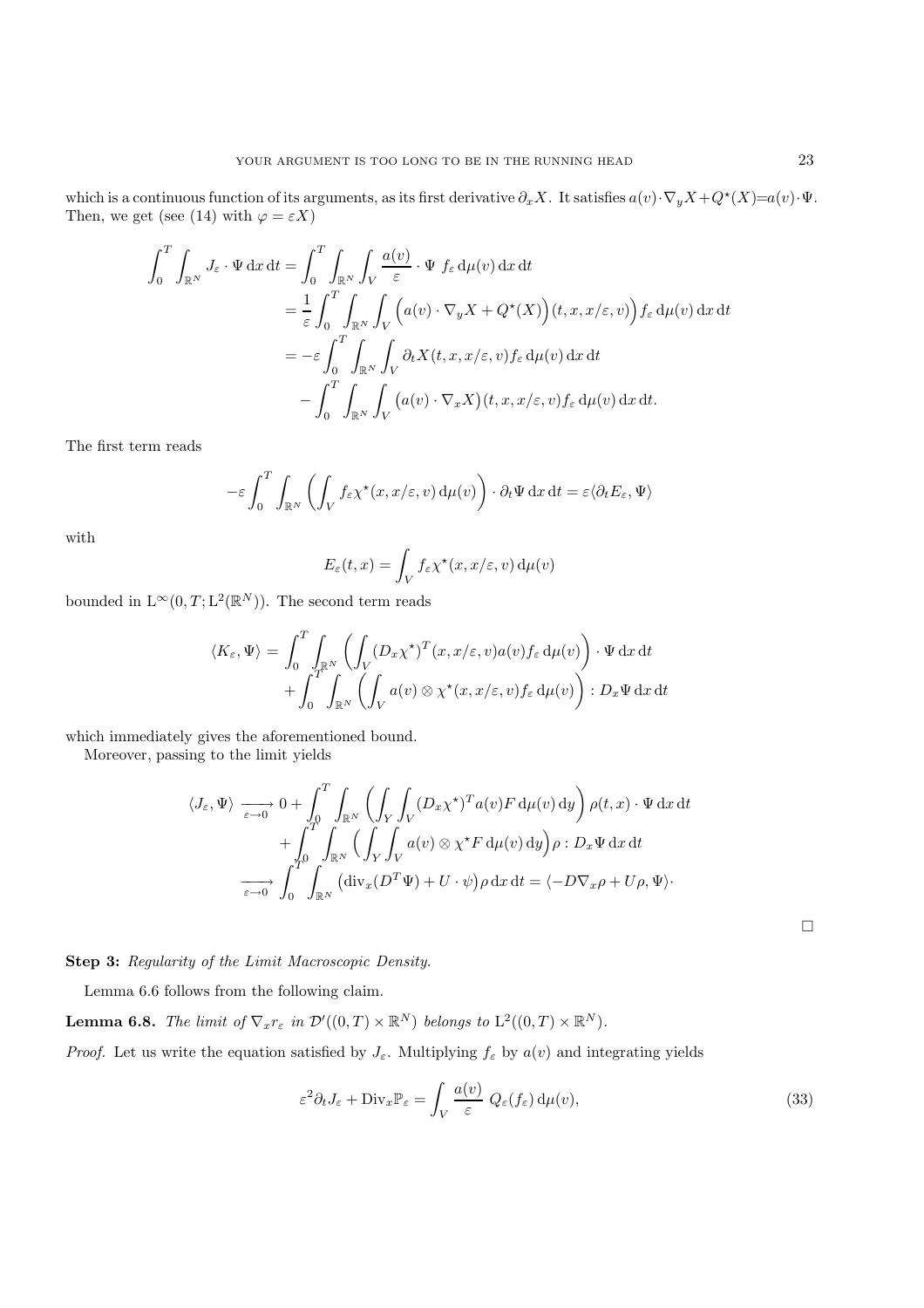which involves the second moment of  $f_{\varepsilon}$ 

$$
\mathbb{P}_{\varepsilon}(t,x)=\int_V a(v)\otimes a(v)f_{\varepsilon}\,\mathrm{d}\mu(v).
$$

The kinetic pressure reads

$$
\text{Div}_{x} \mathbb{P}_{\varepsilon} = r_{\varepsilon} \int_{V} a(v) \ a(v) \cdot \left( \frac{1}{\varepsilon} \nabla_{y} F + \nabla_{x} F + \nabla_{y} \lambda + \varepsilon \nabla_{x} \lambda \right) (x, x/\varepsilon, v) d\mu(v) + \Theta_{\varepsilon} \nabla_{x} r_{\varepsilon} + \varepsilon \text{Div}_{x} \mathbb{Q}_{\varepsilon}
$$

with the matrices

$$
\begin{cases} \Theta_{\varepsilon}(x) = \Theta(x, x/\varepsilon) = \int_{V} a(v) \otimes a(v)(F + \varepsilon \lambda)(x, x/\varepsilon, v) d\mu(v) \\ \mathbb{Q}_{\varepsilon}(t, x) = \int_{V} a(v) \otimes a(v)g_{\varepsilon} d\mu(v), \end{cases}
$$

while the right-hand side in (33) becomes

$$
\frac{1}{\varepsilon} r_{\varepsilon} \int_{V} a(v) Q(F + \varepsilon \lambda)(x, x/\varepsilon, v) d\mu(v) + \int_{V} a(v) Q_{\varepsilon}(g_{\varepsilon}) d\mu(v).
$$

Define

$$
S_{\varepsilon}(t,x) = \int_{V} a(v) \ Q_{\varepsilon}(g_{\varepsilon}) d\mu(v) - \varepsilon r_{\varepsilon} \int_{V} a(v) \ a(v) \cdot \nabla_x \lambda(x,x/\varepsilon, v) d\mu(v).
$$

This quantity is bounded in  $L^2((0,T)\times\mathbb{R}^N)$ , as well as  $\mathbb{Q}_{\varepsilon}$ . On the other hand, the matrix  $\Theta_{\varepsilon}$  can be evaluated uniformly: there exists  $\theta_*, \theta^*$  such that

for any 
$$
\xi \in \mathbb{R}^N
$$
,  $0 < \theta_* |\xi|^2 \leq \Theta_{\varepsilon}(x)\xi \cdot \xi \leq \theta^* |\xi|^2$ ,  $||D_x \Theta_{\varepsilon}||_{L^{\infty}(\mathbb{R}^N)} \leq \frac{\theta^*}{\varepsilon}$ .

Therefore, equation (33) can be rewritten

$$
\nabla_x r_{\varepsilon} = \Theta_{\varepsilon}^{-1} \Big( S_{\varepsilon} - \varepsilon^2 \partial_t J_{\varepsilon} - \varepsilon \text{Div}_x \mathbb{Q}_{\varepsilon} \Big) \n= \Theta_{\varepsilon}^{-1} S_{\varepsilon} - \varepsilon^3 \partial_t^2 (\Theta_{\varepsilon}^{-1} E_{\varepsilon}) - \varepsilon \partial_t (\varepsilon \Theta_{\varepsilon}^{-1} K_{\varepsilon}) - \varepsilon \Theta_{\varepsilon}^{-1} \text{Div}_x \mathbb{Q}_{\varepsilon},
$$

using Lemma 6.7. It tends to  $\nabla_x r = \nabla_x \rho$  in  $\mathcal{D}'((0,T) \times \mathbb{R}^N)$ . Let  $\varphi \in C_c^{\infty}((0,T) \times \mathbb{R}^N)$ . We can estimate as follows:

$$
\begin{split} |\langle \nabla_x r_{\varepsilon}, \varphi \rangle| &\leq \|\Theta_{\varepsilon}^{-1} S_{\varepsilon}\|_{\mathrm{L}_{tx}^2} \|\varphi\|_{\mathrm{L}_{tx}^2} + \varepsilon^3 \|\Theta_{\varepsilon}^{-1} E_{\varepsilon}\|_{\mathrm{L}_{tx}^2} \|\partial_t^2 \varphi\|_{\mathrm{L}_{tx}^2} \\ &\quad + \varepsilon \|K_{\varepsilon}\|_{\mathrm{L}_t^2(\mathrm{H}_x^{-1})} \|\varepsilon (\Theta_{\varepsilon}^{-1})^T \partial_t \varphi\|_{\mathrm{L}_t^2(\mathrm{H}_x^1)} + \|\mathbb{Q}_{\varepsilon}\|_{\mathrm{L}_{tx}^2} \|\varepsilon D_x((\Theta_{\varepsilon}^{-1})^T \varphi)\|_{\mathrm{L}_{tx}^2} \\ &\leq C \Big( \|\varphi\|_{\mathrm{L}_{tx}^2} + \varepsilon^3 \|\partial_t^2 \varphi\|_{\mathrm{L}_{tx}^2} + \varepsilon \|\partial_t^2 \varphi\|_{\mathrm{L}_t^2(\mathrm{H}_x^1)} + + \varepsilon \|D_x \varphi\|_{\mathrm{L}_{tx}^2} \Big) \,, \end{split}
$$

where the constant C does not depend on  $\varepsilon$ . Therefore, we deduce that

$$
\lim_{\varepsilon \to 0} |\langle \nabla_x r_{\varepsilon}, \varphi \rangle| \leq C ||\varphi||_{\mathcal{L}^2_{tx}}
$$

which ends the proof.  $\hfill \square$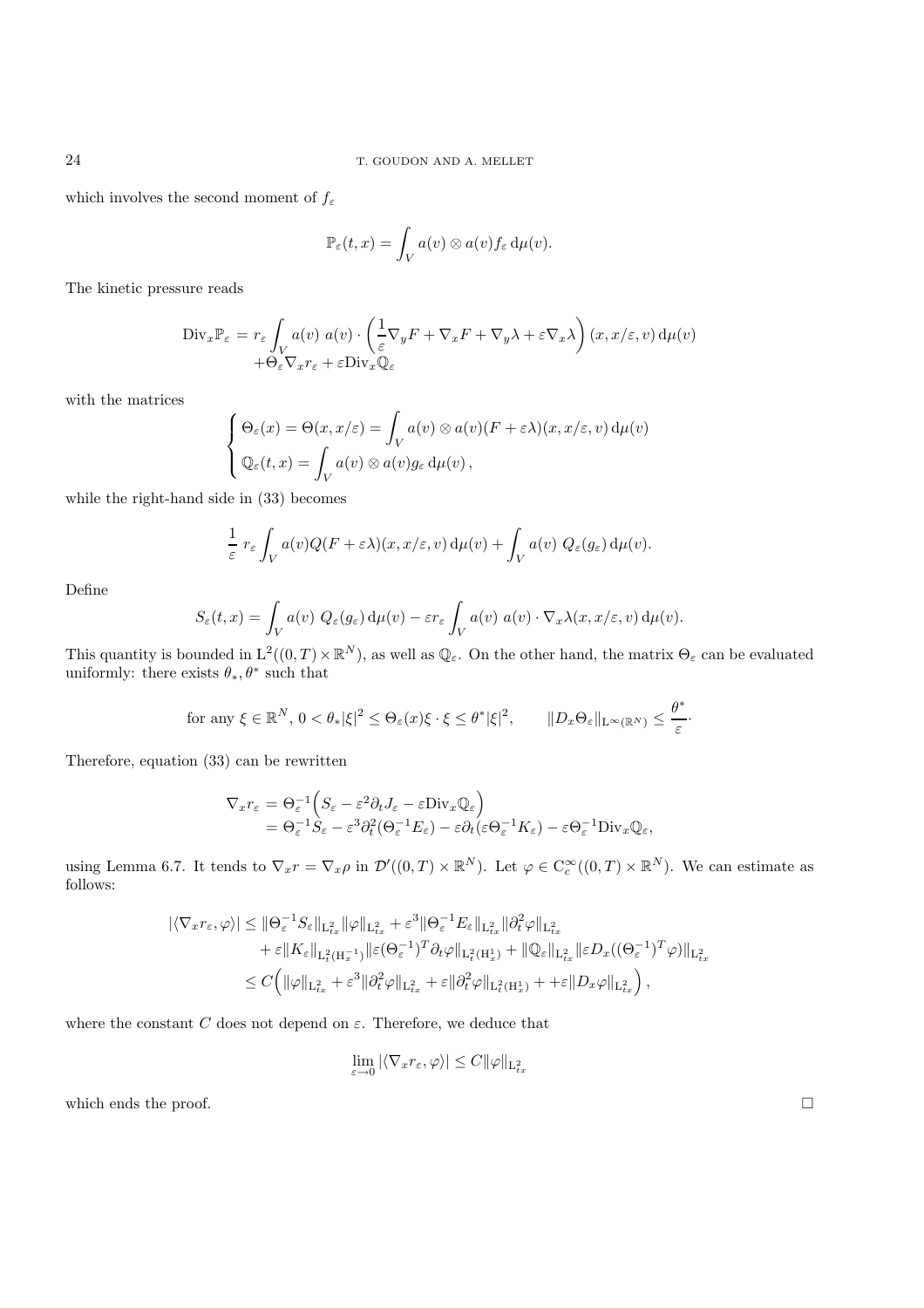# Appendix A. Resolution of the cell problems

This Appendix is devoted to the proofs of the statements on the cell problems in Section 3.2.

*Proof of Proposition 3.1.* As a preliminary, we remark that, since  $\sigma \in L^{\infty}_x(Y \times V \times V)$ , Q is a bounded operator on  $L^p(Y \times V)$  for any  $1 \leq x \leq \infty$ . We also note that  $\int_{\mathbb{R}} \mathcal{F}(f) d\mu(x) dx = 0$  and  $\mathbb{I} \in \text{Ker}(\mathcal$ on  $L^p_{\#}(Y \times V)$  for any  $1 \le p \le \infty$ . We also note that  $\int_Y \int_V T(f) d\mu(v) dv = 0$  and  $1 \in \text{Ker}(T^*)$ . We wish to determine the dimension of  $\text{Ker}(T^*)$  and to conclude by a Fredholm alternative argument. Let us first rewrite determine the dimension of  $\text{Ker}(\mathcal{T}^*)$  and to conclude by a Fredholm alternative argument. Let us first rewrite T as a perturbation of  $\mathcal{A} = a(v) \cdot \nabla_y + \Sigma(y, v)$  by an integral operator K

$$
\left\{ \begin{aligned} &T = \mathcal{A} - K, \\ &K(f) = \int_V \sigma(y,v,v') f(y,v') \,\mathrm{d}\mu(v'). \end{aligned} \right.
$$

The advection operator A is invertible. Indeed, integrating along the characteristics lines  $y + \sigma y$  the equation  $Af = h$ , we get

$$
f(y,v) = A^{-1}h = \int_0^\infty \exp\left(-\int_0^\sigma \Sigma(y - \tau a(v), v) d\tau\right) h(y - \sigma a(v), v) d\sigma.
$$

Since  $\Sigma(y, v) \ge \mu(V) \sigma_* > 0$ , it defines a bounded operator on  $L^p_{\#}(Y \times V)$ . We also notice that  $\mathcal{A}^{-1}$  is a non-negative approaching if  $k > 0$  (norm  $k > 0$ ), then  $f_k = 4^{-1} k > 0$  (norm  $> 0$ ). Norm we normite the equ nonnegative operator: if  $h \ge 0$  (resp.,  $h > 0$ ), then  $f = \mathcal{A}^{-1}h \ge 0$  (resp.,  $> 0$ ). Now, we rewrite the equation  $\mathcal{T}(f) = g$  as

$$
(I - K \circ \mathcal{A}^{-1})h = g, \qquad h = \mathcal{A}f.
$$

The key of the proof relies on the following claim:

**Lemma 6.9.** *Suppose (H1), and let*  $\sigma \in C^0(Y; L^\infty(V \times V))$ *, with*  $0 < \sigma_* \leq \sigma \leq \sigma^*$ *. Then the operator*  $Q = K \circ A^{-1}$  is compact on  $L^p_{\#}(Y \times V)$  for  $1 < p < \infty$ .

Let us temporarily assume this lemma. Since  $\sigma > 0$ , for any nonnegative function f, we have  $K(f) > 0$ . Hence,  $\mathcal{Q} = \tilde{K} \circ \mathcal{A}^{-1}$  is a positive, compact operator on  $L^p_{\#}(Y \times V)$ , and the Krein-Rutman theorem applies (see [31]), the spectral reduce is an eigenvalue associated to a non-negative eigenfunction  $H > 0$ . (see [31]): the spectral radius,  $\lambda$ , is an eigenvalue, associated to a non negative eigenfunction  $H \geq 0$ . We set  $AF = H$ , so that  $K(F) = \lambda AF$ . By using (4) and the periodicity with respect to y, integration of this relation leads to

$$
\lambda \int_Y \int_Y \Sigma F \, \mathrm{d}\mu(v) \, \mathrm{d}y = \int_Y \int_Y \Sigma F \, \mathrm{d}\mu(v) \, \mathrm{d}y > 0.
$$

We deduce that  $\lambda = 1$  is the principal eigenvalue of Q. Furthermore, from  $F = \mathcal{A}^{-1}H \ge 0$ , we deduce that  $\Delta F = H - K(F) > 0$ ; hence  $F = \mathcal{A}^{-1}H > 0$ . Finally since  $f > 0$  implies  $O(f) > 0$ , we deduce that the  $AF = H = K(F) > 0$ ; hence,  $F = A^{-1}H > 0$ . Finally, since  $f \ge 0$  implies  $\mathcal{Q}(f) > 0$ , we deduce that the dimension of the eigenspace is one. Similar arguments apply to the adjoint operator. This ends the proof of i. dimension of the eigenspace is one. Similar arguments apply to the adjoint operator. This ends the proof of i).

Next, we apply the Fredholm alternative:  $\mathcal{T}(f) = g$  is solvable for  $g \in \text{Ran}(\mathcal{T}) = \text{Ker}(\mathcal{T}^*)^{\perp}$ . Since eigenspaces of  $\mathcal T$  and  $\mathcal T^*$  are spanned by positive functions, the condition of vanishing integral guarantees uniqueness. Hence, for any elements in  $L_{p,0}^p = \{g \in L_p^p(Y \times V), \int_Y \int_V g d\mu(v) dy = 0\}$ , we find a unique  $f \in L_{p,0}^p$  solution of  $\mathcal{T}(f) = g$ . The Open Mapping Theorem (see for instance [10], p. 10) gives the evistence of  $C > 0$  such th of  $\mathcal{T}(f) = g$ . The Open Mapping Theorem (see, for instance [10], p. 19) gives the existence of  $C > 0$  such that  $||f||_{\mathcal{L}^p_{\#}} \leq C||g||_{\mathcal{L}^p_{\#}}$ . The same conclusion applies for the adjoint operator.

*Proof of Lemma 6.9.* This result is by now quite classical, as a consequence of the Averaging lemma (see, for instance [16], Chap. XXI.5). We recall the main steps of the proof for the sake of completeness. First, we split Y into  $h^N$  cubes of size  $h > 0$ , denoted by  $E_h^i$ ,  $i \in \{1, ..., h^N\}$ . and we replace K by

$$
K_h(f) = \sum_{i=1}^{h^N} \chi_{E_h^i}(y) \int_V \left( \frac{1}{|E_h^i|} \int_{E_h^i} \sigma(z, v, v') \, dz \right) f(y, v') \, d\mu(v').
$$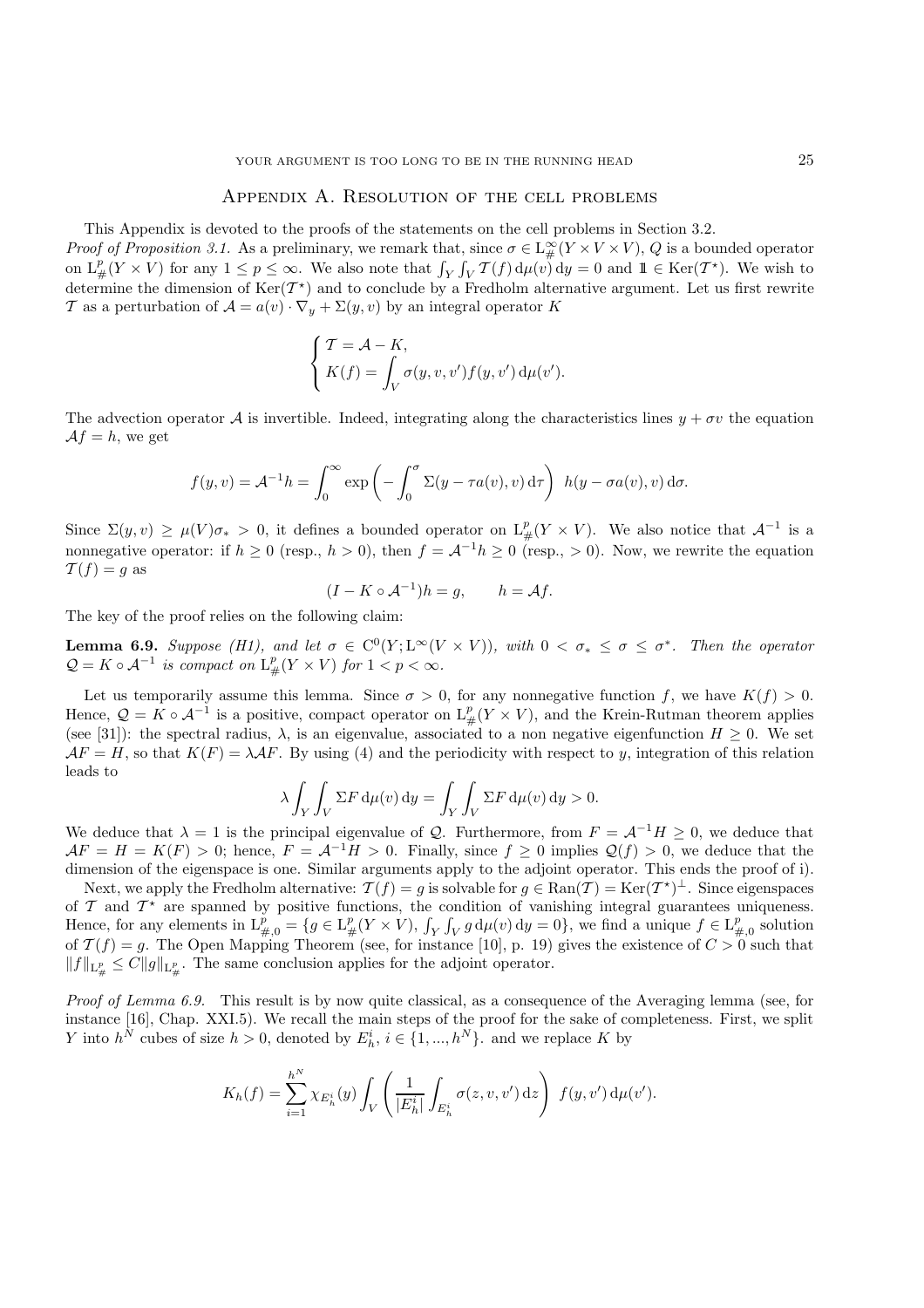Since  $\sigma \in C^0(Y; L^{\infty}(V \times V))$ , we have  $||K - K_h||_{\mathcal{L}(L^p)} \to 0$  as h tends to 0. Hence, we are left with the task of proving the compactness of  $K_h \circ A^{-1}$ . This a consequence of the compactness for an operator K whose kernel  $\sigma$  depends only on the velocity variables  $v, v'$ .<br>Actually the problem reduces to consider

Actually, the problem reduces to consider a continuous kernel. Indeed, we approximate  $\sigma \in L^p(V; L^{p'}(V))$ <br>continuous functions  $\sigma$  and we have by continuous functions  $\sigma_n$  and we have

$$
||(K_n - K)f||^p_{\mathcal{L}^p(Y \times V)} \leq ||f||^p_{\mathcal{L}^p(Y \times V)} ||\sigma_n - \sigma||^p_{\mathcal{L}^p(V; \mathcal{L}^{p'}(V))},
$$

*i.e.*  $||K - K_n||_{\mathcal{L}(L^p)} \to 0$  as *n* tends to  $\infty$ .

Thus, let  $\sigma(v, v') \in C^0(V; L^{p'}(V))$ . By applying the L<sup>p</sup> version of the average lemma (see [18,25]), we obtain that, for  $v \in V$  fixed, the mapping

$$
g\in \mathrm{L}^p(Y\times V)\longmapsto \int_V \sigma(v,v')\mathcal{A}^{-1}g(y,v')\,\mathrm{d}\mu(v')
$$

has its range in a Sobolev space  $W^{s,p}(Y)$ ,  $s > 0$  (precisely  $s = \gamma \inf(1/p, 1 - 1/p)$ ), and is therefore compact in  $L^p(Y)$ . But we also have

$$
\int_{Y} |Kf(y, v+h) - Kf(y, v)|^{p} dy \leq ||f||_{L^{p}(Y \times V)}^{p} \left( \int_{V} |\sigma(v+h, v') - \sigma(v, v')|^{p'} d\mu(v') \right)^{p/p'}
$$

Hence, we conclude by the Arzela-Ascoli theorem that  $g \mapsto K \circ A^{-1}g(y, v')$  is compact in  $C^0(V; L^p(Y))$ , thus in  $L^p(V \times V)$ in  $L^p(Y \times V)$ .

*Proof of Lemma 3.2.* When  $\sigma$  and g have the regularity of Lemma 3.2, the previous proof shows that the solution  $h(y, v)$  of

$$
(I - K \circ \mathcal{A}^{-1})h = g,
$$

actually belongs to  $C^0(V; L^p(Y))$  (since  $K \circ A^{-1}h$  has its range in  $C^0(V; L^p(Y))$ ). It remains to see that  $f(u, v) = A^{-1}h$  has the same requirity. But this is an immediate consequence of the following formula:  $f(y, v) = \mathcal{A}^{-1}h$  has the same regularity. But this is an immediate consequence of the following formula:

$$
f(y,v) = \int_0^\infty \exp\left(-\int_0^\sigma \Sigma(y-\tau a(v),v) d\tau\right) h(y-\sigma a(v),v) d\sigma.
$$

Let now  $\partial$  stand for any derivative with respect to the y variable. We have

$$
a(v) \cdot \nabla_y \partial f - Q(\partial f) = \partial g + \partial Q(f)
$$

where  $\partial Q$  is defined like Q but with coefficients  $\partial \sigma$  and  $\partial \Sigma$ . It follows from Proposition 3.1 that  $\partial f \in L^p(Y \times V)$ . Moreover, since  $\partial \sigma \in C^0(V, L^\infty(Y \times V)), \partial \Sigma \in C^0(V, L^\infty(Y)),$  and  $f \in C^0(V, L^\infty(Y)),$  it is easy to check that the right-hand side belongs to  $C^0(V, L^p(Y))$ . It follows from the first part of the proof that  $\partial f$  lies in  $C^0(V, L^p(Y))$ .

Similar considerations apply to the adjoint problem. Note also that derivation of the equation for the equilibrium function F shows similarly that F belongs to  $C^0(V, W^{1,p}_\#(Y)), 1 \leq p < \infty$ .

*Proof of Lemma 3.3.* We check that the constant C in Proposition 3.1, which depends on the parameter x, is actually locally bounded. Indeed, let K be a compact subset of  $\mathbb{R}^N$ . Let  $0 < \delta < 1$ . By using the Heine theorem, we can pick  $\eta_{\delta} > 0$  such that, for any  $x, x' \in K$  with  $|x - x'| \leq \eta_{\delta}$ , we have  $\|\sigma(x, \cdot) - \sigma(x', \cdot)\|_{\mathbb{L}^{\infty}(Y \times Y \times Y)} \leq \delta$ .<br>A secondize  $\|\phi(x) - \phi(x')\|_{\mathbb{L}^{\infty}(X \times Y \times Y)} \leq \delta$ . Then we see find a finite sevening  $K \subset$ Accordingly  $||Q(x) - Q(x')||_{\mathcal{L}(L^p_{\#})} \leq \delta$ . Then, we can find a finite covering  $K \subset \bigcup_{i=1}^{I\delta} B(x_i, \eta_{\delta})$ . For  $x \in K$ , we rewrite the equation  $T(x)(f(x)) = g(x)$  as

$$
T(x_i)(f(x)) = g(x) + (Q(x) - Q(x_i))(f(x)).
$$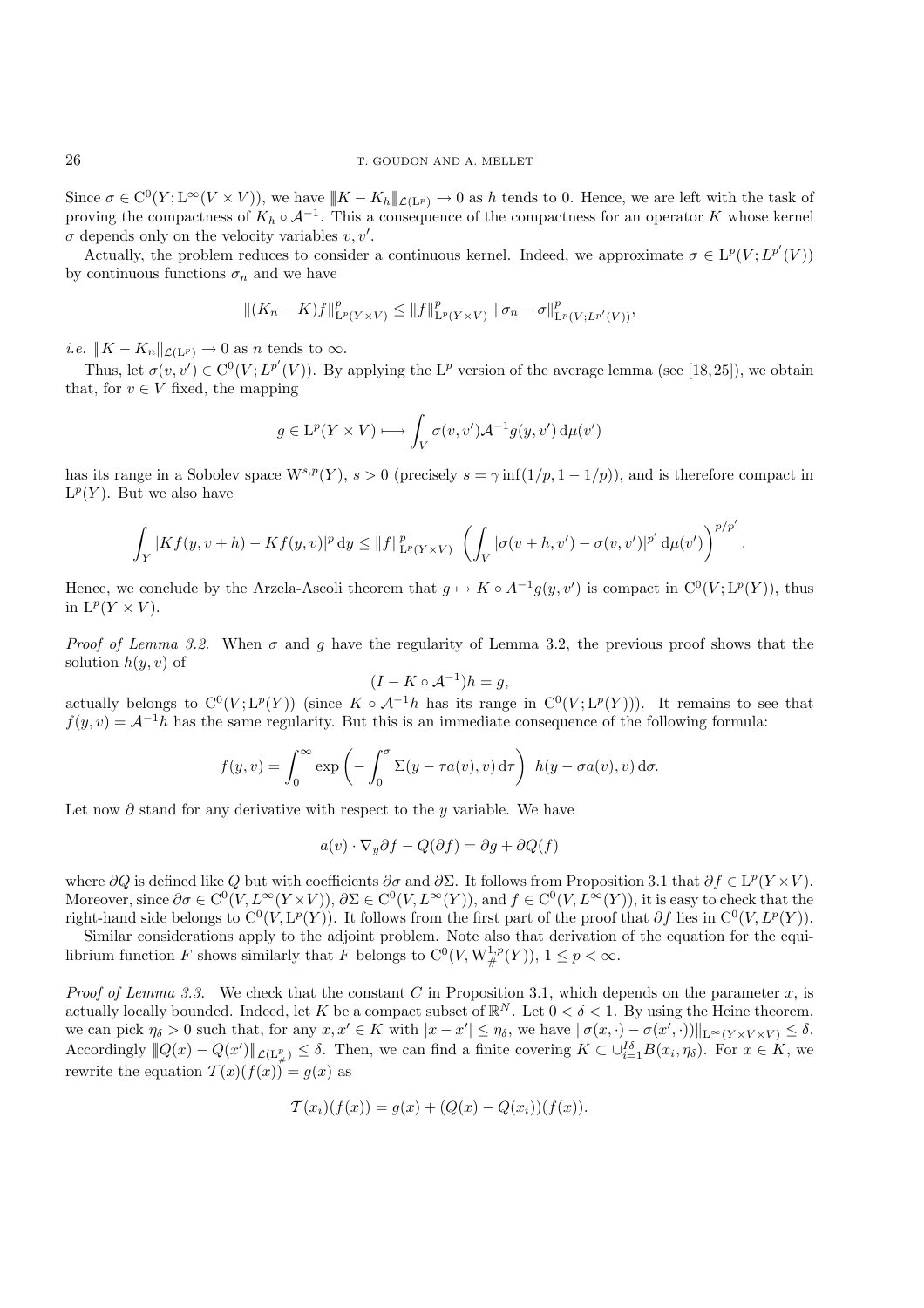It follows that

$$
||f(x)||_{\mathcal{L}^p(Y \times V)} \le \frac{C(x_i)}{1 - \delta} ||g(x)||_{\mathcal{L}^p(Y \times V)}.
$$
  
- C(K, \delta) = max{C(x, )/(1 - \delta), i \in I}

Hence, we can use the constant  $C = C(K, \delta) = \max\{C(x_i)/(1 - \delta), i \in \{1, ..., I_{\delta}\}\}.$ <br>Let  $\delta_i$ , stand for a differential quotient with respect to x. We get

Let  $\delta_h$  stand for a differential quotient with respect to x. We get

$$
a(v) \cdot \nabla_y \delta_h f - Q(\delta_h f) = \delta_h g + \delta_h Q(f).
$$

The right-hand side is bounded in  $L^p(Y \times V)$ , so that  $(\delta_h f)_{h>0}$  is bounded in  $L^p(Y \times V)$ . It implies that  $x \mapsto f(x, \cdot)$  is differentiable with values in  $L^p(Y \times V)$ , and we have

$$
a(v) \cdot \nabla_y \partial f - Q(\partial f) = \partial g + \partial Q(f).
$$

We check the continuity of the right-hand side with respect to x, and this gives the continuity of  $\partial f$ . Similar arguments apply to higher derivatives and to the adjoint equation.

The authors wish to thank L.A. Caffarelli and F. Poupaud for many fruitful discussions concerning this work.

### **REFERENCES**

- [1] G. Allaire, Homogenization and two scale convergence. SIAM J. Math. Anal. **23** (1992) 1482-1518.
- [2] G. Allaire and G. Bal, Homogenization of the criticality spectral equation in neutron transport. ESAIM: M2AN **33** (1999) 721-746. Announced in Homogénéisation d'une équation spectrale du transport neutronique. CRAS, Vol. 325 (1997) 1043-1048.
- [3] G. Allaire, G. Bal and V. Siess, Homogenization and localization in locally periodic transport. ESAIM: COCV **8** (2002) 1-30.
- [4] G. Allaire and Y. Capdeboscq, Homogeneization of a spectral problem for a multigroup neutronic diffusion model. Comput. Methods Appl. Mech. Engrg. **187** (2000) 91-117.
- [5] G. Bal, Couplage d'équations et homogénéisation en transport neutronique. Thèse de doctorat de l'Université Paris 6 (1997).
- [6] G. Bal, Homogenization of a spectral equation with drift in linear transport. ESAIM: COCV **6** (2001) 613-627.
- [7] C. Bardos, F. Golse and B. Perthame, The Rosseland approximation for the radiative transfer equations. CPAM **40** (1987) 691-721; and CPAM **42** (1989) 891-894.
- [8] C. Bardos, F. Golse, B. Perthame and R. Sentis, The nonaccretive radiative transfer equations: Existence of solutions ans Rosseland approximations. J. Funct. Anal. **77** (1988) 434-460.
- [9] A. Bensoussan, J.-L. Lions and G. Papanicolaou, Boundary layers and homogenization of transport processes. Publ. Res. Inst. Math. Sci. **15** (1979) 53-157.
- [10] H. Brézis, Analyse fonctionnelle, Théorie et applications. Masson (1993).
- [11] Y. Capdeboscq, Homogenization of a spectral problem with drift. Proc. Roy. Soc. Edinburgh Sect. A **132** (2002) 567-594; Announced in Homogenization of a diffusion equation with drift. CRAS Vol. 327 (2000) 807-812.
- [12] Y. Capdeboscq, Homogénéisation des modèles de diffusion en neutronique. Thèse Université Paris 6 (1999).
- [13] C. Cercignani, The Boltzmann equation and its applications. Springer-Verlag, Appl. Math. Sci. **67** (1988).
- [14] F. Chalub, P. Markowich, B. Perthame and C. Schmeiser, Kinetic models for chemotaxis and their drift-diffusion limits. Preprint.
- [15] J.-F. Collet, Work in preparation. Personal communication.
- [16] R. Dautray and J.-L. Lions, Analyse mathématique et calcul numérique pour les sciences et les techniques, Vol. 3. Masson (1985).
- [17] P. Degond, T. Goudon and F. Poupaud, Diffusion limit for non homogeneous and non reversible processes. Indiana Univ. Math. J. **49** (2000) 1175-1198.
- [18] R. Di Perna, P.-L. Lions and Y. Meyer,  $L^p$  regularity of velocity averages. Ann. Inst. H. Poincaré Anal. Non Linéaire **8** (1991) 271-287.
- [19] L. Dumas and F. Golse, Homogenization of transport equations. SIAM J. Appl. Math. **60** (2000) 1447-1470.
- [20] R. Edwards, Functional analysis, Theory and applications. Dover (1994).
- [21] L.C. Evans, The perturbed test function method for viscosity solutions of nonlinear PDE. Proc. Roy. Soc. Edinburgh Sect. A **111** (1989) 359-375.
- [22] L.C. Evans, Periodic homogenisation of certain fully nonlinear partial differential equations. Proc. Roy. Soc. Edinburgh Sect. A **120** (1992) 245-265.
- [23] P. Gérard and F. Golse, Averaging regularity results for pdes under transversality assumptions. Comm. Pure Appl. Math. 45 (1992) 1-26.